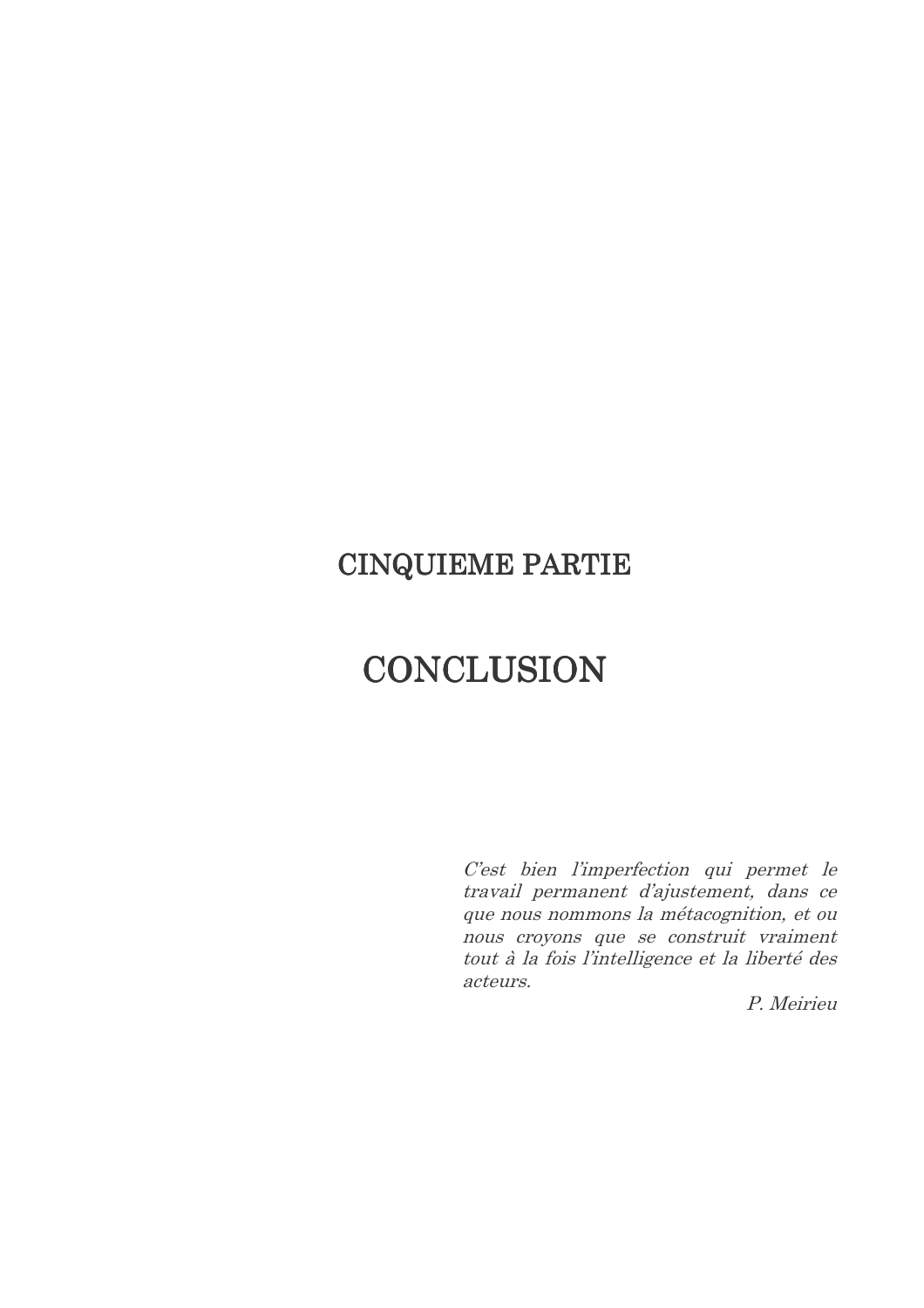# CONCLUSION DE LA RECHERCHE EMPIRIQUE **VALIDATION OU INFIRMATION DES HYPOTHESES DE RECHERCHE**

 $5.1$ 

#### Rappel de l'objet de recherche

Nous nous sommes proposés de comprendre comment la compétence éthique se construisait tout au long de la vie professionnelle infirmière, par la mise en relief de variables signifiantes qui pourraient influencer son développement.

#### Postulat de départ

L'évolution de l'identité infirmière et son autonomie croissante conduit l'infirmière à prendre ses responsabilités dans le domaine des soins infirmiers et l'amène à avoir une réflexion éthique sur les décisions concernant les interventions relevant du rôle propre et du rôle prescrit.

Il est légitime de se questionner, si les infirmières, dans le cadre de leur nouveau rôle, sont suffisamment formées pour prendre des décisions éthiques complexes en matière de soins de santé.

Nous allons dans un premier temps répondre à nos hypothèses en montrant comment celles-ci ont été confirmées ou infirmées par notre recherche.

Puis nous terminerons en tentant de décrire la construction de la compétence éthique relativement aux cinq stades professionnels, qui a priori ne représentent qu'un découpage temporel en fonction de la durée d'activité professionnelle, mais auquel il faudra associer des concepts concernant l'éthique.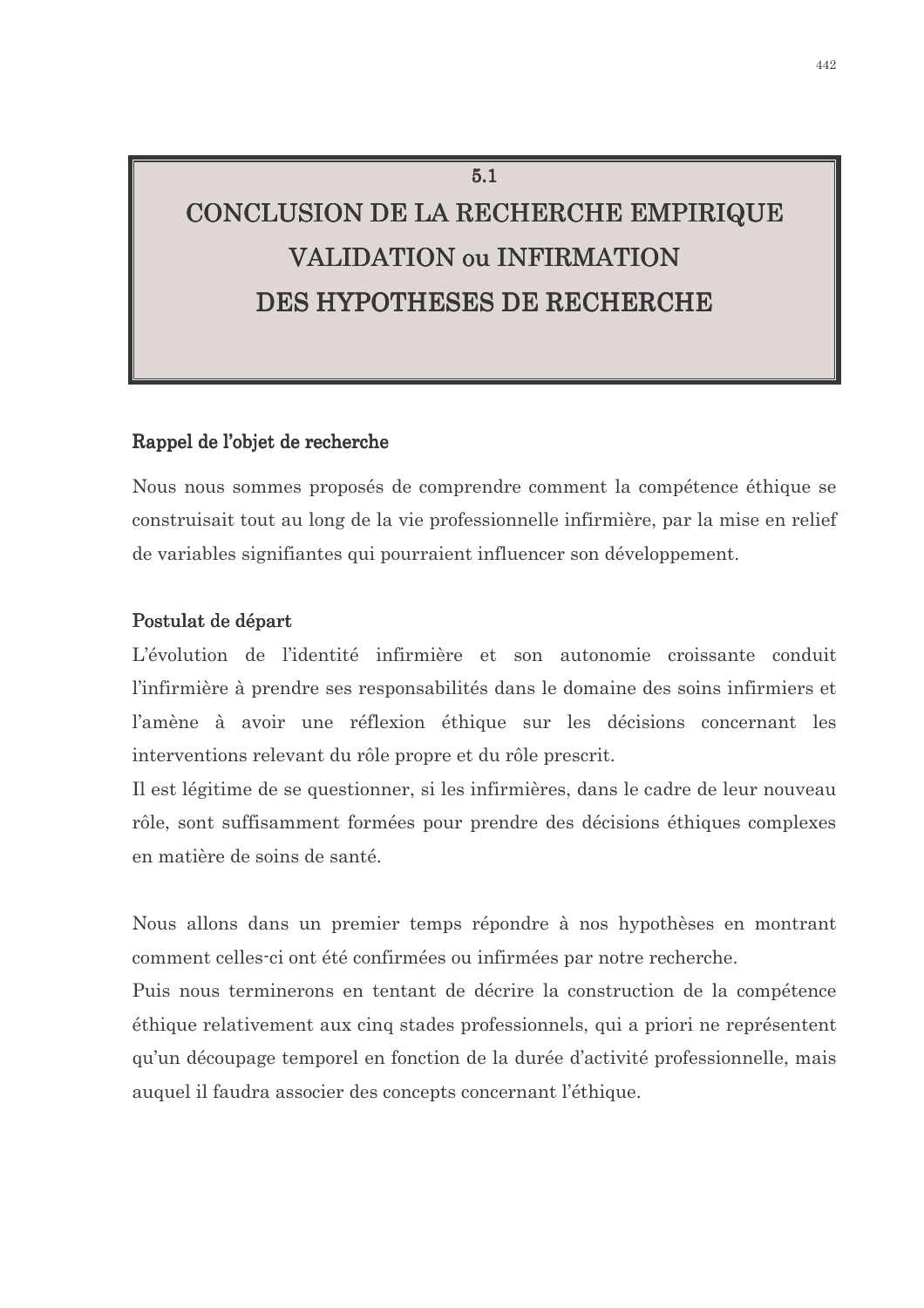#### 5.1.1 Première hypothèse

LA FORMATION initiale et continue ne prépare pas suffisamment les infirmiers à assumer des responsabilités éthiques et produit des professionnels de terrain peu compétents à agir et à prendre des décisions éthiques complexes, dans l'accroissement de leurs responsabilités en matière de soins de santé.

#### Préalable

Le groupe des novices (Etudiants de 1<sup>ère</sup> année) et le groupe des débutants (Etudiants de 3<sup>ème</sup> année) peuvent êtres considérés comme similaires. Les deux seuls éléments qui les différencient sont :

- La formation universitaire préalable à l'entrée des études infirmières, qui est plus importante chez les novices que chez les débutants.
- L'expérience professionnelle qui est moins riche quantitativement et qualitativement chez les novices.

#### Que pouvons-nous observer de l'impact de la formation?

#### $\Rightarrow$  Il n'y a pas d'incidence de la formation sur les valeurs familiales

Les relations familiales et sociales se sont peu modifiées durant la formation Le plaisir d'aider les autres, la recherche des contacts, la disponibilité et la patience sont les 4 principes de base caractérisant le mieux leur fonctionnement familial quelle que soit la période de formation d'après leurs perceptions et leurs dires.

#### Les principes moraux dans la famille

Nous retrouvons <u>le respect des autres</u> comme largement prépondérant, en second temps <u>l'amour et l'honnêteté</u> et en 3<sup>ème</sup> position la tolérance, le partage, la confiance et la solidarité.

Mais si les priorités restent inchangées durant tout le cursus d'études, par contre l'estime de soi au sein de la famille est en progression significative.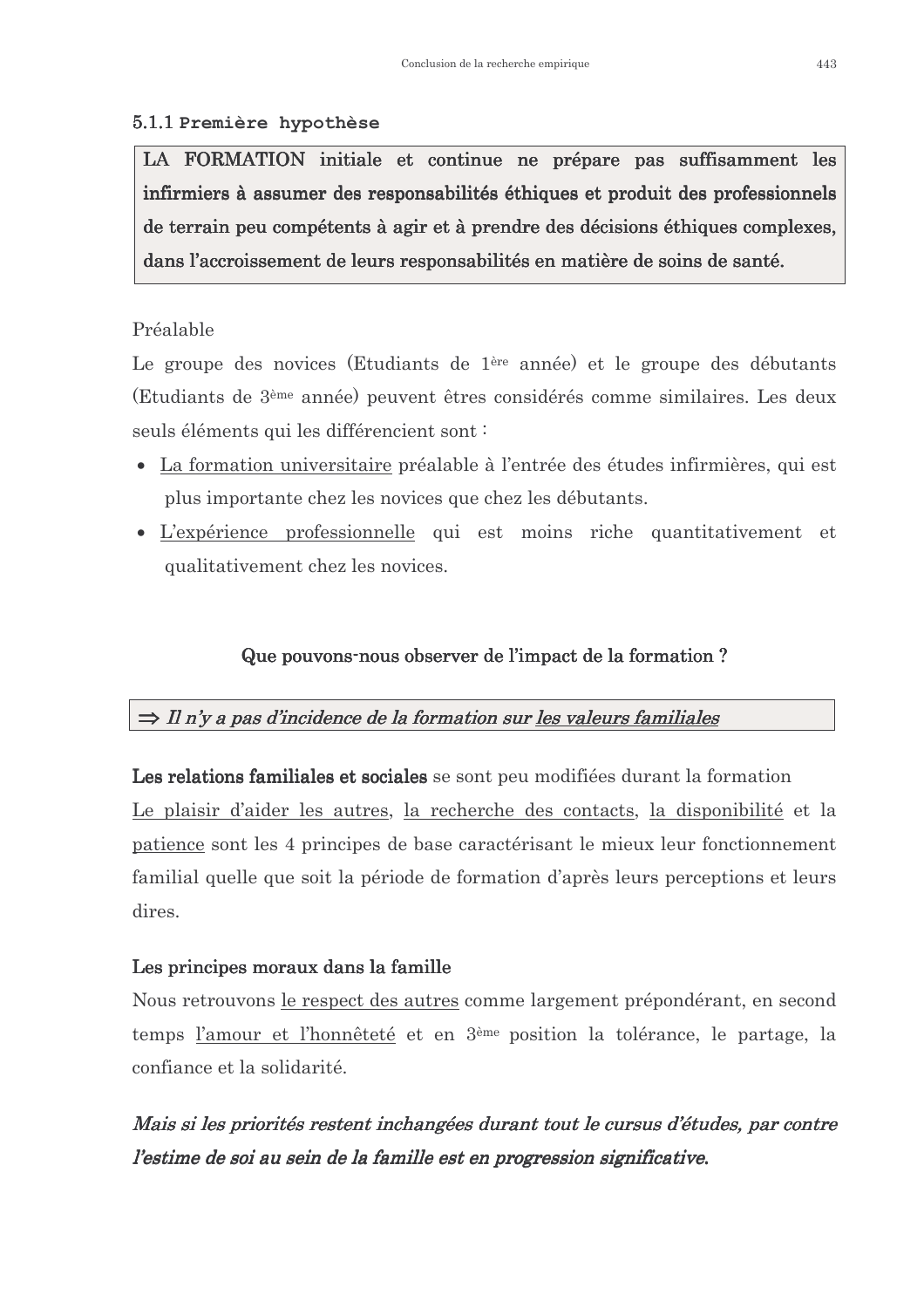La construction de l'identité infirmière renforce la valeur que la personne a d'ellemême au sein de sa propre famille ce qui lui permet d'avoir une meilleure estime d'elle-même.

### $\Rightarrow$  La formation a peu d'influence sur la construction des valeurs professionnelles, mais renforce fortement l'estime de soi.

#### Les valeurs professionnelles

Le respect des autres arrive en 1<sup>ère</sup> position, retenue par 95% des étudiants.

En seconde position nous trouvons le plaisir, suivi de la justice, du respect de soi et de l'humilité.

## Seules deux valeurs professionnelles vont se modifier significativement : l'estime de soi augmente progressivement à fur et à mesure que le don de soi diminue. Ceci permet de confirmer que les sujets débutants estiment avoir une valeur personnelle en dehors de l'aide qu'ils peuvent apporter à autrui et par là-même ressentent moins le besoin de se donner de la valeur par le don de soi. C'est un élément qui nous paraît déterminant pour construire la compétence puisqu'il peut signifier que le recentrement sur soi, grâce auquel le jugement éthique ne s'opère plus dans la dépendance à l'autre (don de soi) mais dans la concertation à soi (autodétermination et l'estime de soi). Cette prise de confiance bienfaitrice va dans le sens d'un positionnement éthique autonome.

## La formation influence l'importance accordée à la justice et à l'autodétermination mais n'a pas d'impact sur les autres principes.

#### Les principes éthiques

Les cinq principes éthiques proposés, nous en avons trois qui ne se modifient absolument pas quant à leur importance. Ce sont la véracité, la fidélité et le souci de faire le bien.

Par contre la justice qui occupait la première place chez les novices va chuter significativement pour abandonner la place souveraine à l'autodétermination.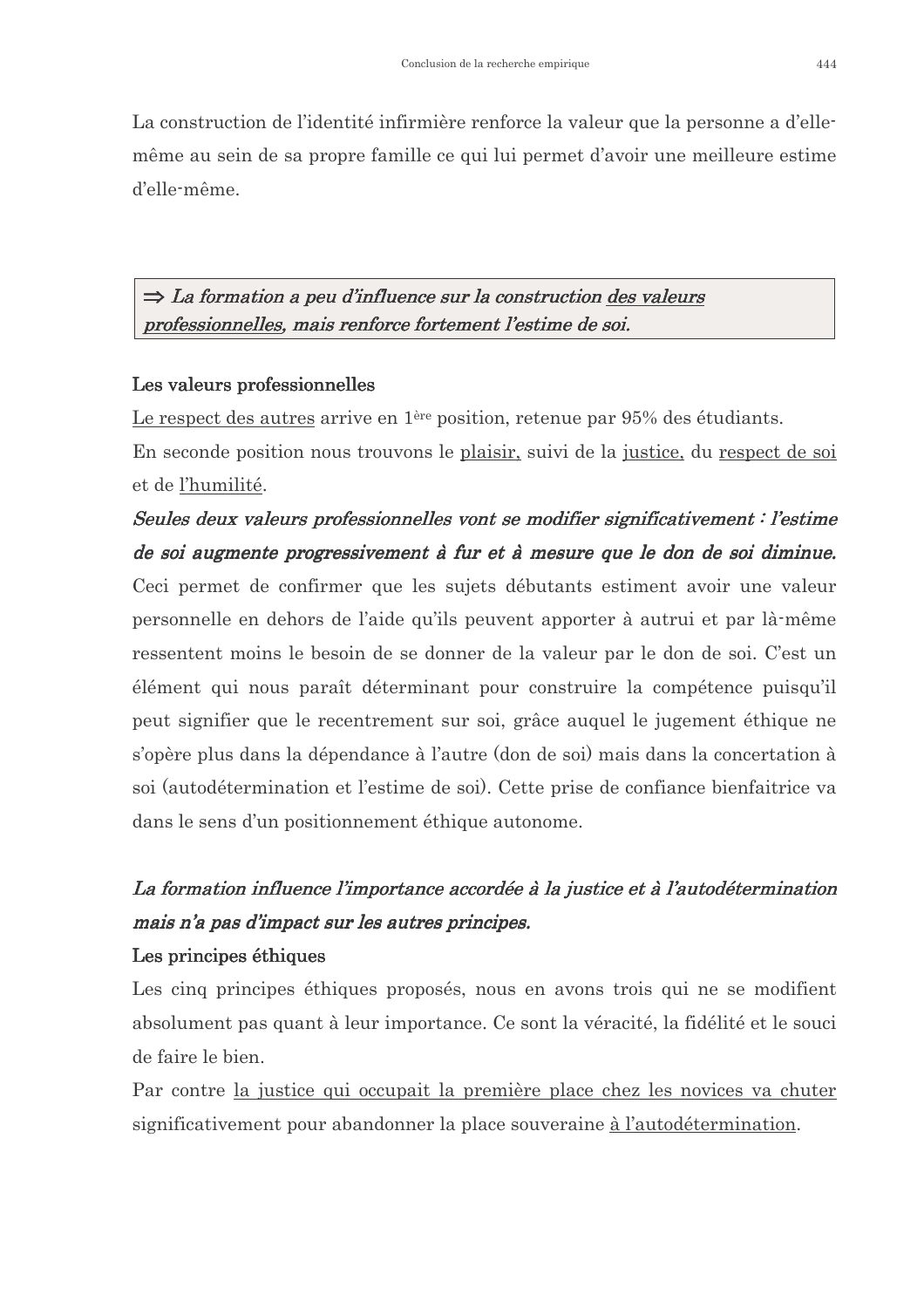Ceci devrait signifier qu'en cas de dilemme, cette valeur pourrait avoir priorité absolue pour résoudre la situation, ou tout du moins pourrait faciliter l'identification des dilemmes en lien avec ce principe.

Pourtant, il n'en est rien. Dans les dilemmes relatés par les étudiants, ceux touchant à un problème d'autodétermination ne concerne que 12% des dilemmes évoqués chez les novices, et ne vont que très légèrement s'accroître chez les débutants, alors que les dilemmes concernant le respect de la qualité de la vie arrivent très largement en tête. (Rappelons que ceux qui concernaient le droit de choisir sa propre mort ont été classés dans la catégorie d'autodétermination et non dans le respect de la vie)

Les dilemmes vécus en stage relatant un problème de justice et d'équité dans les soins sont rares.

Nous constatons un paradoxe entre le discours que les étudiants infirmiers tiennent et ce qu'ils vivent et nomment comme dilemme éthique dans leur *pratique.* 

## $\Rightarrow$  La formation développe des habiletés permettant une meilleure *identification des dilemmes éthiques*

Les situations éthiques relatées par les étudiants dans leur pratique concernent principalement et majoritairement le respect de la qualité de la vie, et vont en *s'accentuant avec la pratique de stage.* Les situations<sup>1</sup> identifiées, en lien avec le respect de la qualité de la vie, vont en effet doubler durant leur cursus.

Ces situations touchant au respect de la vie sont aussi évaluées par les étudiants<sup>2</sup> comme étant les plus importantes.

- Les conflits en lien avec le respect de la culture et de la religion, ainsi que ceux relevant de la confidentialité, paraissent les plus aisément identifiés par les novices.
- Les débutants se sont sensibilisés aux problèmes en lien avec la véracité, la justice et l'équité

<sup>&</sup>lt;sup>1</sup> Concerne la question ouverte No 13 sur les situations éthiques

<sup>&</sup>lt;sup>2</sup> Concerne question fermée No 21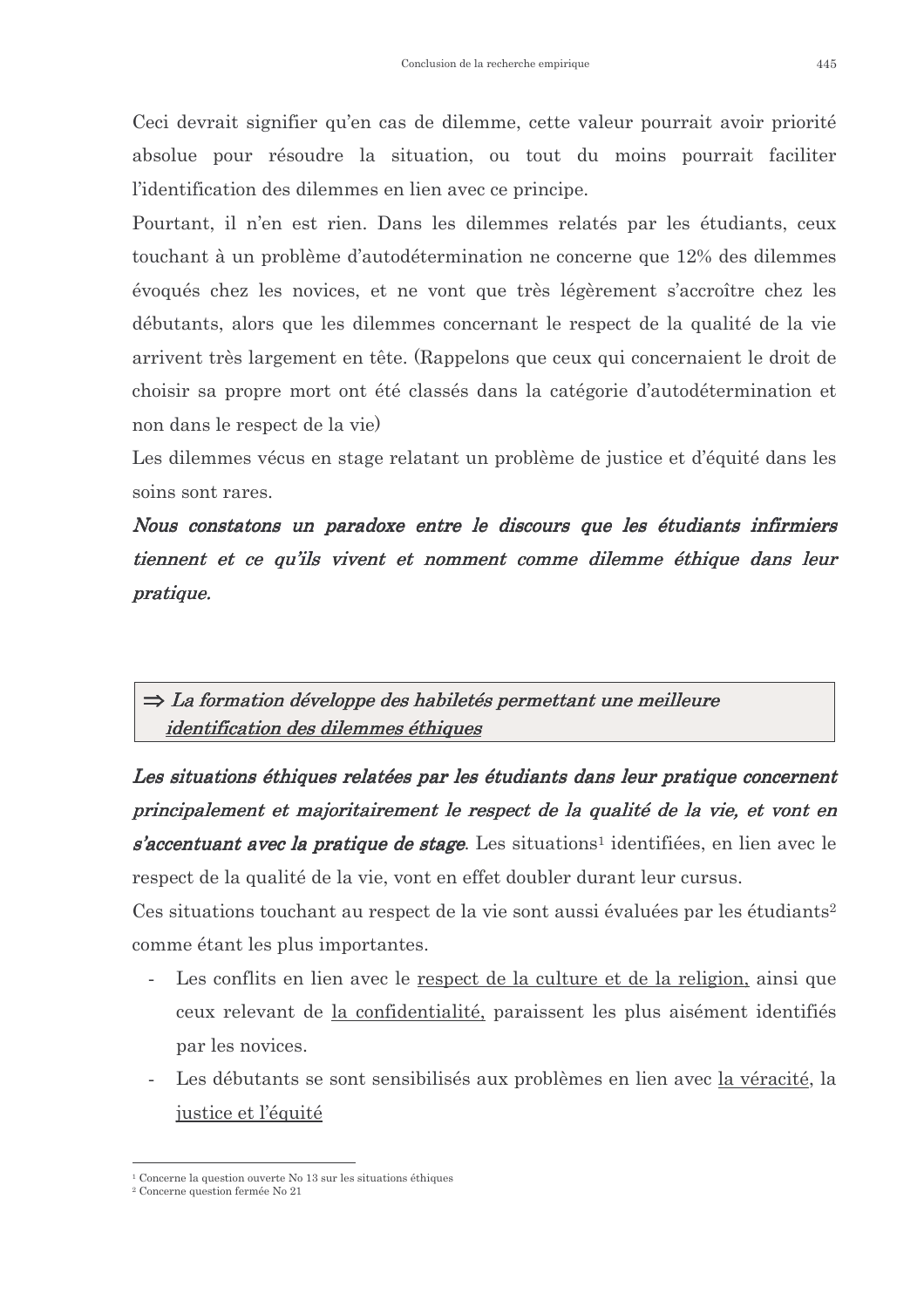## Nous remarquons que la formation favorise une meilleure identification des *dilemmes, celle-ci augmente significativement* (selon l'évaluation des étudiants) Les écarts les plus importants provoqués par la formation, se situent selon eux :

- 1. Premièrement: entre le choix du patient et l'avis médical (26%)
- 2. Deuxièmement : entre le respect de la vie et le désir du patient  $(16%)$
- 3. Troisièmement: entre le respect de la loi et la personne  $(13%)$

entre le choix médical et les interventions en soins (12%) L'analyse de cas montre de même une évolution significative quant à l'identification des dilemmes éthiques. Le changement se situe exclusivement dans le dilemme concernant la véracité, car il n'y a absolument aucune évolution du repérage du dilemme en lien avec l'autodétermination (le droit de laisser à Mme Dupont le choix qu'elle souhaite). Ce résultat paraît fortement en décalage avec le discours des étudiants sur le respect des droits du patient, qui place en théorie l'autodétermination comme valeur suprême.

## Le respect des droits du patient qui nous apparaît comme la condition première d'un comportement éthique, va progresser significativement durant la formation.

Ceci est en concordance avec le fait que l'autodétermination se retrouve en fin de formation comme le premier principe éthique et que les dilemmes vécus toujours dans le discours des étudiants se situent : entre le bénéficiaire de soin (respect de son choix, de son désir, de sa personne) et l'avis médical principalement mais aussi avec, le respect de la vie, de la loi ou des interventions en soin.

Nous constatons une diminution de l'importance accordée au respect des règles et des devoirs de l'infirmière, ce qui permet d'avancer que le débutant commence à prendre plus en compte la situation contextuelle qui ainsi développe une éthique du souci de l'autre.

## $\Rightarrow$  La formation actuelle ne développe pas suffisamment l'autonomie des futures professionnelles.

L'autonomie et la responsabilisation professionnelle ne progressent pas durant la formation.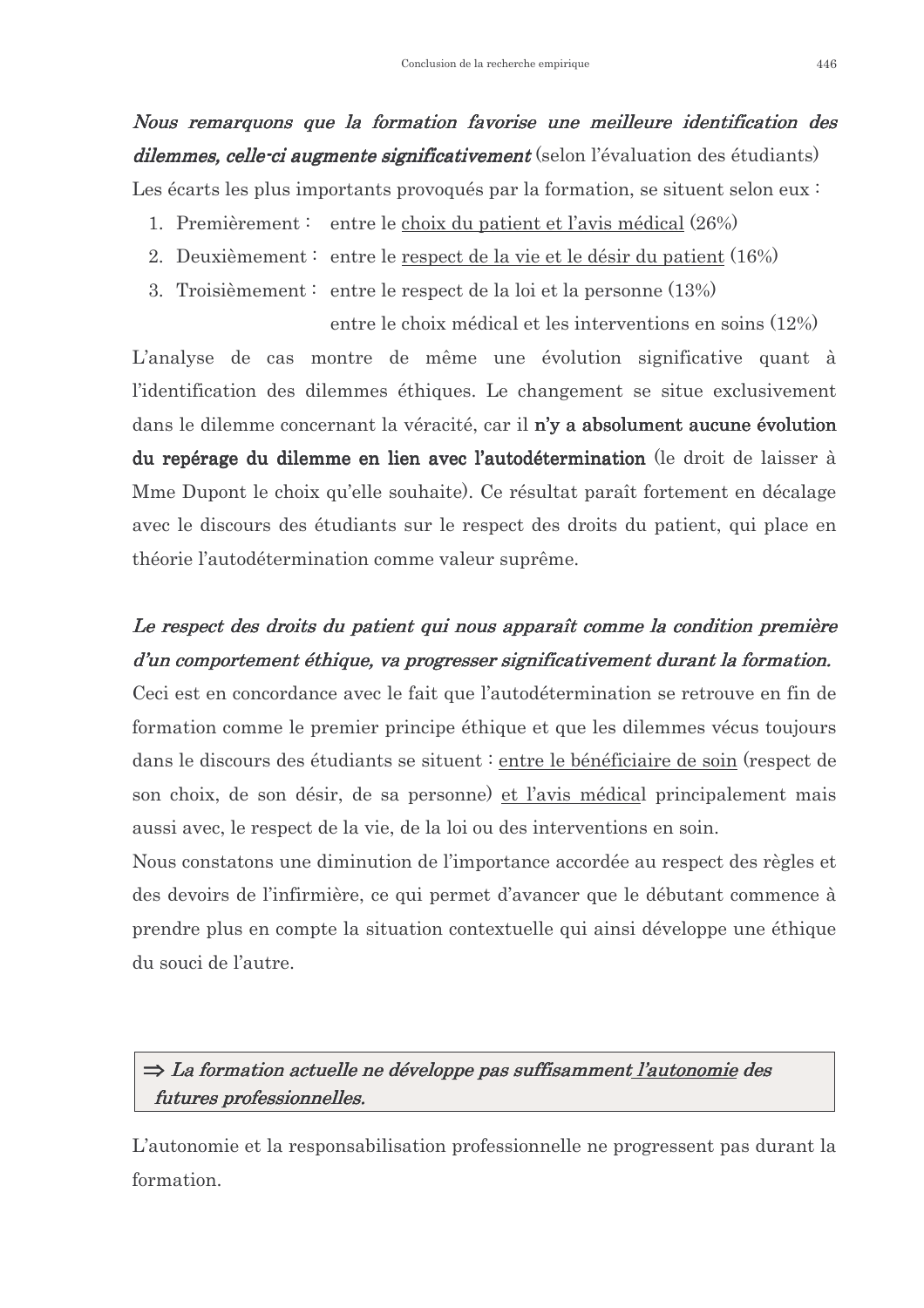#### Le vécu de la formation est globalement positif.

Le vécu de la formation sur les trois années peut être considéré comme positif, puisque celle-ci influence positivement la connaissance de soi, le changement et le développement personnel qui va favoriser le questionnement personnel et par conséquent à son tour favoriser le développement de la compétence éthique.

Cependant, il y a un contrepoint tout à fait négatif en ce que la formation maintient les étudiants dans un état d'infantilisation et ne les considère pas fondamentalement comme des adultes responsables.

Ce sentiment s'accentue chez les débutants avec l'expérience vécue dans leur cursus.

#### La relation pédagogique

Celle-ci est vécue au début de la formation comme enrichissante, comme un lieu de conseil et d'écoute, de soutien et d'espace de liberté :

- dans le suivi pédagogique cette relation est devenue imposée, non choisie par l'étudiant, et ressentie moins comme un lieu de conseil et de soutien qu'au début.
- en enseignement clinique, bien que restant toujours enrichissante et porteuse de conseil, elle apporte moins d'espace de liberté d'action et devient modélisante.
- en évaluation clinique la relation pédagogique devient plus directive, modélisante et imposée.
- dans l'enseignement théorique la relation est devenue moins enrichissante plus imposée et directive et moins un lieu d'écoute.

La représentation de cette relation diffère en fonction de la place qu'on occupe dans cette relation. Celle des étudiants est en décalage avec celle de leurs formateurs qui paraît fortement l'idéaliser.

#### La relation avec l'équipe

La relation avec l'équipe médicale est qualifiée de « collaboration » et n'évolue pas. Le débutant ne se sent pas davantage autonome et responsable que les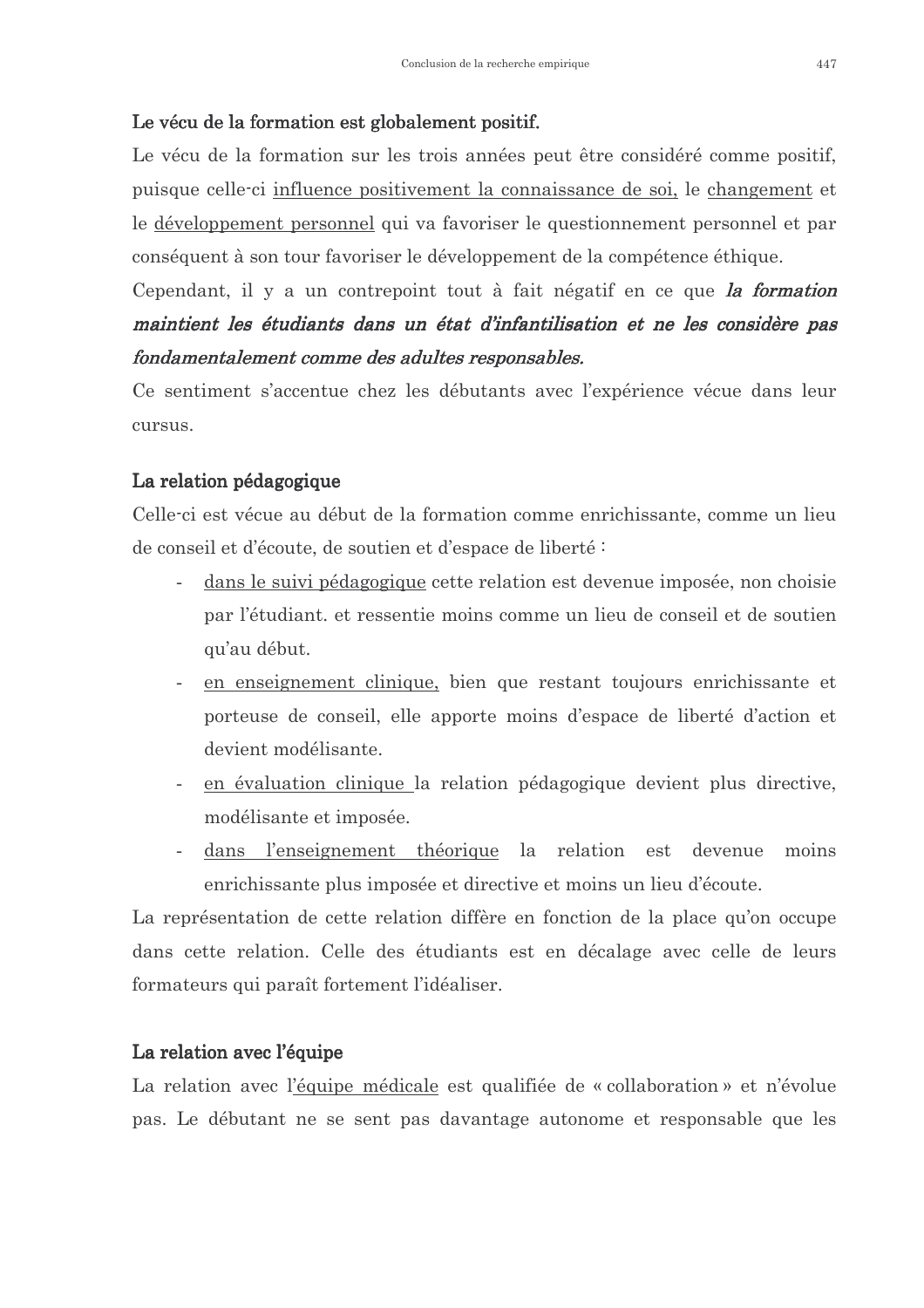novices. Dans l'analyse de cas, nous avons même constaté que ce groupe était devenu moins critique et plus connivent de l'avis médical que les novices.<sup>3</sup>

La relation de « collaboration » définit les relations interdisciplinaires qui ne sont pas nécessairement toujours bienveillantes.

La relation de coopération avec les médecins ainsi que la solidarité dans l'équipe. favoriseraient la résolution d'un dilemme éthique.

#### $\Rightarrow$  La formation n'a pas d'incidence sur le développement moral

Nous ne trouvons aucune évolution significative du développement moral d'après les situations proposées. Nous confirmons dans notre recherche les résultats de B. Dierckx de Casterlé qui arrivait à la même conclusion au sujet de la formation initiale en soins infirmiers en Belgique.

Nous pouvons avancer que l'autonomie morale n'étant pas encore suffisamment acquise, l'influence du groupe d'appartenance reste prégnante et trop importante pour permettre de s'en dégager.

<sup>&</sup>lt;sup>3</sup> en lien avec l'analyse de contenu mais non vérifié statistiquement.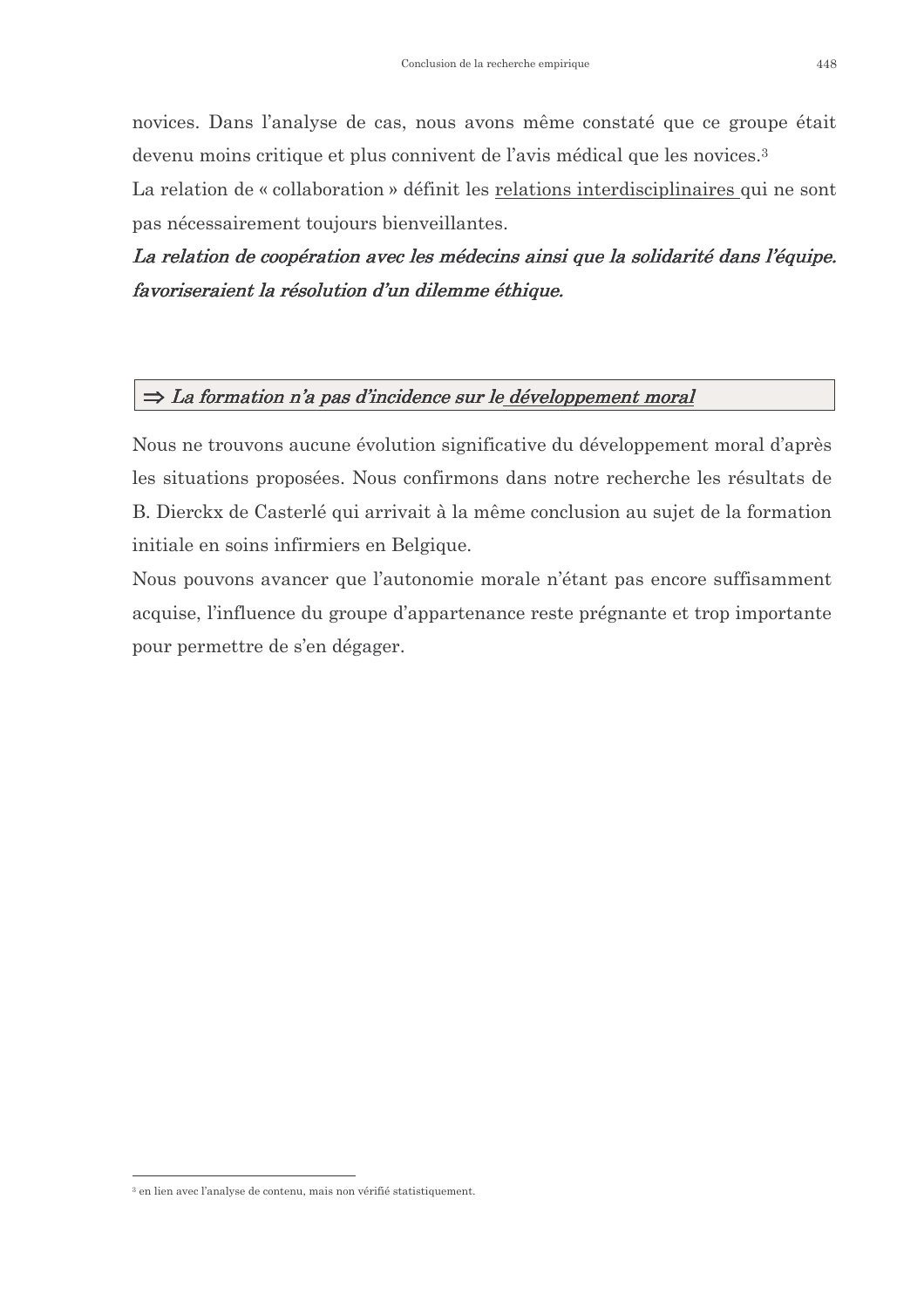$\Rightarrow$  La formation est insuffisante pour remplir sa mission qui est de rendre les futurs professionnels compétents dans la prise des décisions éthiques

Les savoirs transmis ne débouchent pas sur une amélioration des performances concernant le raisonnement éthique.

Cependant la formation a une incidence positive puisqu'elle *influence* significativement la compréhension et le repérage d'une situation éthique.

- $\bullet$ Elle apporte une diminution notable du nombre d'erreurs dans l'identification
- Elle permet une amélioration du repérage des dilemmes  $\bullet$

Il n'y a pas de changement significatif durant la formation, en ce qui concerne les différentes capacités intervenant dans la résolution des dilemmes éthiques excepté le fait de les identifier. En effet, c'est la seule capacité qui va progresser durant la formation comme nous l'avons vu précédemment. Cette évolution est confirmée par l'analyse de cas et par l'auto-évaluation des étudiants. Les autres capacités concernant l'engagement dans un choix, la résolution des dilemmes, ou la mise en application la décision éthique demeurent inchangées.

Les deux principaux facteurs qui sont nommés par les étudiants et qui les aident dans la résolution des dilemmes éthiques sont la capacité de prendre du recul et celle de pouvoir se positionner que l'on trouve déjà chez les novices et qui vont s'accentuer chez les débutants.

La solidarité dans l'équipe et la relation de coopération avec les médecins, qui s'améliorent avec l'expérience de la formation, ont une incidence positive dans l'aide à la résolution des dilemmes

Les étudiants pensent que le manque d'expérience professionnelle et les conflits dans l'équipe rendent particulièrement difficile la prise de décision éthique. Par conséquent la clarification des relations qui perdent en conflictualité pour gagner en solidarité facilite le positionnement éthique.

## La conception du programme et du projet pédagogique n'est pas adaptée au développement de la compétence éthique.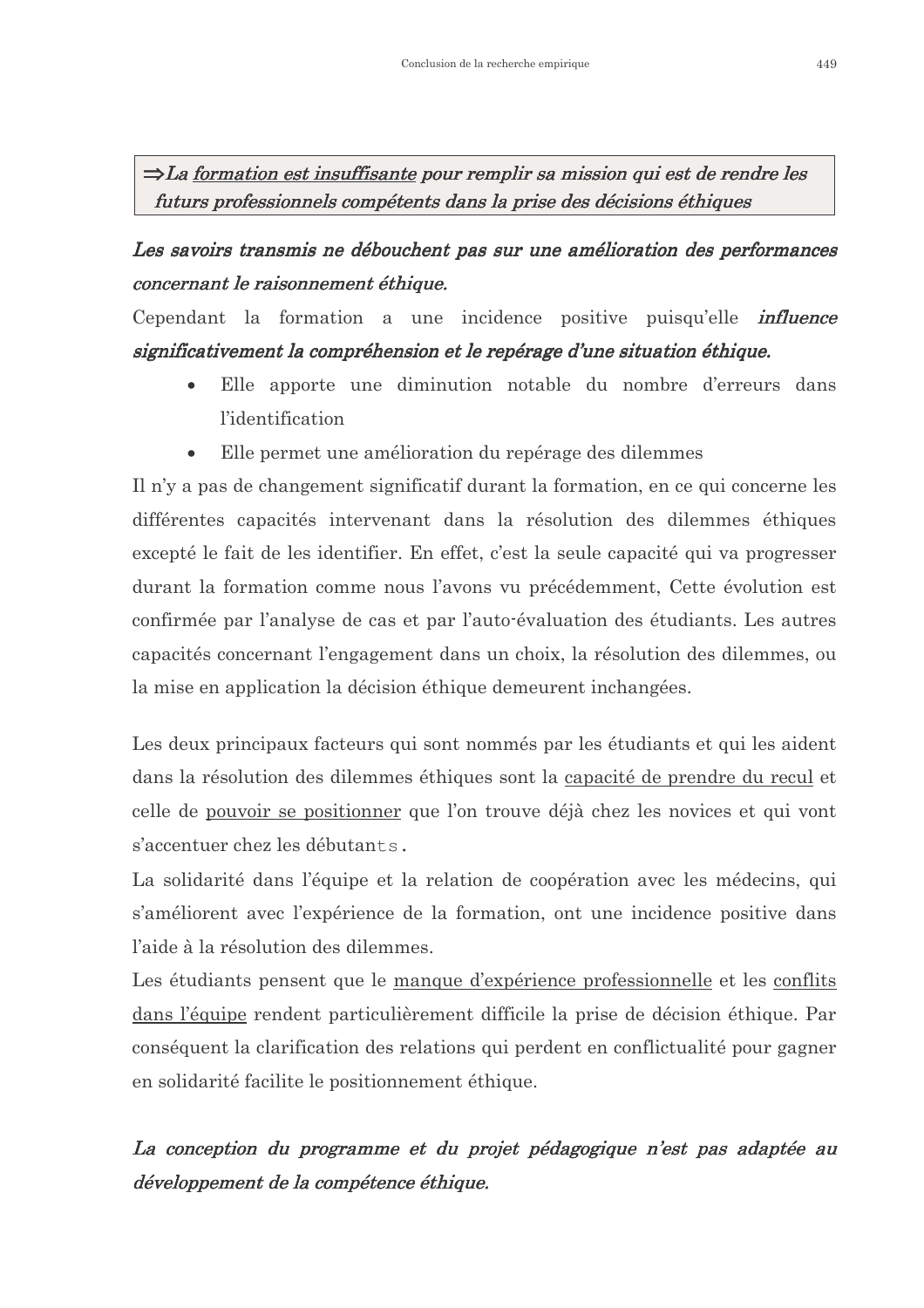- Il n'y a pas suffisamment de place ni d'espace consacré à la formation du jugement et de la compétence éthique, car pour le moment, la formation en éthique est loin d'être une priorité pédagogique.
- Les formateurs sont insuffisamment formés pour pouvoir transmettre le bien-fondé de cette démarche et de l'intégrer dans chacun de leur enseignement.
- La formation paraît modélisante et développe insuffisamment une pensée critique nécessaire pour affronter les situations cliniques où il n'y a pas de réponse unique, mais un choix à trouver soi même.
- · Les savoirs transmis sous forme de savoirs théoriques sont peu transposables et utilisables dans la pratique de soin.
- La politique générale actuelle concernant le programme d'études n'offre pas les moyens dans son curriculum de réaliser cette formation.

Des suggestions pédagogiques seront proposées dans la dernière partie pour répondre à ces constats pédagogiques.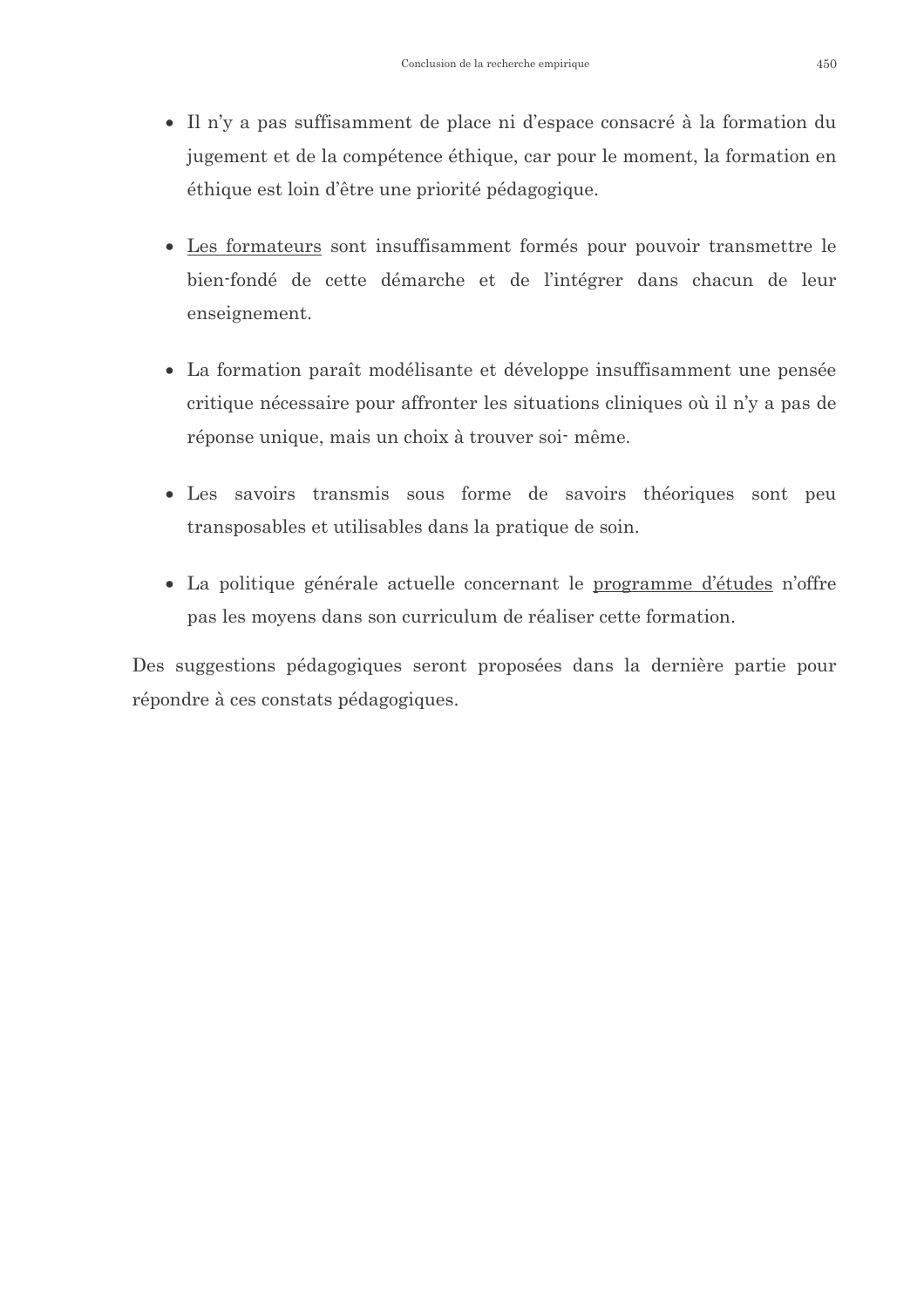#### 5.1.2 Deuxième hypothèse

La SENSIBILITE MORALE paraît souvent absente chez les soignants ce qui les conduit à une mauvaise identification des problèmes éthiques dans la pratique de soins.

Nous constatons chez les soignants une difficulté majeure dans leur pratique à identifier les situations relatant un problème éthique. Cette sensibilité éthique qui permet l'identification d'un problème ne se développe que dans le groupe des performants experts.

### $\Rightarrow$  La singularité de l'histoire de vie du sujet influence fortement la sensibilité morale et peut rendre plus enclin à identifier les dilemmes éthiques.

#### L'histoire de vie

Dans les dilemmes évoqués, nous avons été frappés de constater particulièrement chez les novices, qu'une sensibilité éthique s'est accrue suite à des situations singulières vécues sur un plan personnel ou familial. Ces problèmes d'ordre moral dans leur histoire de vie, leur ont permis de développer une sensibilité particulière ou une capacité hors du commun pour le repérage et même pour l'analyse des situations éthiques.

 $\Rightarrow$ La sensibilité morale ne peut se développer seulement à partir de la praxis, mais en complément à une formation en alternance

#### La sensibilité morale ne se développe pas avec l'expérience professionnelle.

Si la capacité à identifier un dilemme éthique s'améliore durant les stages, on ne remarque pas d'évolution significative concernant leur capacité identificatoire lors de la pratique professionnelle prise en elle-même.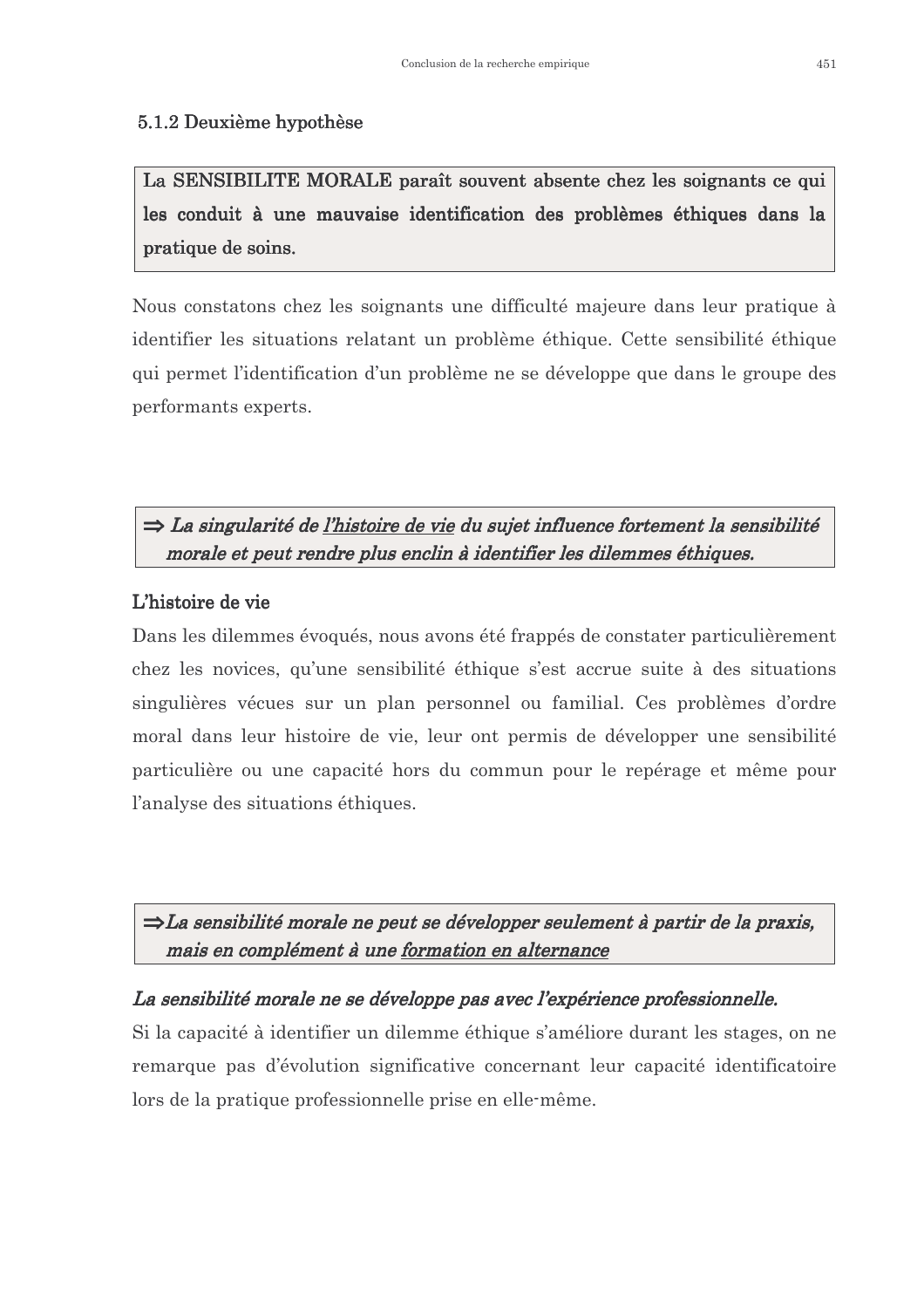S'il n'existe pas d'évolution positive concernant la fréquence des dilemmes repérés en lien avec la pratique, nous pouvons néanmoins observer une légère modification quant au genre de dilemmes relevés.

La sensibilité morale ayant trait aux situations de la qualité de la vie va diminuer légèrement après la formation initiale, celles concernant la véracité vont diminuer significativement pour laisser place à celles concernant les conflits de biens et les conflits spirituels et culturels.

## La sensibilité morale aiguisant l'attention portée au respect du droit à l'autodétermination, va se développer avec la formation post académique.

Nous trouvons un changement significatif dans la pratique de ceux qui ont suivi une formation supérieure, de façon plus marquée encore avec la formation de clinicien.

Nous pouvons parallèlement confirmer grâce à l'analyse de cas concret que la fréquence du repérage du dilemme éthique de Mme Dupont n'augmente pas significativement avec l'expérience mais avec une formation post académique.

Le repérage du dilemme en lien avec la véracité va légèrement diminuer ce qui confirme ce qui est ressorti de l'expérience pratique<sup>4</sup>. Par contre nous constatons évolution significative concernant  $1e$ dilemme lien une en avec l'autodétermination.

 $\Rightarrow$  La sensibilité morale est en lien avec les valeurs personnelles et professionnelles, mais celles ci ne sont pas nécessairement déterminantes pour identifier un dilemme

#### Les valeurs familiales

Les valeurs familiales privilégiées ne se modifient guère durant la vie professionnelle, et ne semblent pas avoir d'incidence particulière sur la sensibilité éthique.

<sup>&</sup>lt;sup>4</sup> Dilemmes racontés de la question 13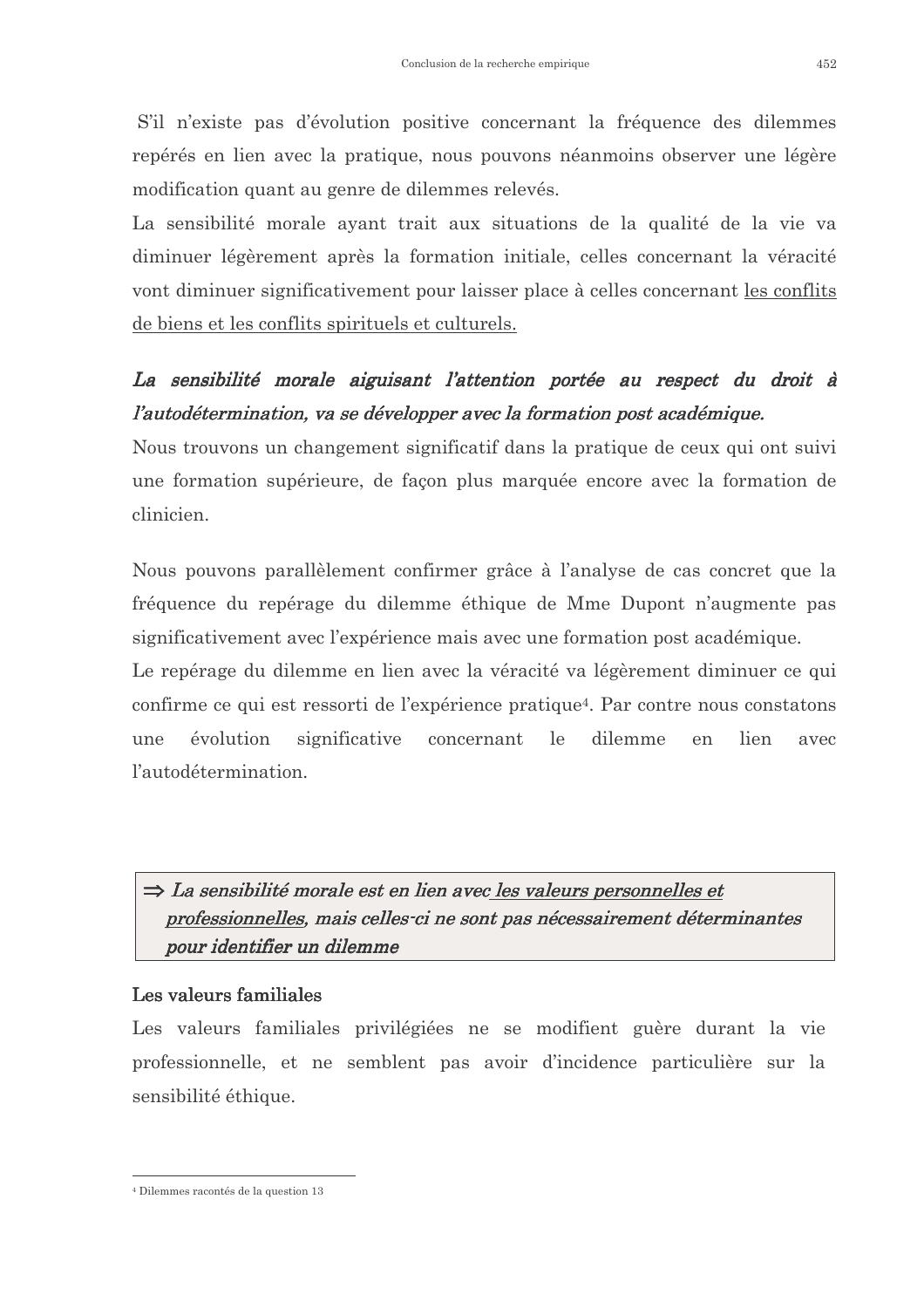Nous n'avons pas pu mettre en évidence de lien entre les valeurs familiales et la sensibilité éthique car ces premières ne changent pas durant la vie professionnelle.

Le respect des autres est la valeur la plus valorisée sur le plan familial et arrive largement en tête, quels que soient l'âge ou l'expérience du professionnel.

L'amour et l'honnêteté occupent la seconde position dans tous les échantillons. Nous constatons cependant quelques différences relatives :

Les soignants attachent moins d'importance dans leur famille que les jeunes diplômés à la valeur de la solidarité qui chute considérablement.

L'importance accordée à l'amour sur le plan familial est particulièrement accentuée chez les soignants ainsi que l'importance conférée à l'ordre.

Par contre, il existe une relation entre le profil cadre et le changement des **valeurs sur le plan familial des valeurs dites secondaires** (arrivant après la <sup>3ème</sup> *position*)

#### Les valeurs religieuses

## L'éducation (ou l'absence d'éducation) religieuse de l'infirmière influence le jugement éthique par la reconnaissance de la mise en exergue de certaines valeurs.

L'influence de l'éducation religieuse sur les principes moraux de l'individu est en lien avec l'âge. Elle est d'autant plus importante que la vie professionnelle est longue : cette influence est reconnue par deux fois plus de sujets, seulement  $32\%$ des novices jugent les valeurs religieuses comme influençantes, alors que les experts sont à 68% à leur reconnaître un impact. Elle est bien évidemment plus forte chez les pratiquants.

La religion forge les principes moraux et modèle leur vision du monde. Elle construit leur système de valeurs. Le repérage des problèmes éthiques devrait être coloré par ces principes moraux et orienter leur résolution.

#### Les valeurs professionnelles

La valeur touchant au respect des autres est la valeur professionnelle prédominante nommée par 95 % des personnes, quelles que soient la formation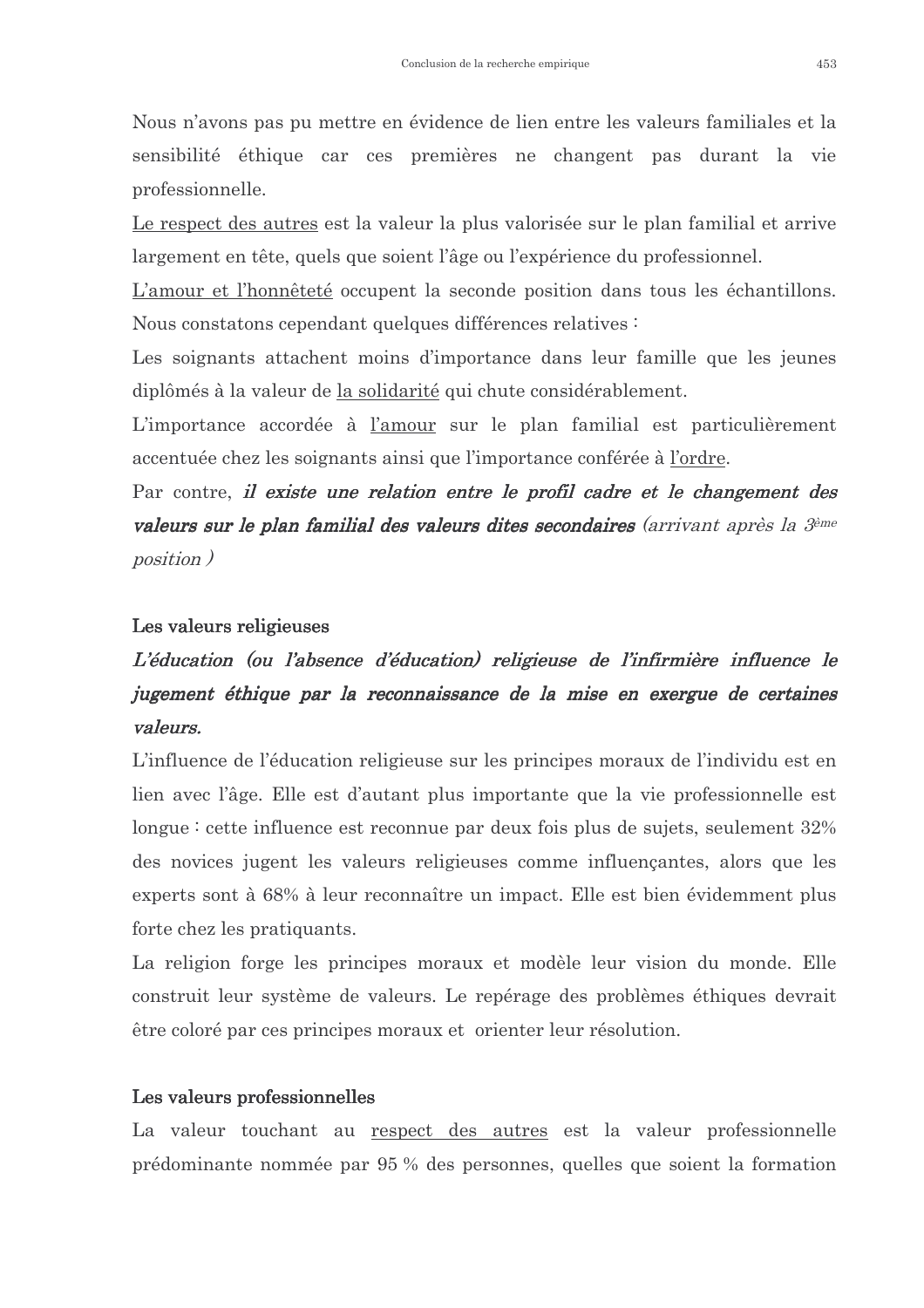ou l'expérience professionnelle, et sera prioritaire par rapport au respect de soi, lequel augmente néanmoins significativement avec l'expertise

La justice est la valeur professionnelle qui augmente le plus chez les compétents, performants et experts. Elle n'a par contre aucune incidence sur la fréquence du repérage des dilemmes en lien avec cette valeur.

La valeur de l'autonomie augmente significativement chez les performants experts. Ils sont plus sensibilisés et par conséquent devraient identifier plus facilement les dilemmes en lien avec l'autonomie du patient, mais cette évolution favorable n'est pas réellement significative en ce qui concerne les dilemmes identifiés dans leur pratique du moins pour le groupe des compétents. La comparaison avec l'analyse de cas montre une progression significative. En effet les performants experts sont ceux qui ont le mieux identifié le dilemme touchant au droit de choisir de Mme Dupont.

En ce qui concerne la véracité, qui est la valeur éthique estimée la moins importante par toutes les catégories professionnelles du milieu infirmier, elle n'est prioritaire que pour 6% des soignants et pour 8% des cadres, nous constatons que dans l'analyse de cas ce dilemme est bien plus facilement identifié que celui en lien avec le droit de choisir.

Par conséquent, notre hypothèse n'est que partiellement confirmée puisque nous trouvons des écarts entre les valeurs nommées dans le *discours théorique*, celles qu'ils disent privilégier dans leur discours sur la pratique, et ce qu'ils ont effectivement privilégié dans la pratique.

Ce qui signifie que ce n'est pas parce qu'une valeur est considérée comme prédominante chez une infirmière sur le plan théorique, que les dilemmes en lien avec celle-ci seront nécessairement identifiés.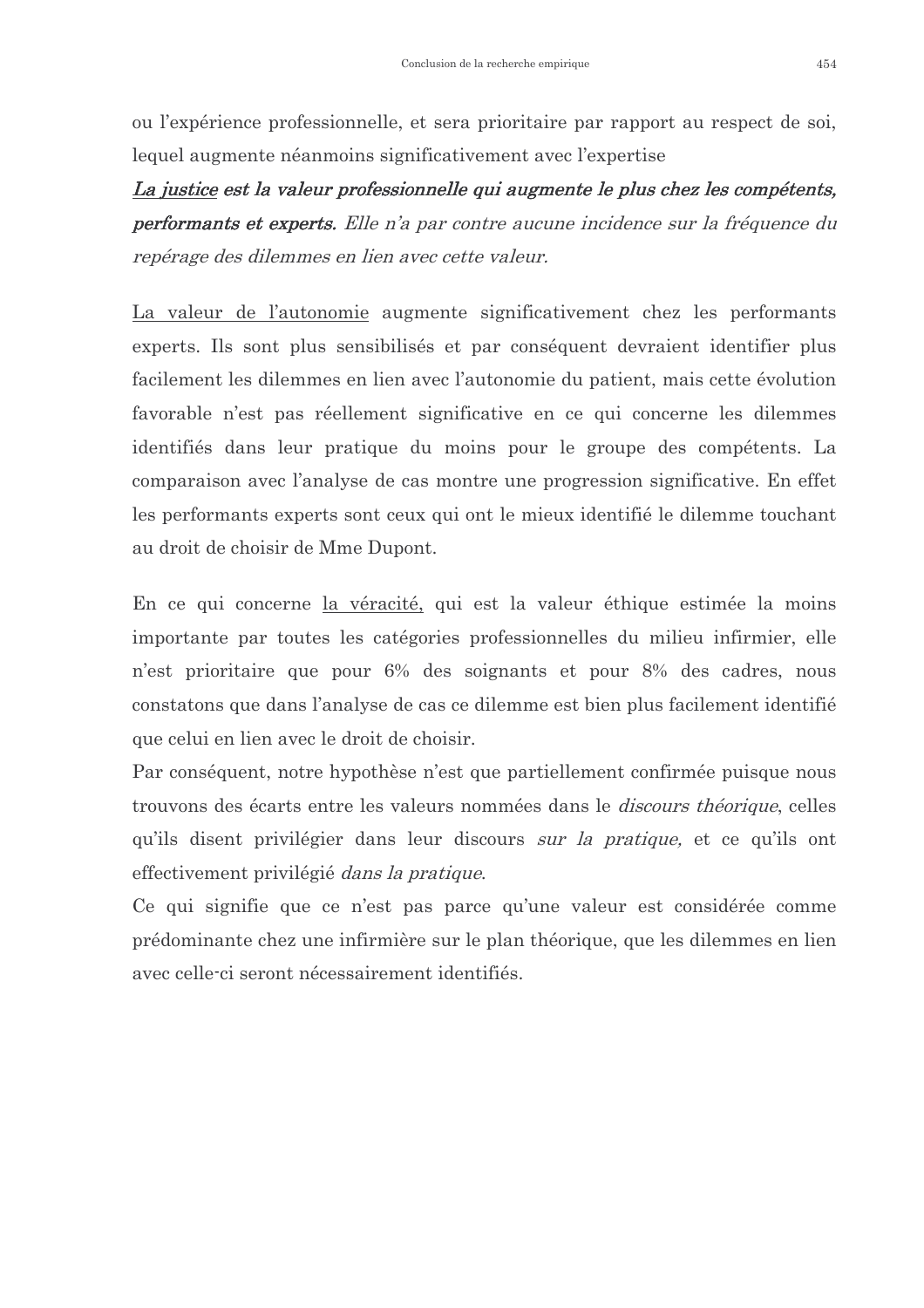$\Rightarrow$ Les soignants repèrent facilement les problèmes éthiques médicaux, mais sont moins «sensibles » à ceux touchant à leur propre responsabilité.

Dans l'analyse de contenu des situations relatées nous pouvons confirmer que celles relevant de la responsabilité médicale sont bien plus aisément identifiées que celles touchant à leur propre responsabilité.

En effet les problèmes éthiques en lien avec la responsabilité et le rôle autonome de l'infirmière, bien qu'ils soient nombreux, ne sont guère pris en considération.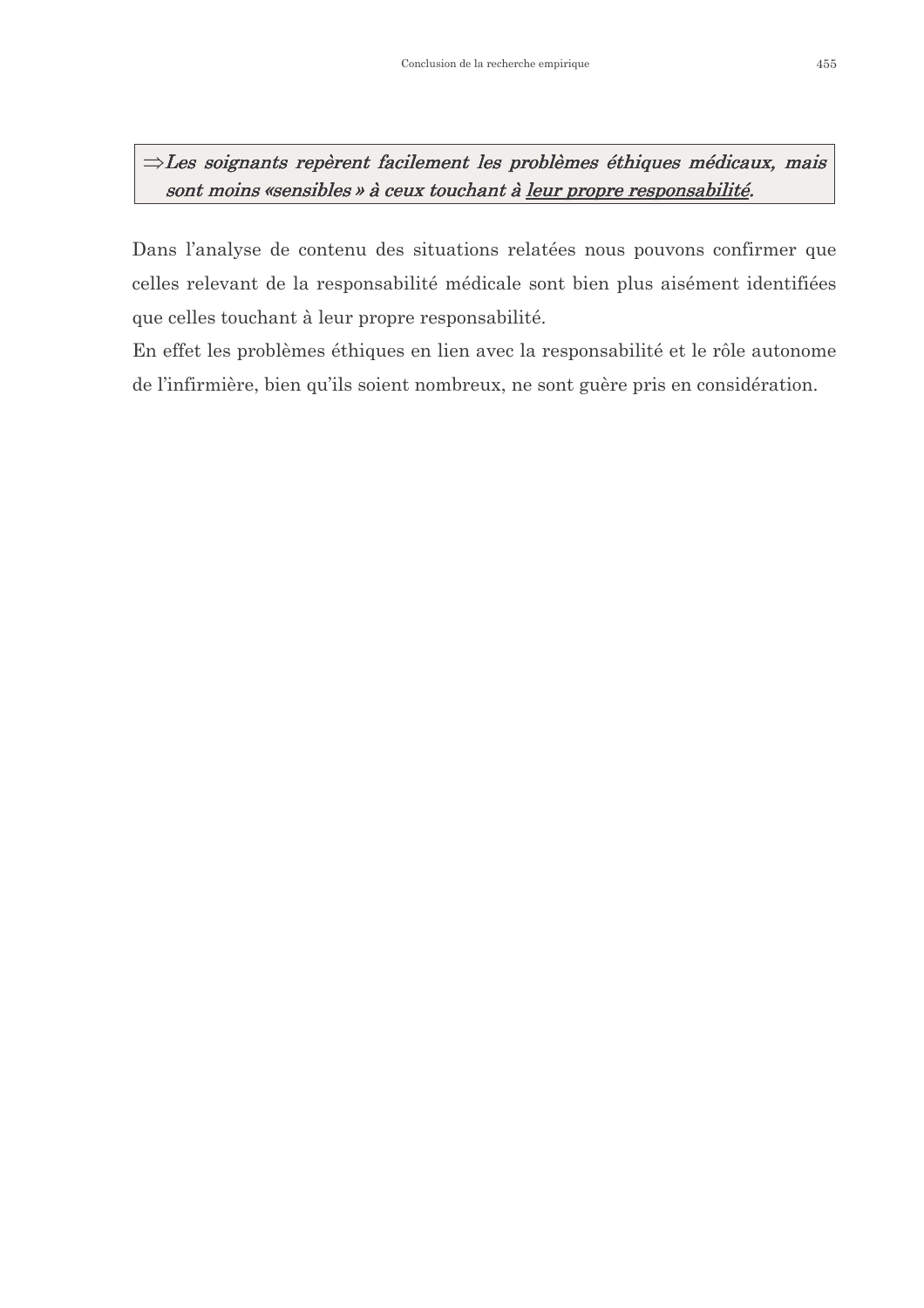#### 5.1.3 Troisième hypothèse

L'intensité avec laquelle LE SOUCI DE L'AUTRE va se manifester va contribuer largement au développement de la compétence éthique par une meilleure prise en compte de la dignité du sujet et de la défense de ses droits.

La motivation qui pousse à embrasser cette profession est, comme nous l'avons yu, en lien avec le besoin de manifester un don de soi, de manière à revaloriser l'estime qu'on a de soi-même à travers l'aide apportée à autrui (celle-ci étant inconsciente. Le plaisir de s'occuper des autres est en relation avec ce besoin personnel mais certainement aussi avec une valeur qui pourrait nous sembler plus noble : le besoin de faire le bien, de s'occuper des autres et de se rendre utile. Les motivations altruistes sont très fortement présentes chez les novices, et vont se développer plus encore chez les soignants professionnels.

### $\Rightarrow$ Le profil « St Bernard, »accompagné d'un désir important de don de soi paraît peu compatible avec une éthique du souci de l'autre

Ce profil excessivement altruiste amène les novices à penser à la place du bénéficiaire de soins, à lui imposer ce qui est le mieux pour lui. Par exemple dans l'analyse de situation de Mme Dupont, les novices sont très «interventionnistes» dans leurs choix et leurs décisions. Ils décident à la place de Mme Dupont ce qui doit être fait pour elle, *pour son bien*. Même si la patiente n'est pas totalement d'accord, les novices ont cette certitude de bien agir en décidant à sa place, et sont convaincus que « Mme Dupont leur sera reconnaissante plus tard de lui avoir sauvé la vie, » d'avoir compris son bien mieux qu'elle-même. En réalité ce comportement à la fois maternel (attitude de protection) et paternaliste (décider pour l'autre ce qui est bien pour lui) prive le sujet de son espace de liberté de décision et nie son autonomie.

Dans ces conditions, comment le soignant peut-il se soucier réellement de la personne et de son désir? C'est son désir propre qu'il réalise en s'appuyant sur ses certitudes et par là-même demandant hors de tout souci, hors de tout conflit avec lui-même. Le refus de se décentrer, de remettre en cause ce que l'on croyait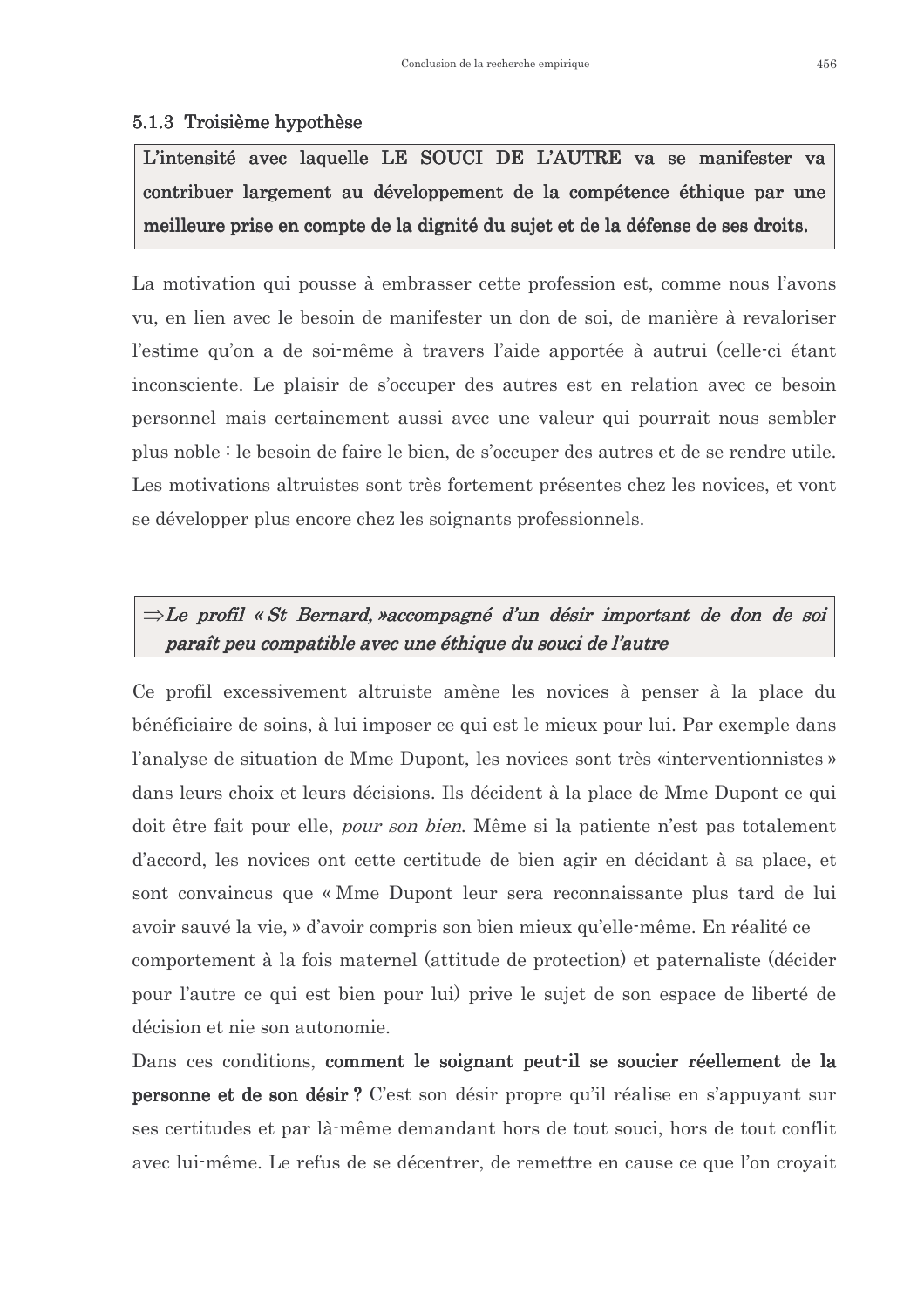être absolument bon, le refus d'ébranler ce confort de l'ego, fait passer pour altruiste ce qui n'est en fait qu'égoïste.

#### $\Rightarrow$ Le modèle de soin influence le comportement éthique. Le paradigme de la transformation serait un préalable pour garantir un bon choix éthique

Nous rencontrons chez les performants experts, et particulièrement chez ceux avant bénéficié d'une formation supérieure en clinique une référence à ce paradigme de manière significativement plus élevée.

Le changement de paradigme de *la prise en charge du patient* au *prendre soin* est capital, car accordant au bénéficiaire de soin le droit de décider pour et par luimême tout ce qui le concerne, on pose la condition préalable et indispensable du respect des droits du patient.

## Cette capacité de s'engager dans la relation et de pouvoir être à l'écoute du désir de l'autre permet de développer le souci de l'autre, fondement d'un comportement éthique.

Nous avons constaté que cet engagement dans la relation n'était pas à lui seul suffisant, si comme nous venons de le voir il ne se manifestait pas dans le paradigme du *prendre soin*, afin de prendre réellement en compte le désir de l'autre avec un souci permanent de son bien-être. Le paradigme de la transformation garantit un bon choix éthique, par la prise en compte de la globalité et de la situation dans toute sa complexité, par la capacité à être avec la personne et de l'accompagner dans ses choix.

 $\Rightarrow$ Le développement des compétences relationnelles est un préalable indispensable au souci de l'autre, mais il n'est pas une garantie suffisante pour que les droits du sujet soient respectés.

L'engagement dans une relation d'aide est la compétence que les infirmiers privilégient dans le soin, quel que soit le degré d'expérience professionnelle. La connaissance du milieu nous permet d'interroger cette affirmation qui paraît peu correspondre avec la réalité actuelle hospitalière. Le personnel hospitalier se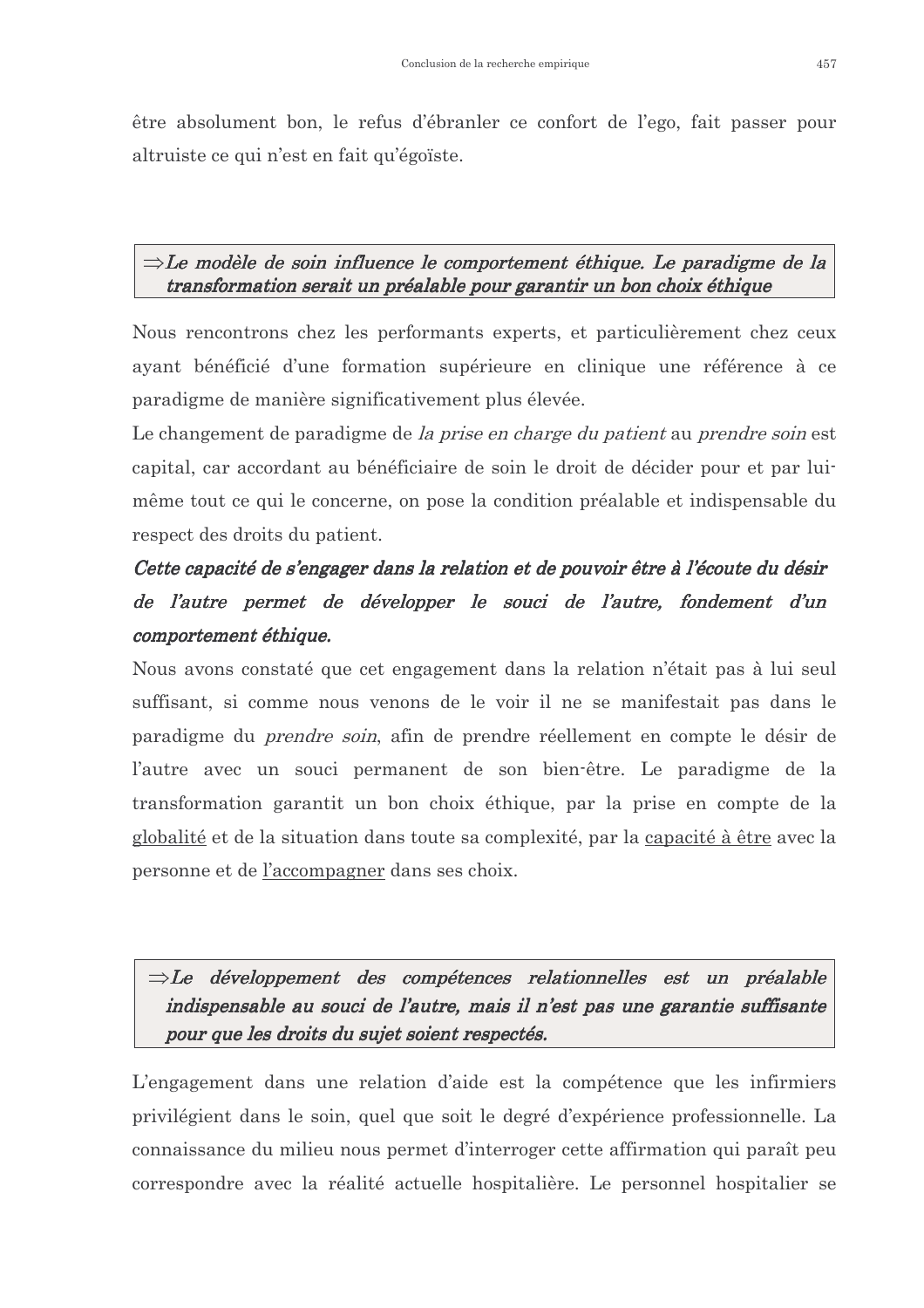trouve face à une multitude de tâches à accomplir dans un laps de temps restreint. Cela amène progressivement les agents hospitaliers. et particulièrement les infirmières et les aides soignantes, à exécuter des tâches dépourvues de sens et de réflexion, en mettant l'accent sur les actes techniques au détriment du soin relationnel.

Nous pensons que cette réponse correspond davantage à un idéal professionnel, voire à un idéal moral qui rejoint le souci de l'autre, vers lequel quatre infirmiers sur cinq souhaitent tendre durant toute leur vie professionnelle plutôt qu'à un agir professionnel réel.

Pour ce groupe concerné, la compétence relationnelle n'est pas toujours en lien avec le désir de respecter les choix du patient. En effet, pour plus de 20% des infirmiers la relation d'aide peut s'établir sans respecter impérativement les choix du patient.

L'analyse de situation de Mme Dupont montre clairement que certains s'engagent dans la relation dans l'objectif visé intentionnellement de l'amener à accepter les «bons soins chirurgicaux »

Les infirmières formées à la relation, en formation continue ou diplômante modifient leur approche en accordant une écoute plus attentive aux besoins et aux demandes du soigné, en manifestant une capacité d'empathie envers le sujet afin de mieux comprendre ce que vit la personne soignée.

En fin de compte le souci éthique chez l'infirmier expert se manifeste par le souci de l'autre, idéal moral qui pourrait être considéré comme une *anti-valeur*, en ce sens que ce souci peut avoir prédominance sur les valeurs ou croyances personnelles et professionnelles. Ce souci de l'autre est un *art moral* décisif pour la pratique et le fondement de la relation de soin.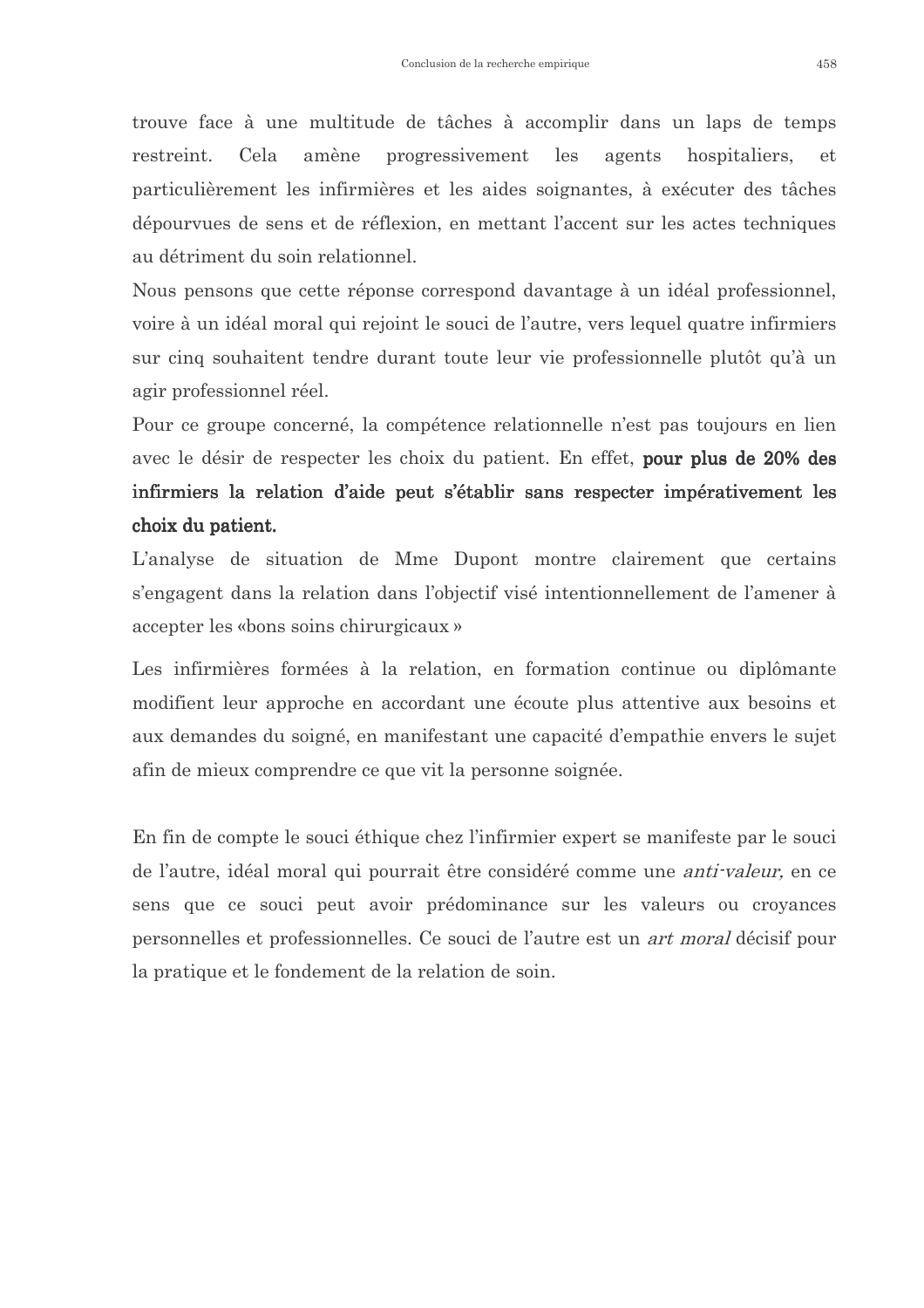#### 5.1.4 Quatrième hypothèse

Le CHOIX MORAL est difficile et la prise de décision ne débouche pas nécessairement sur un accomplissement de la décision éthique. Les intentions peuvent ne pas se TRADUIRE EN ACTES.

#### 1. Découvrir le meilleur choix moral

Les émotions si elles n'arrivent pas à être modérées font écran et empêchent le professionnel d'identifier les termes du conflit et d'agir éthiquement face à une situation clinique.

Ceci est particulièrement vrai pour le groupe des novices, lesquels ont tendance à s'identifier si fortement à la personne en se projetant en elle, qu'ils ne peuvent pas par conséquent avoir le recul nécessaire au choix moral.

Nous le retrouvons chez 11% des compétents qui, bien qu'ayant de l'expérience, se sentent touchés affectivement par la souffrance de Mme Dupont. Ils sont submergés par leur affect et n'arrivent pas à dépasser le stade de leurs émotions ce qui les rend en quelque sorte aveugles aux termes du conflit qu'ils ne peuvent percevoir.

## $\Rightarrow$  Les valeurs ou principes moraux sont mal identifiés, ce qui empêchent une résolution morale.

Il nous est difficile d'y répondre totalement affirmativement. Cependant, nous nous sommes rendus compte que dans les questions ouvertes, les professionnels ne faisaient jamais référence aux valeurs qui étaient en jeu à l'exception des personnes qui avaient suivi généralement une formation spécifique postacadémique en éthique. Celles-ci pratiquaient une méthode de résolution de problème, rigoureuse et méthodique. Les autres paraissent agir plus instinctivement, en faisant souvent abstraction de toute analyse de situation En comparant les échantillons, nous observons que dans la prise de décision

éthique, résoudre le dilemme, est jugé par chacun comme étant le plus difficile, puis suivi de très près de la capacité à faire un choix. Ces deux concepts rejoignent le jugement moral qui consiste dans un premier temps à choisir ce qui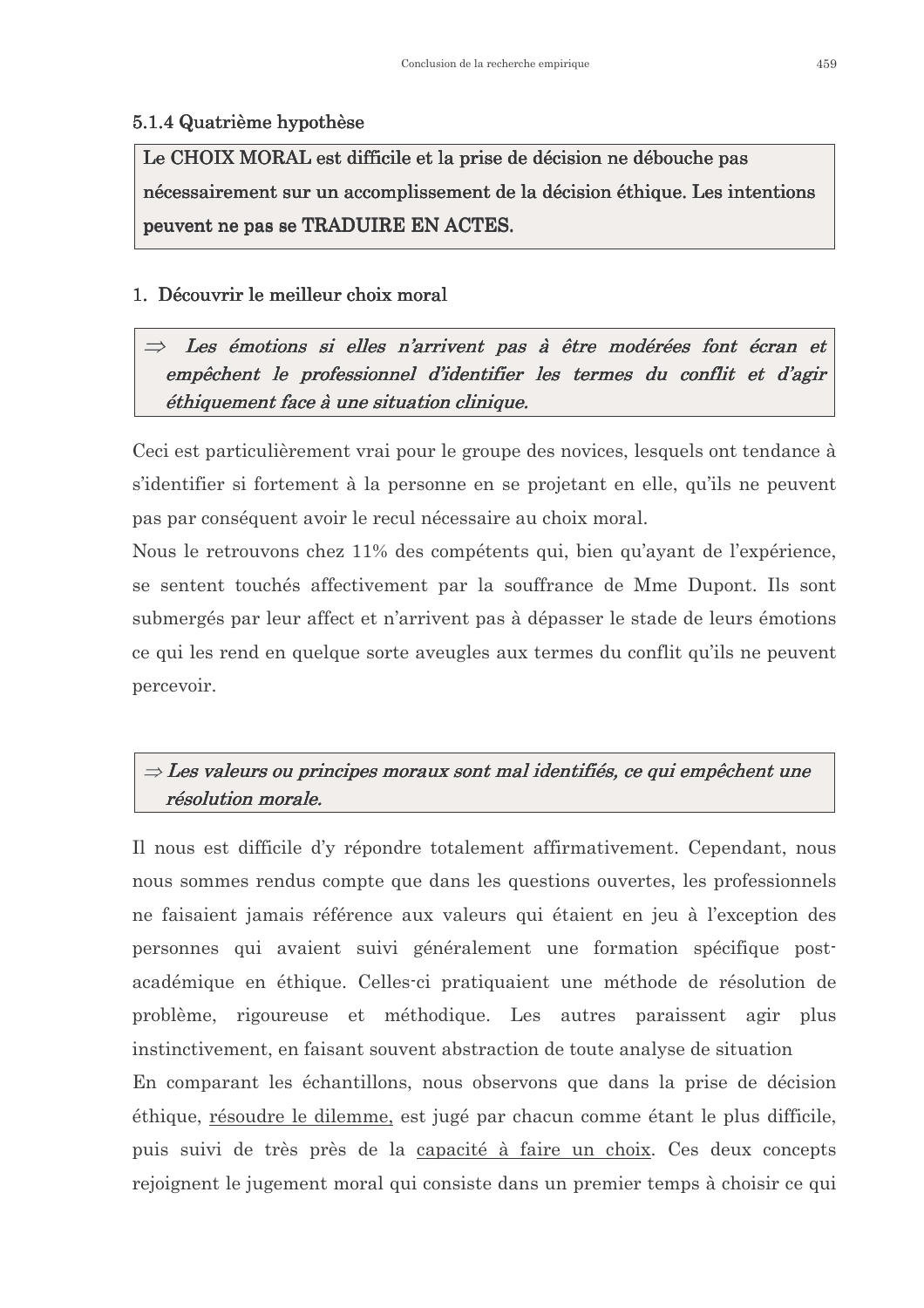serait l'idéal d'un point de vue moral, puis à estimer comment cet idéal peut se traduire concrètement dans le contexte particulier, c'est-à-dire en accomplissant le choix le plus juste en fonction des contraintes constituants les prémisses.

#### La référence au cadre légal peut être handicapante pour découvrir l'acte le  $\Rightarrow$ plus légitime.

Les textes législatifs sont davantage utilisés par les soignants pour se protéger d'une plainte juridique éventuelle, plutôt que pour respecter les droits du patient. Ils servent avant tout à faire « le moins pire », c'est-à-dire ce qui ne sort pas des bornes définies par la légalité, plutôt qu'à guider vers le meilleur choix à faire. Le soin légal va ainsi, par facilité et sécurité, trop souvent définir le choix de la décision alors que le soin légitime va être délaissé.

La référence aux textes déontologiques et aux règles professionnelles aura trop souvent priorité sur la charte du patient.

#### 2. Traduire le choix moral dans l'agir

#### Le choix moral peut ne pas se traduire en actes car les conséquences sont  $\Rightarrow$ vécues comme insurmontables

Je peux savoir ce que je dois faire, sans pour autant vouloir le faire si je réalise que les « conséquences »<sup>5</sup> de mon choix seront trop difficiles à assumer.

Cette attitude conséquentialiste, qui veut bien la fin mais pas les moyens ou les conséquences risquent de primer dans le choix de telle action.

#### Les contraintes du milieu sont vécues comme ingérables et insurmontables

#### \* Relation avec le corps médical et l'équipe interdisciplinaire.

La relation avec le corps médical est considérée par la majorité comme une relation de collaboration, mais qui n'est pas forcément bienveillante voire même conflictuelle pour 10% du groupe des compétents.

<sup>&</sup>lt;sup>5</sup> Terme utilisé par M. MOREAU, professeur de philosophie morale à l'Université de Nantes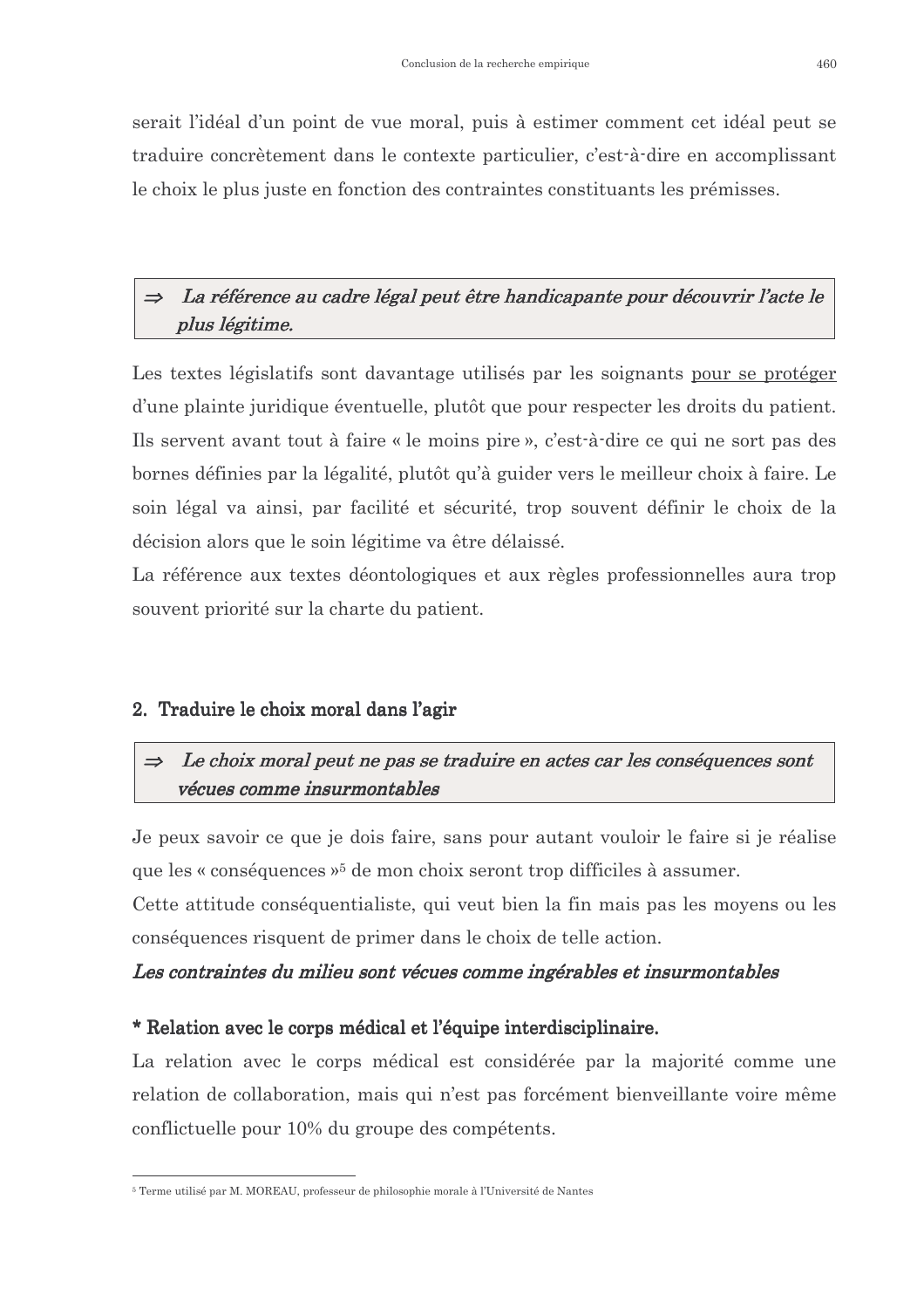Nous avions analysé que les relations de coopération étaient propices à la réflexion éthique puisqu'elles impliquaient que les partenaires soient associés à part égale dans le soin et par conséquent solidaires entre eux.

La possibilité de parler de son positionnement, de le justifier dans un dialogue qui échappe à toute hostilité est déterminante pour le groupe des compétents ainsi que la solidarité de l'équipe.

## Si le climat n'est pas propice, la réflexion éthique débouchera difficilement sur un agir professionnel en concordance avec l'intention éthique.

Poser un geste, pour une personne seule, est trop lourd de conséquences si la prise de décision n'a pas obtenu le consensus général de l'équipe.

Les relations conflictuelles dans l'équipe et le manque de soutien sont des facteurs défavorables à la résolution d'un problème éthique. Les soignants ne semblent pas prêts à assumer le poids de leur responsabilité tout seuls, ils attendent un acquiescement de leur entourage professionnel pour mener dans l'effectivité leur intention morale.

#### \* Relation avec la famille du bénéficiaire de soins

Les conflits engendrés avec la famille sont particulièrement importants chez le groupe des compétents. La prise en compte du désir de la famille est particulièrement difficile lorsque celui-ci est en désaccord avec la décision de la personne soignée. L'équipe est alors en grande difficulté pour savoir comment bien agir, lorsqu'il n'existe pas d'alternative de conciliation ou de compromis entre les points de vues contradictoires. Ces conflits se péjorent lorsque ceux-ci sont entretenus dans un « mensonge bienveillant » où chacun essaie de protéger l'autre contre son gré en lui cachant une partie ou la totalité de la vérité.

Le rythme de chacun des acteurs de la décision peut battre à contretemps et de cela des souffrances importantes peuvent être causées chez chacun des partenaires, lorsque, par exemple, l'un est prêt à accepter une décision (par exemple continuer où arrêter les soins curatifs) alors que le membre de la famille est en avance ou en retard sur la même décision (refuser de continuer des soins curatifs et souhaiter de passer aux soins palliatifs)

#### Les conflits avec soi-même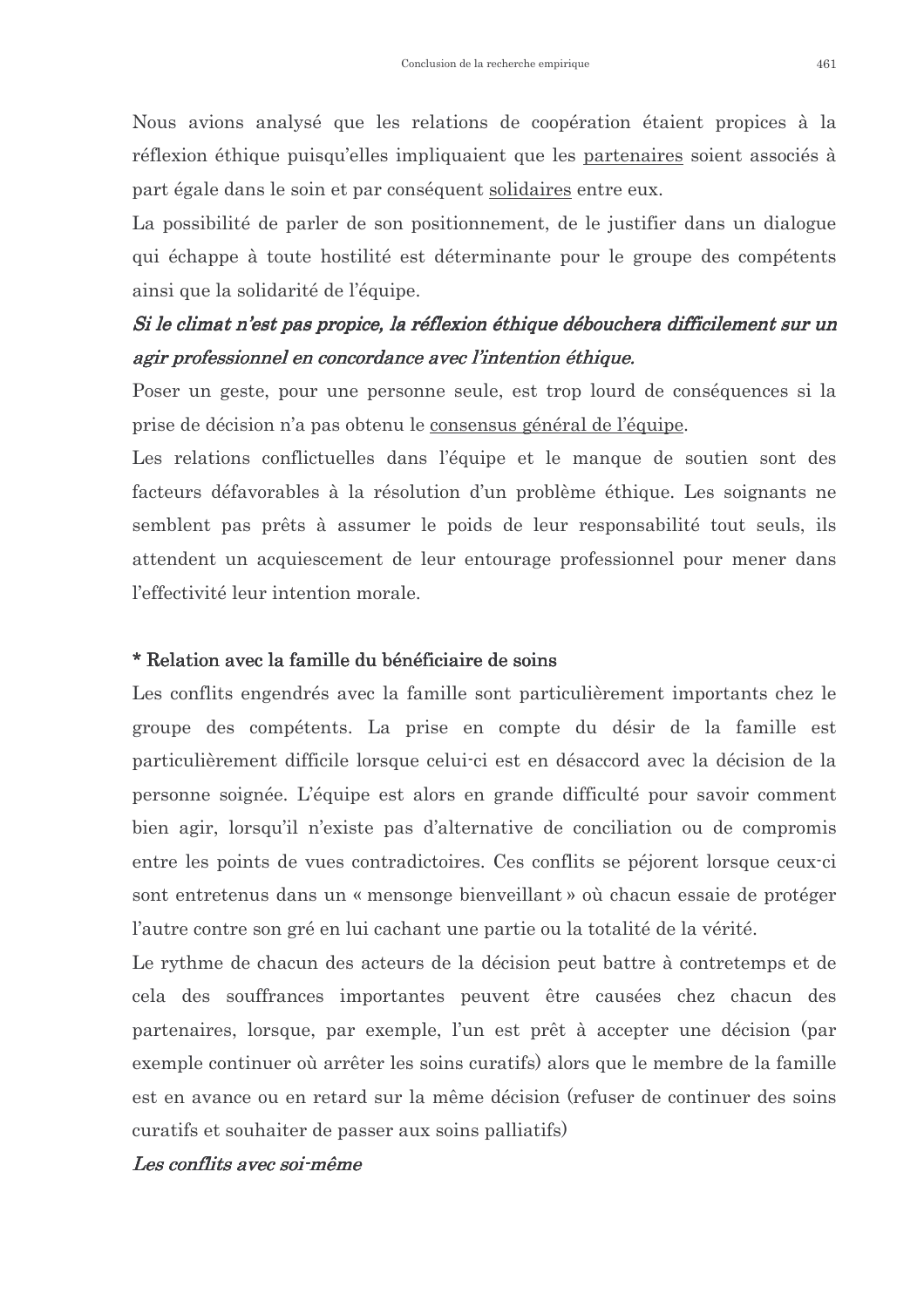C'est dans le groupe des performants experts que ce conflit est le plus important, concernant presque la moitié des professionnels.

Nous pouvons constater que c'est dans ce groupe que la valeur du respect de soi est la plus importante (63%) Il y a donc bien concordance entre ces deux concepts. Cela ne signifie aucunement cependant que seul, le groupe des performants experts ressentent des conflits avec eux-mêmes lors d'une prise de décision éthique, mais au moins qu'ils le ressentent de façon plus aiguë puisqu'ils ont conscience de l'enjeu présent.

### $\Rightarrow$  L'autonomie professionnelle n'est pas suffisamment acquise pour engager sa propre responsabilité

#### Autonomie professionnelle

Nous avions mis en évidence que la formation ne développait pas suffisamment l'autonomie personnelle et par conséquence l'autonomie professionnelle.

En comparant le groupe des débutants avec le groupe des compétents nous constatons non seulement qu'aucune évolution n'a lieu quant à une prise d'autonomie professionnelle, mais en plus les soignants sont toujours autant (voire même plus) soumis aux ordres médicaux. Dans ce cas de figure il est difficile de s'opposer au corps médical pour le bien du bénéficiaire si la prise de décision éthique n'a pas obtenu le consensus de l'équipe. Ainsi la légalité législative (chartes, décret...) autant que la légalité consensuelle (celle que reconnaît le groupe majoritaire) est décisive et subsume la légitimité de l'acte autonome et individuel.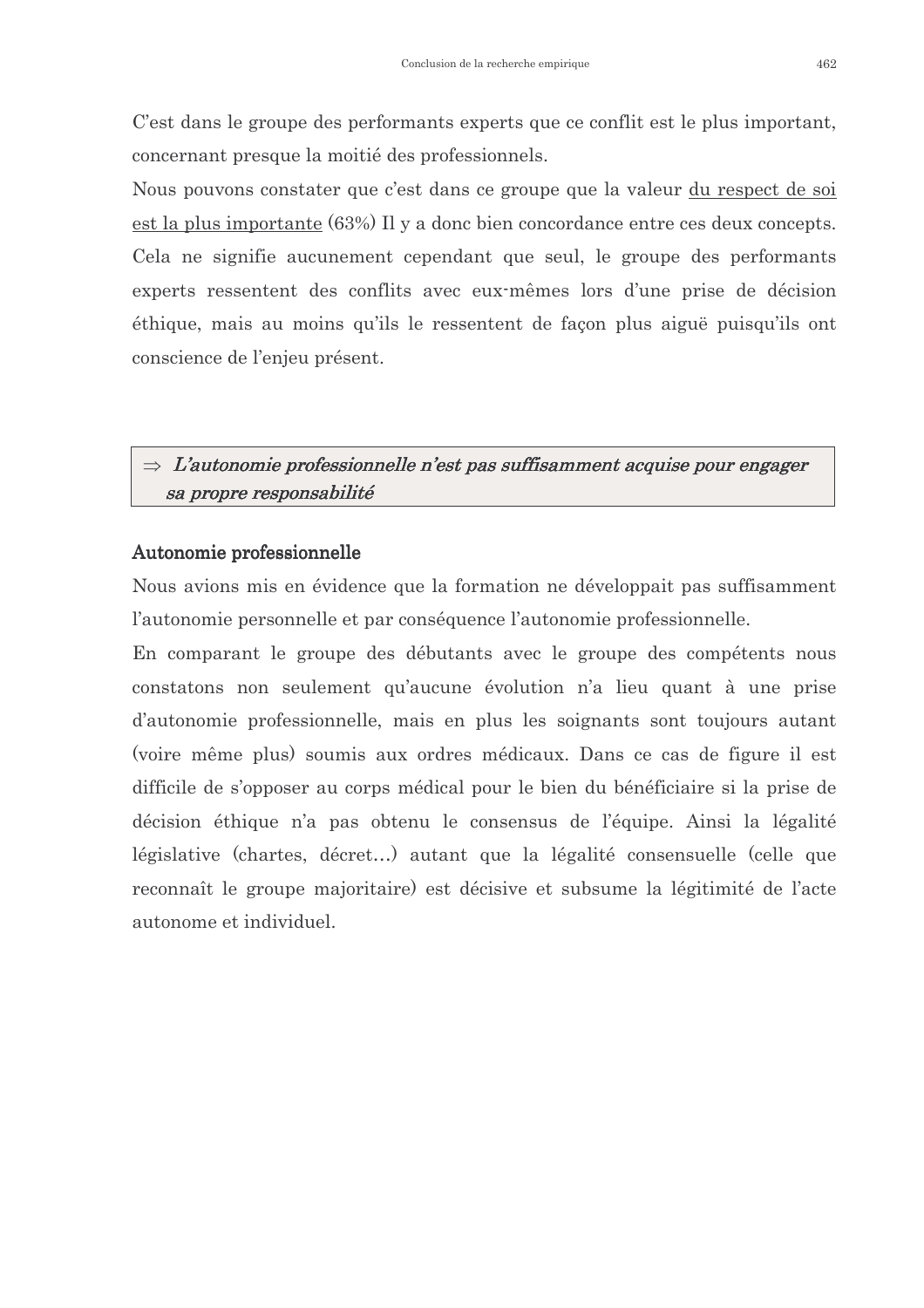### $\Rightarrow$  Le développement moral<sup>6</sup> de l'infirmière ne permet pas une structuration de sa pensée afin d'agir le mieux possible

Nous avons relativisé, dans le chapitre précédent concernant l'analyse du développement moral, l'importance accordée à celui-ci. En effet les résultats obtenus montraient que le stade postconventionnel pouvait favoriser fortement la prise en compte des dilemmes éthiques et plus particulièrement ceux concernant le respect du choix du patient et de la qualité de vie, mais ne pouvait garantir un comportement éthique. Des personnes se situant à ce stade peuvent ne pas identifier un problème éthique, néanmoins le stade postconventionnel permet de se dégager de la conformité et de la pression de l'entourage, ce qui permet en ce sens une décision morale autonome.

<sup>&</sup>lt;sup>6</sup> Des stades de L. KOHLBERG,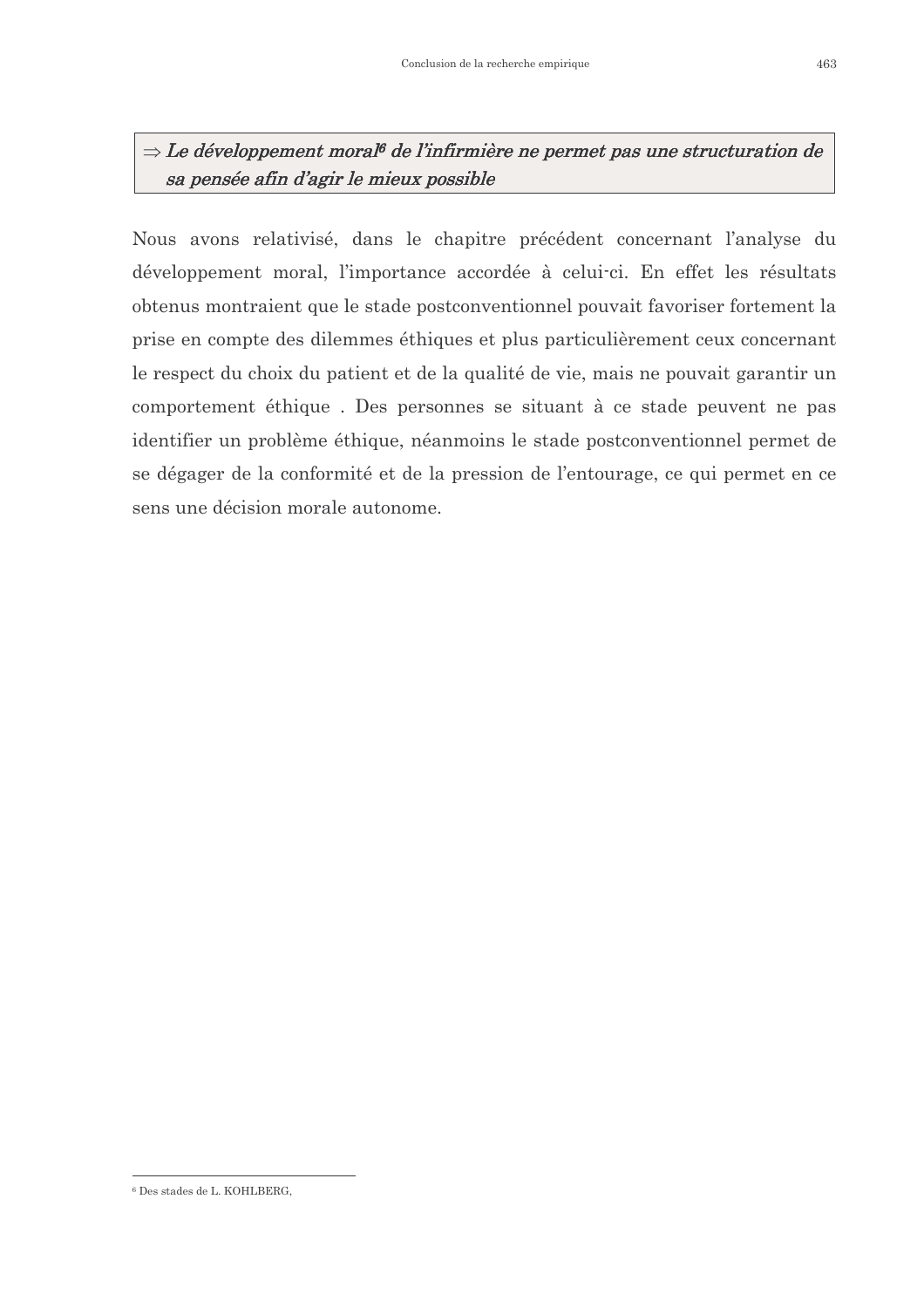#### 5.1.5 Cinquième hypothèse

L'agir professionnel concernant la résolution d'un dilemme éthique est en lien avec LES CINQ NIVEAUX DE COMPETENCE et se différencie en fonction du stade de compétence du professionnel

Tout au long de la recherche empirique, nous avons systématiquement comparé les différents groupes professionnels afin d'essayer de comprendre comment la compétence éthique pouvait se construire durant la vie professionnelle.

Cette hypothèse constitue en propre notre thèse puisqu'elle va tenter de décrire la construction de la compétence éthique en lien avec le modèle d'acquisition de compétence.

Nous allons tenter de résoudre ce projet ambitieux dans cette dernière partie.<sup>7</sup>

#### **Premier stade: LES NOVICES**

Ce stade correspond aux étudiants qui débutent leur cursus de formation, ceux qui sont en première année. Leurs motivations vont les porter à agir en lien avec leur «idéal professionnel», duquel ils vont chercher à se rapprocher le plus possible. Cet *idéal professionnel* est en lien principalement avec leurs valeurs personnelles mais peu encore avec celles du terrain. Ils vont s'efforcer de *coincider* avec l'image à laquelle ils pensent devoir correspondre, qui est très proche du modèle du « bon samaritain », dévoué corps et âme.

L'attente a été parfois longue avant de pouvoir réaliser ce rêve : se rende utile en faisant du bien, tout en prenant du plaisir dans l'aide portée aux personnes *nécessiteuses*. Les novices ont *besoin* cependant des autres, c'est-à-dire que les autres sont aussi le moyen permettant de combler leurs propres manques. Ce

<sup>7</sup> Nous décrirons cette évolution en croisant d'une part les résultats de la recherche empirique et notre connaissance du milieu aux regards des repères des modèles théoriques suivants

Les modèles de développement moral de L. Kohlberg et celui de James Rest L'éthique du souci de l'autre

Historique et paradigmes de la pensée infirmière

Les modèles dans le processus de la prise de décision éthique de S. Fry, de D. Blondeau<br>La visée éthique de P. Ricoeur

Le modèle de Dreyfus & Dreyfus d'acquisition de compétences

Le concept de compétence G. le Boterf qui synthétise différents auteurs

Le concept de compétence morale de D. Blondeau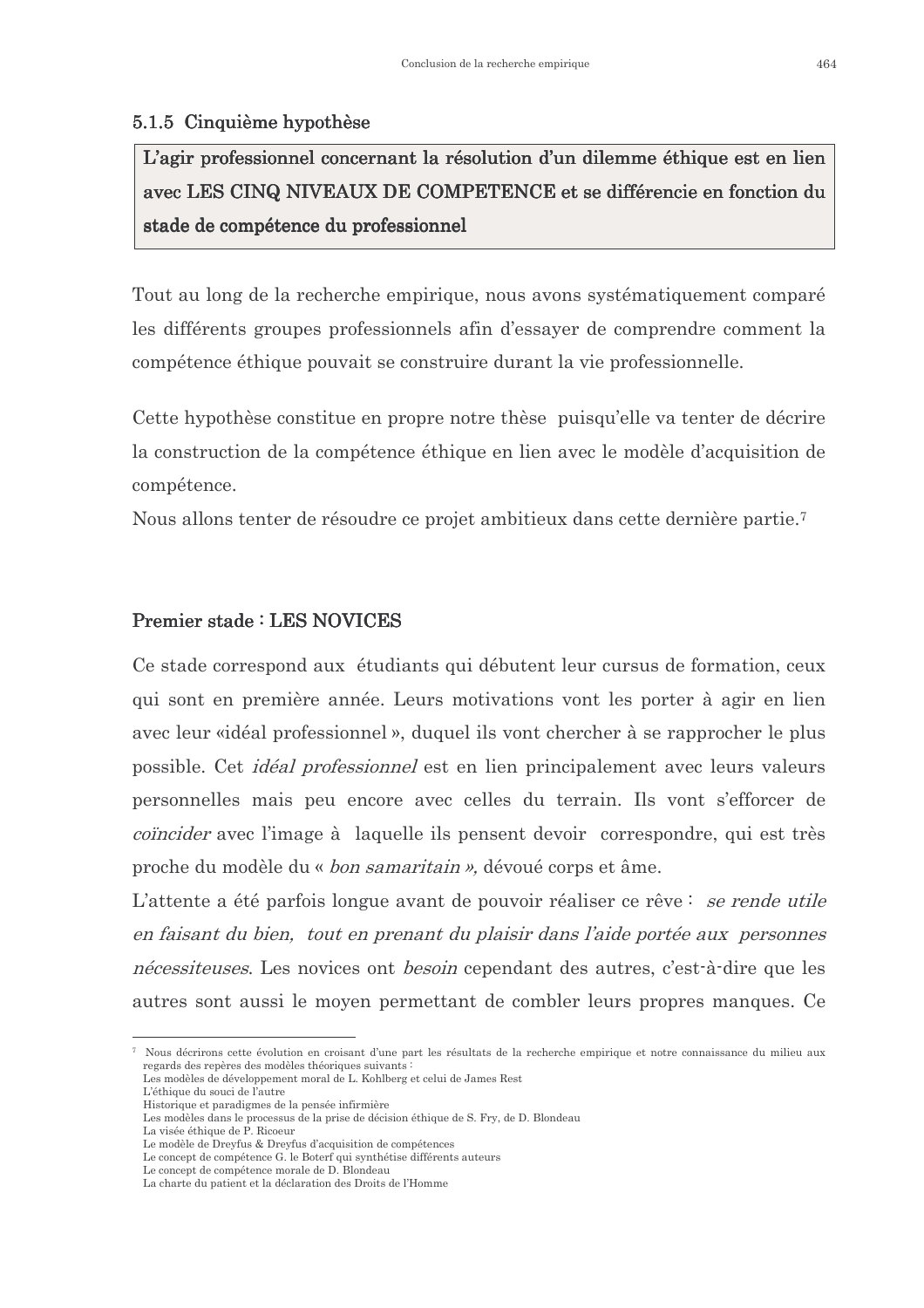sentiment d'être utile aux autres, d'avoir un rôle spécifique à jouer au sein de l'organisation sociale, donne du sens à leur existence et par là-même rehausse l'estime qu'ils ont d'eux-mêmes, il les revalorise à leur propres yeux tant, dans la sphère privée que professionnelle.

Dans leur propre famille ils sont dévoués et patients et se rendent disponibles pour aider les membres de leur entourage, ce qui leur apporte beaucoup de satisfaction, car cela *revalorise l'image* qu'ils ont d'eux-mêmes. Dans leur travail le *respect des autres* est la valeur la plus fondamentale et la première vertu de l'infirmière. Celle-ci est portée par le plaisir qu'ils manifestent à prendre soin de manière juste et équitable dans l'humilité tout en essayant par ailleurs de se respecter soi-même..

Les novices sont particulièrement *sensibles et vulnérables* vis-à-vis de la souffrance qui les entoure. Leur attitude morale les pousse à agir en saint-Bernard auprès de tous les acteurs de la situation, que ce soient leurs collègues infirmières ou le bénéficiaire de soins. Bien que, par ailleurs, ils manifestent une sensibilité particulière de *clairvoyance* (capacité de voir la réalité comme elle est), leur attitude *protectrice et de soutien* va reprendre le dessus. Le novice ne peut être centré à la fois sur ses émotions et sur celles du bénéficiaire de soin et les premières vont l'empêcher de rejoindre moralement le sujet, puisqu'il ne peut se décentrer et réellement s'abandonner pour demeurer auprès de l'autre, dans une véritable écoute des désirs ce celui-ci.

#### Les novices sont constitués de trois groupes (face à un problème éthique)

Les hypersensibles ou les vulnérables (25%)

Ce groupe s'identifie au sujet dans la relation que nous pourrions qualifier de fusionnelle. La compassion se manifeste dans le sens *de souffrir avec* ou *à la* place de l'autre. Ils vont plonger dans la souffrance de l'autre. Les hypersensibles portent sur eux la souffrance, ils aident l'autre en se décalquant sur l'autre ou plutôt en décalquant l'autre sur soi.

Contrairement aux interventionnistes qui possèdent le sens (ont un idéal qui leur dit quoi faire et quoi penser), qui sont dans la certitude, les hypersensibles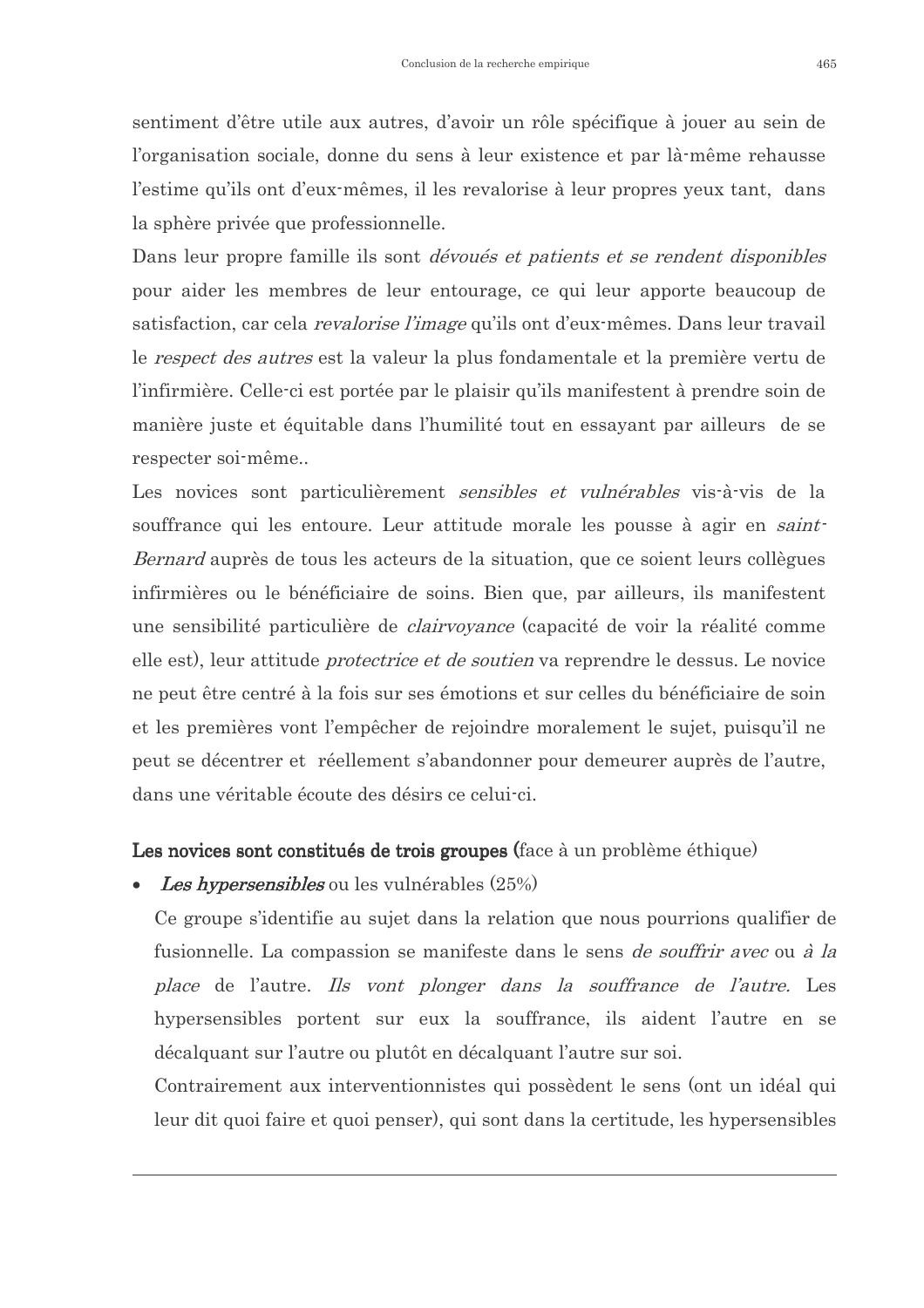sont dans l'incertitude et la quête de sens. Ils cherchent à combler leur manque d'assurance par une reconnaissance du don de soi absolu. La fragilité psychologique amène un questionnement existentiel *A quoi puis-je servir* ? Ils ne résolvent pas le problème éthique, car bien qu'ils souffrent auprès de l'autre, ils ne perçoivent pas et ne comprennent pas le dilemme. Ils ne comprennent pas car ils ne considèrent pas l'autre en tant qu'autre, mais par rapport à eux-même. C'est leur besoin qui les pousse à s'abandonner dans l'extériorité, c'est leur manque qui motive l'approche de l'autre.

#### Les interventionnistes.  $\bullet$

Les interventionnistes aident l'autre en le *tirant violemment de la souffrance* Comme ils connaissent la solution (venant d'eux-mêmes ou d'une autorité supérieure) ils l'imposent aux autres malgré eux. Ils ne cherchent pas par conséquent, à obtenir le consentement du patient, qui n'est plus qu'un objet sans aucune autonomie. Ce groupe est majoritaire et agit avec certitude et intentionnalité. Il se partage en deux sous-groupes :

les sauveurs ont un idéal très fort Ils sont devenus soignants pour sauver et soulager la souffrance. Leur fort idéal professionnel provient de leurs valeurs personnelles, puisqu'ils n'ont encore que très peu d'expérience en tant que novice. Ils n'ont par conséquent qu'une image abstraite, absolue qui est intransigeante et à laquelle la réalité doit coincider. Ils n'identifient pas les dilemmes éthiques en tant que tels, puisque aucun problème ne se pose à eux. Ils font preuve d'intransigeance, car il n'y a pas de compromis possible de cet idéal indélogeable. D'où une difficulté d'applicabilité qui, si nous nous référons à Hegel, le moment de l'absolu est une pensée du moi (égoïste) abstraite, totale et réfutant toutes contraintes externes, tenant à la réalité, ils sont dans un rêve totalitaire. Ils appliquent leurs principes et sont imperméables aux remises en cause. Ils détiennent *la vérité* et veulent l'imposer aux autres. Ils savent ce qui est bien pour les autres mieux que les autres eux mêmes. Il y a un aspect de *missionnaire sauveur* et ils vont chercher à induire le comportement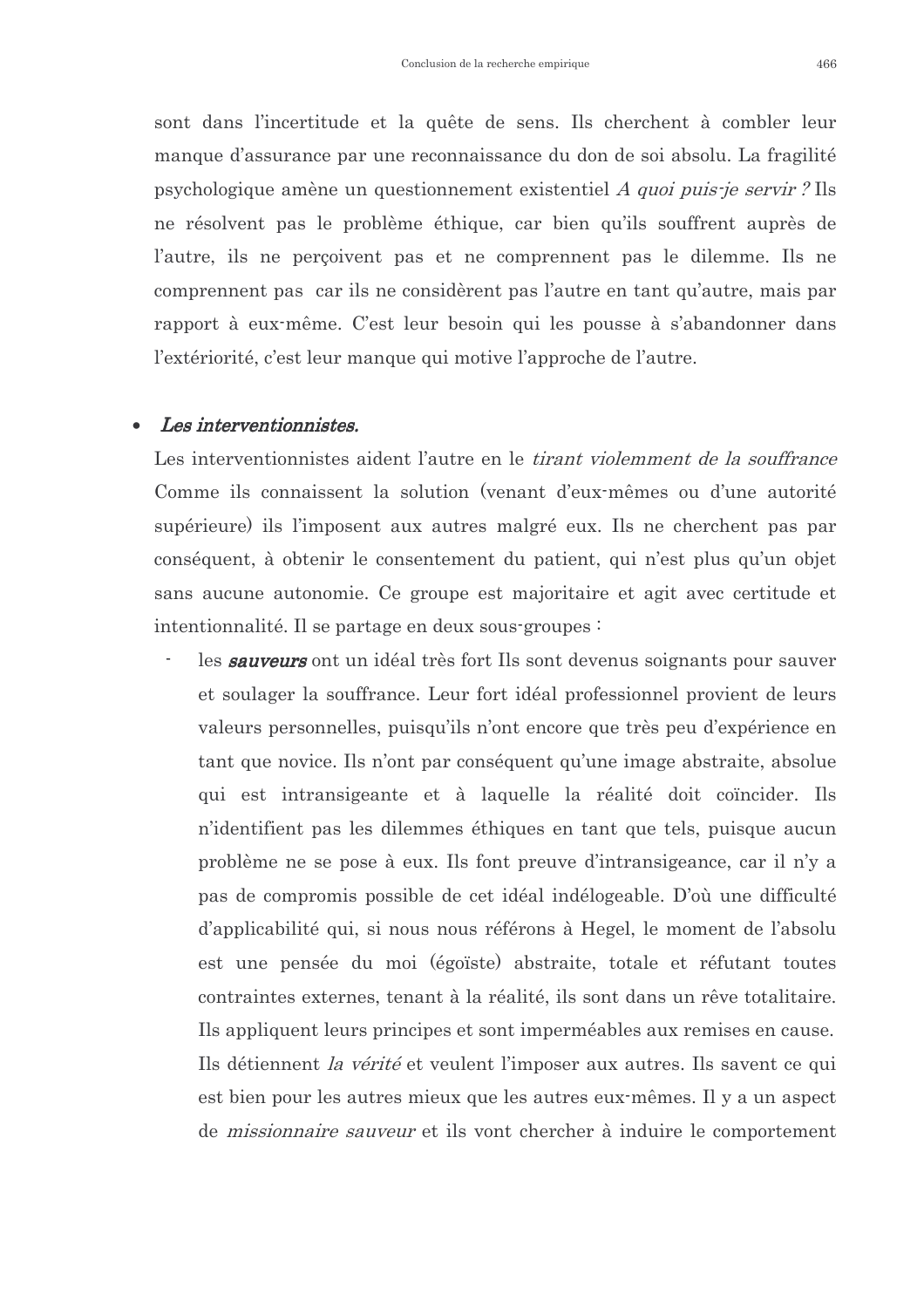de l'autre si celui-ci ne se comporte pas en *bon malade*, (c'est-à-dire s'il n'accepte pas les soins dévoués).

Leur perception est univoque et parcellaire et l'approche du soin est bien évidemment *dans la prise en charge totale* de l'autre.

Ils s'expriment avec certitude et dans un discours rationnel fortement articulé logiquement. En effet la cohérence logique peut servir à confirmer ces certitudes, les valider aux yeux des autres et à ses propres yeux. Bien entendu le raisonnement est nécessaire à toute résolution d'un problème éthique (l'hypersensible reste au stade émotif et ne peut que souffrir avec le patient autant que le patient, il ne peut le tirer de sa souffrance en résolvant le problème éthique. Il y a une espèce de complaisance, de compassion excessive) mais dans la résolution éthique, le choix résulte de la prise en compte de l'ensemble de la situation, lucidité holistique où le choix est le fruit d'un raisonnement ouvert sur la réalité. Alors que pour les sauveurs la rationalité ne sert qu'à conforter leurs préjugés et certitudes qui n'est là que pour légitimer une idée fixe, c'est un raisonnement fermé sur l'intériorité

#### les para-médecins

Leurs certitudes leur viennent d'une autorité externe et supérieure, le modèle médical, contrairement aux sauveurs qui sont leur propre autorité. On peut les considérer comme appartenant au stade conventionnel puisqu'ils ne peuvent ni ne veulent s'opposer à l'avis médical qui est pour eux considéré comme parole d'évangile et ne peut être remis en question tel un dogme. La décision médicale est considérée inconditionnellement comme juste et bonne, puisqu'elle est fondée sur de solides connaissances. Celui qui possède le savoir est celui qui sait agir le mieux (pratique éthique) qui rejoint la morale intellectualiste : plus on connaît (théoriquement) mieux on agit (pratiquement), ce qui est critiquable.

Ils sont comme les *militants* de la parole du médecin qu'ils acceptent sans contestation, sans aucun regard critique (ce qui sous-tend une absence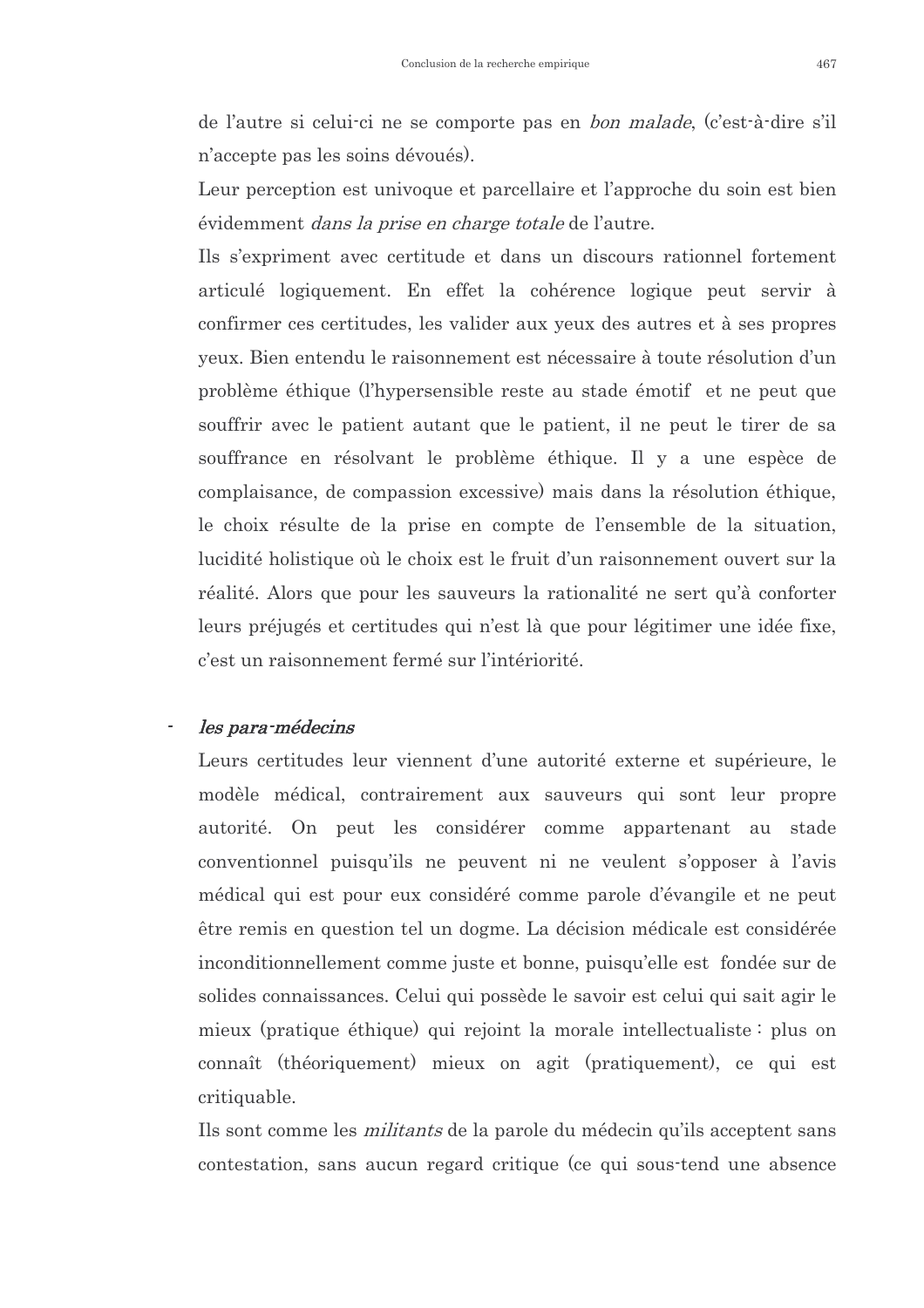totale de réflexion). Ce sont de simples applicateurs, qui ne font qu'exécuter et mettre en œuvre ce qui a été décidé en haute instance. Une fin à laquelle ils n'ont pas réfléchi mais à laquelle ils adhèrent (proche du dogmatisme)

Cette posture de certitude procure un climat de sécurité pour l'exécution des actes qui est confortable, mais crée une relation de dépendance incompatible avec l'autonomie professionnelle. Les para-médecins privilégieront leur engagement moral envers le médecin au détriment de celui du patient, ce dernier risquant de ne devenir qu'un moyen pour répondre à la loyauté envers le médecin.

#### Le groupe « du bon sens pratique »  $(28%)$

Ces novices ont su développer une sensibilité morale particulière. Ils savent identifier et analyser les termes du conflit des dilemmes éthiques et peuvent être critiques face à l'attitude médicale.

Leur histoire de vie influence fortement leur attitude face à un problème éthique. Ils se réfèrent à leur propre expérience personnelle pour savoir comment le mieux agir dans une situation et prennent peu en compte les concepts et des règles apprises par la formation.

Ils agissent plus par *instincts*, en lien étroit bien sûr avec leur histoire de vie.

- En s'identifiant au modèle de leur mère
	- aux soins maternels aimants et sécurisants dont ils ont bénéficié
	- à la profession de soignante, qui se retrouve fréquemment chez celle-ci
- En utilisant leur expérience de la maladie, de la souffrance, de la fin de vie, de deuils ou d'injustices vécues sur un plan personnel ou familial.

Ces expériences ont permis de développer une *sensibilité* que nous nommerons sensibilité éthique, correspondant à une attitude saine, authentique et *naturelle*, qui représente le premier niveau de prise de conscience d'un dilemme. La référence *au bon sens* est une notion utilisée en philosophie par Descartes qui commence le Discours de la méthode par cette phrase : « Le bon sens est la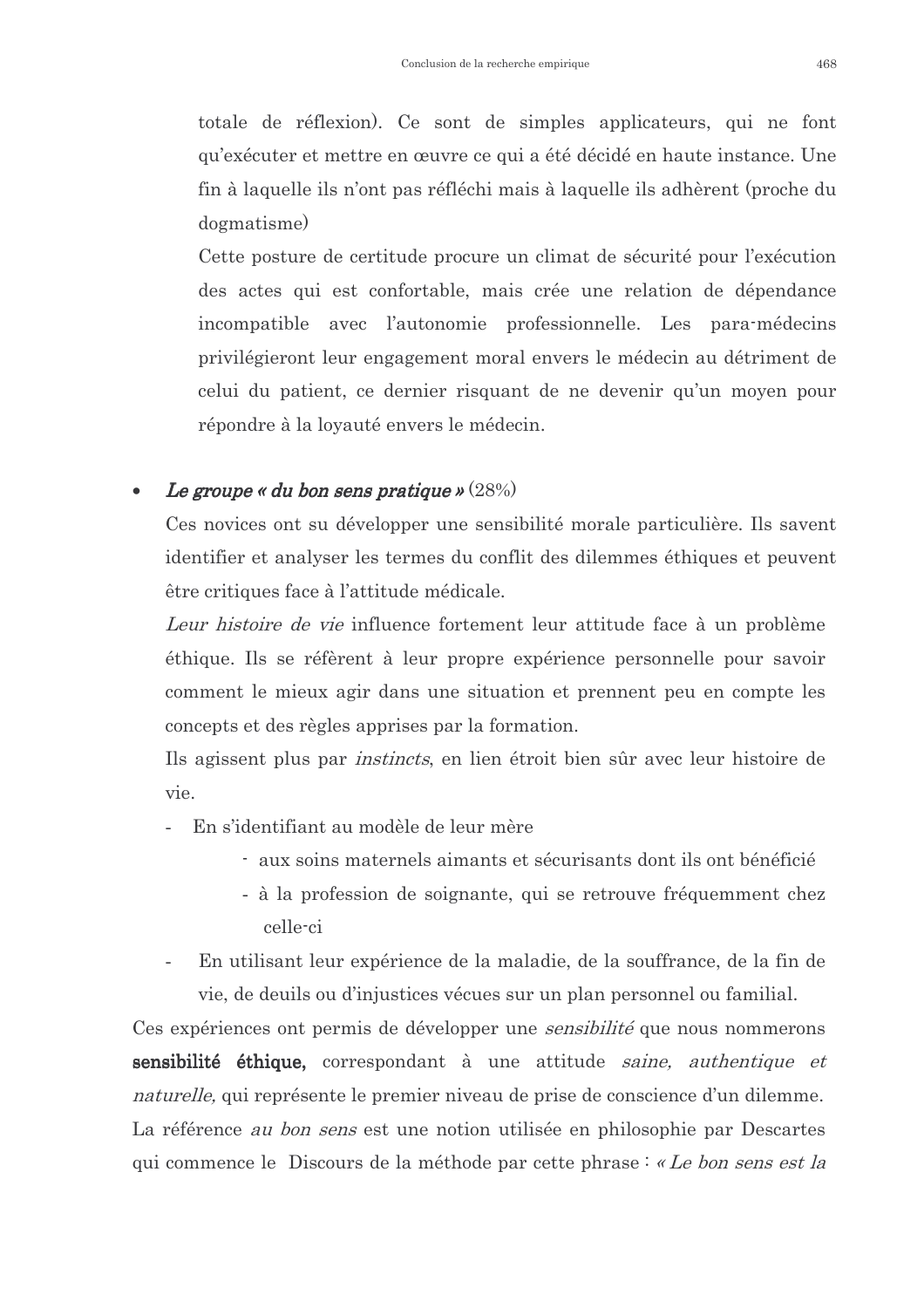chose au monde la mieux partagée. Car chacun pense en être si bien pourvu, que ceux-mêmes qui sont les plus difficiles à contenter en toute autre chose, n'ont point coutume d'en désirer plus qu'ils en ont »

Descartes défini le bon sens comme une capacité à bien juger : par l'intuition et par déduction. C'est peut-être le premier moment du «bien juger» qui nous intéresse ici. Comme une intuition fine de la situation, repérage d'un problème dans un réseau de relation de correspondances, qui serait proche de la sensibilité éthique...

Ceux qui ont cette sensibilité éthique sont les seuls à appréhender le dilemme éthique. Les hypersensibles restent dans la totale *indétermination*, alors que les interventionnistes ne sont que dans la *détermination*. La sensibilité éthique serait cette liberté donnée à soi-même d'appréhender un problème et de tenter de le résoudre. Cette sensibilité est encore *instinctive* mais permet déjà l'identification, car l'ouverture à l'autre est possible contrairement aux interventionnistes et hypersensibles.

Cette sensibilité éthique serait à mi-chemin entre la raison mécanique des interventionnistes et des hypersensibles.

Mais peut-elle identifier des dilemmes auxquels elle n'a jamais été confrontée ? ou cette sensibilité ne fonctionne-t-elle que sur ce qui a déjà été vécu par le sujet? L'expérience propre fait-elle autorité pour le choix de l'attitude à adopter?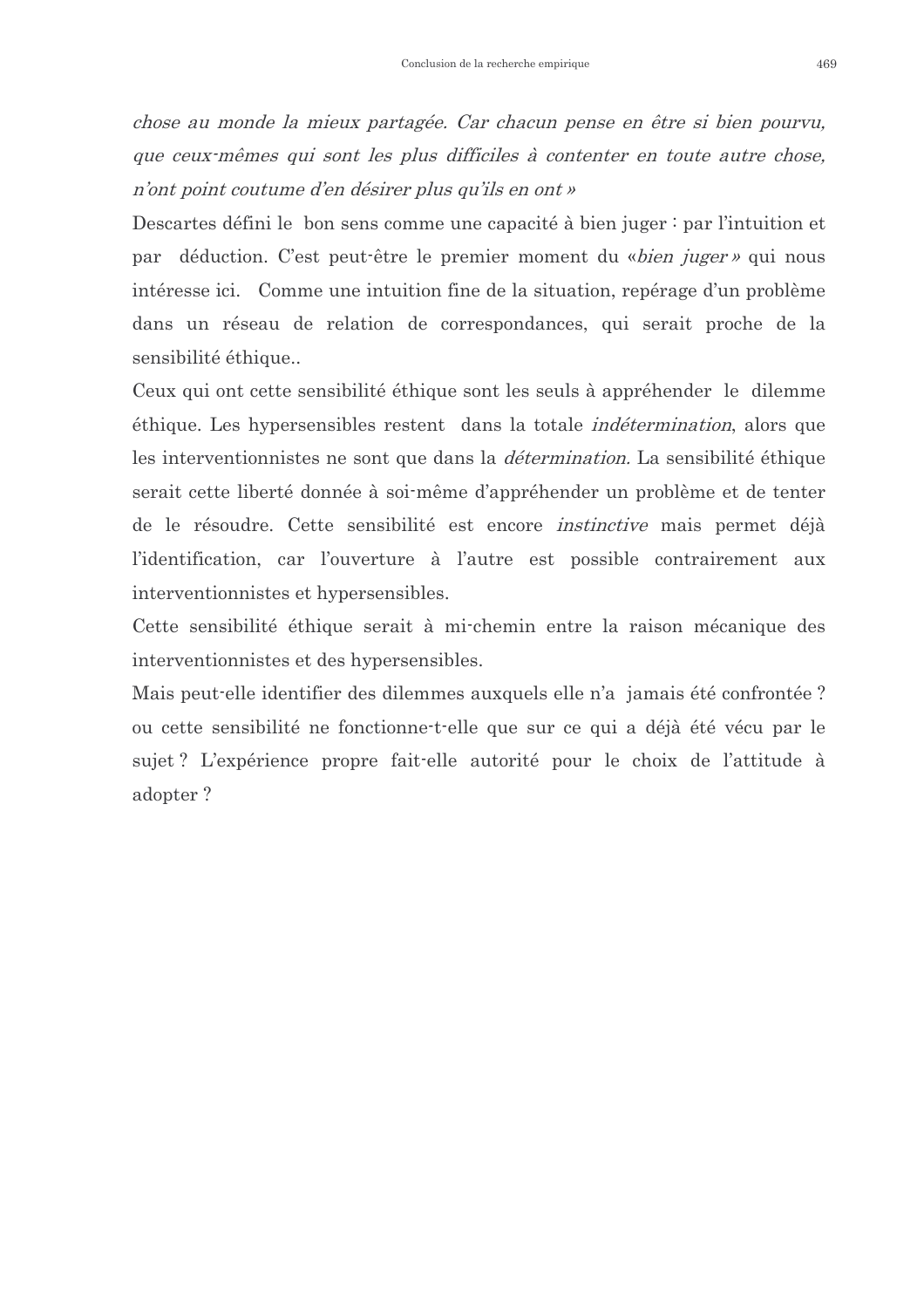#### Deuxième stade : LES DEBUTANTS

Nous sommes en présence de personnes qui vont entrer dans la vie professionnelle. Leurs futurs collègues souhaitent les considérer comme des professionnels compétents, ce qui va engendrer rapidement des difficultés de fonctionnement liées aux désillusions vécues de chaque côté. Afin de réduire cette inadéquation, le *débutant* va avoir tendance à se *sur-adapter* afin de réduire les tensions. Ceci signifie qu'il tentera de correspondre à l'image qu'on attend de lui, c'est-à-dire à celle de quelqu'un qui est qualifié, sur lequel on peut compter et qui s'intègre, par ailleurs, facilement à l'équipe. Ainsi les débutants tentent par une mise en œuvre artificielle de coller à l'image que les autres attendent d'eux afin de rechercher une confortation de l'équipe, l'acquiescement de leur entourage. Ils n'agissent pas en fonction d'eux-mêmes mais en fonction des autres, de ce que croient la majorité et amène à un conformisme.

Sur le plan personnel, si les principes moraux dans leur famille demeurent inchangés, *l'estime de soi* est par contre bien meilleure, ce qui va leur permettre de s'attacher prioritairement à satisfaire les besoins du bénéficiaire de soins. L'estime de soi permet au sujet de répondre de ses actes et d'en supporter les conséquences. Il pourra développer une *éthique du respect* qui impliquera fondamentalement une reconnaissance de l'autre, comme égale et comme personne.

Les *motivations altruistes* sont toujours aussi intenses, mais le besoin de se sentir utile ayant largement diminué, le débutant va modifier ses moyens pour servir cette même fin altruiste, il aura un degré de liberté et d'alternatives personnelles plus large, puisque la reconnaissance de son utilité personnelle ne sera lus décisive ce qui implique que le souci de soi se verra substituer par le souci de l'autre.

La formation a permis au sujet de *mieux se connaître*, et cette meilleure connaissance de lui-même, va lui permettre de *changer les perceptions* qu'il porte sur sa pratique et amener des changements de perspectives.

Les relations pédagogiques ne se préoccupant que peu de la responsabilisation et la prise d'autonomie du sujet, ont tendance au contraire à le maintenir dans une relation de *dépendance*, dans laquelle il sera *privé d'espace de liberté d'actions et*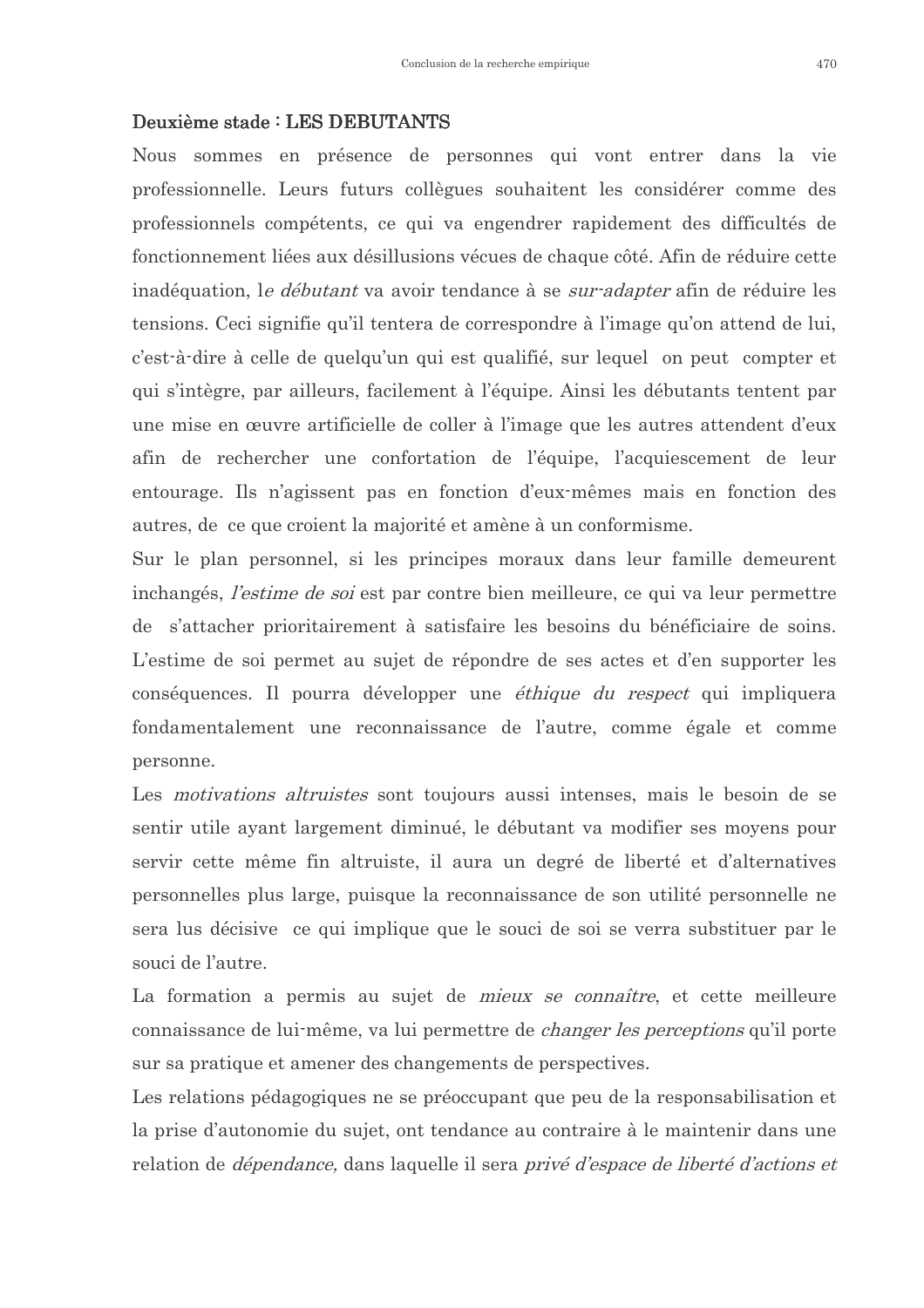de choix. L'autonomie morale et professionnelle n'est donc pas acquise. La formation étant essentiellement centrée sur le *comment faire* et non sur le *pourquoi faire*, n'amène pas le sujet à se questionner sur son agir professionnel, ou sur la légitimité de ses actes. Par conséquent l'attitude des débutants sera inévitablement menée par un souci de *grande conformité* aux exigences externes normatives (autorité médicale et institutionnelle)

La solidarité acquise dans l'équipe ainsi que les relations de meilleure collaboration avec l'équipe médicale vont les aider à prendre de la *distance face à* un problème éthique et de ce fait leur permettre de mieux se positionner.

Les normes du groupe professionnel sont déterminantes et les valeurs morales ont progressivement été supplantées par les valeurs professionnelles, lesquelles ont obtenu un consensus. L'autonomie professionnelle et morale a peu évolué. mais l'agir professionnel se modifie. Le besoin de se conformer à l'opinion du groupe et d'adhérer à l'avis majoritaire est présent chez tous les débutants. Pourtant, chez certains du moins, apparaît un relatif recul vis à vis de la situation leur permettant d'adopter une posture plus critique (et ne plus cautionner l'attitude de la collègue jugée dès lors inacceptable.) En effet si cela ne va pas jusqu'à mener dans l'action effective leurs revendications critiques, tout au moins leurs discours n'est plus dans le plébiscite systématique, ils expriment leur désaccord.

Les savoirs reçus en formation sont partiellement intégrés et peu transférables dans la pratique de soin. Ce sont des savoirs instrumentaux fondés sur *l'utile* pour répondre aux exigences du terrain, qui peuvent être difficilement mobilisés dans un contexte singulier. Ils paraissent inappropriés car ils ne sont pas intereliés et ne peuvent se combiner et se reconstruire entre eux afin d'appréhender une situation clinique, qui n'est par conséquent envisagée que partiellement. De plus ces savoirs s'inscrivent fréquemment dans une pensée dualiste, qui implique un découpage entre bon ou mauvais, juste ou faux, bien ou mal et s'inscrit dans une méconnaissance de la réalité contextuelle.

Pour les débutants, l'engagement dans la relation d'aide va être une priorité afin de *respecter les droits du patient*. Ce principe va détrôner celui de la justice et d'équité dans les soins.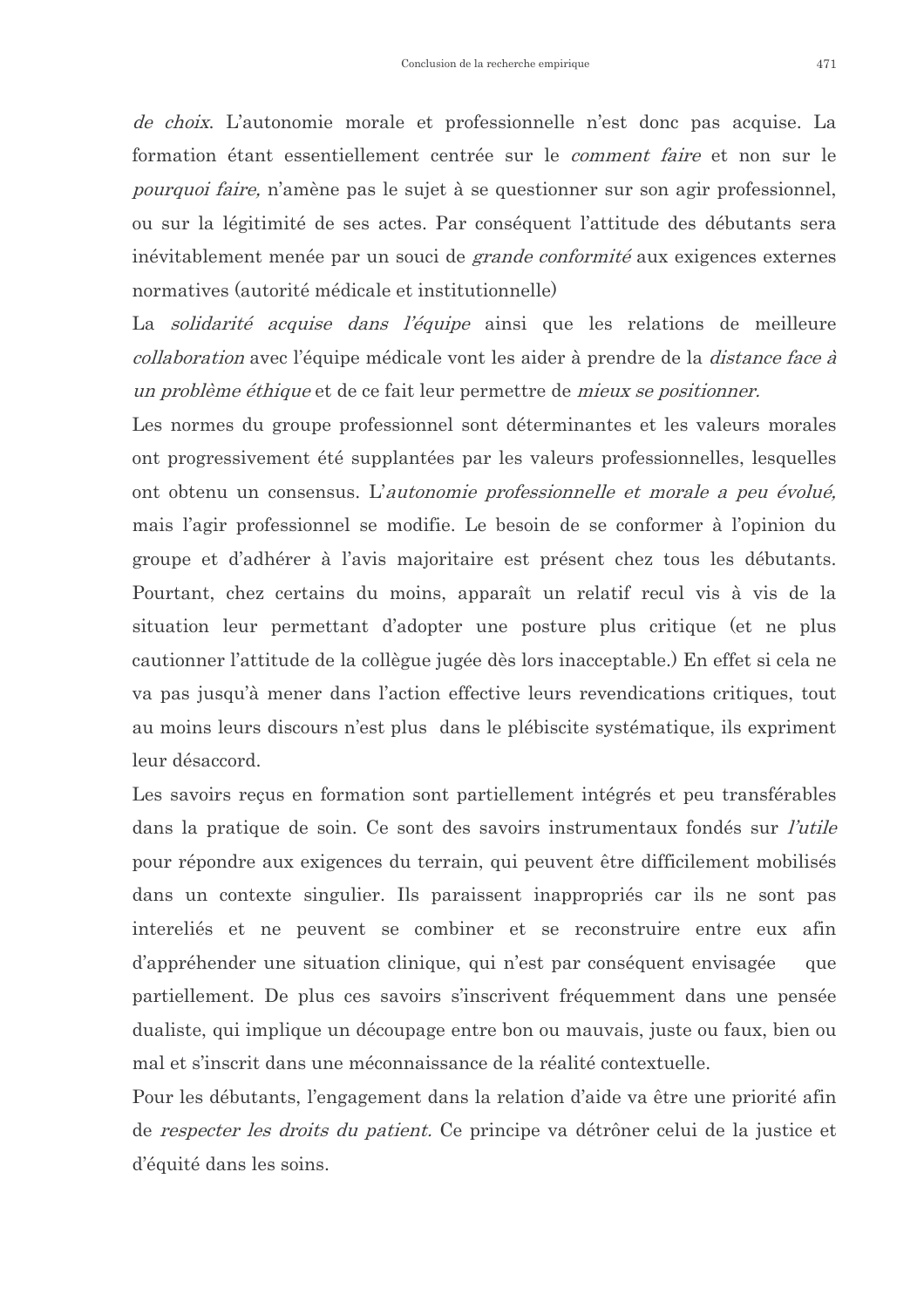*Une distance relationnelle* est acquise, ce qui permet aux débutants de moins s'identifier au patient, ceci grâce à l'acquisition de compétences relationnelles qui leur font prendre la distance nécessaire et leur permettent de moins souffrir à la place de l'autre.

Dans leur pratique relationnelle ils usent moins de leurs droits d'influence et apportent moins systématiquement de solution ou de conseils stéréotypés et déconnectés de la situation contextuelle.

Si le respect des droits du patient est reconnu comme le principe éthique le plus fondamental sur le plan du discours et du savoir théorique, il ne l'est pas sur le plan pratique, car ce principe n'est pas traduit dans l'agir professionnel. Les paradoxes ne manquent pas entre le dire et le faire, entre les savoirs didactiques et les savoirs faire, entre le discours sur la pratique et sur ce qu'ils réalisent effectivement dans leur praxis ceci témoignent d'une dissonance cognitive ou tout au moins de rupture entre ce qu'ils sont (ce qu'ils font) et ce qu'ils voudraient paraître.

La sensibilité éthique s'est peu développée chez les débutants et par conséquent le repérage des dilemmes a peu progressé. La connivence avec l'équipe médicale et la modélisation de la formation va leur faire perdre *de leur bon sens pratique*.

Le groupe des hypersensibles a fortement diminué et ils agissent désormais avec distanciation, attitude qui est à son tour peu favorable à un réel comportement du souci de l'autre. Le débutant risque de se suffire à lui-même et devenir indifférent au comportement de l'autre et à ses désirs. Il n'a pas trouvé « la juste distance » ni « le juste milieu » dans son agir professionnel.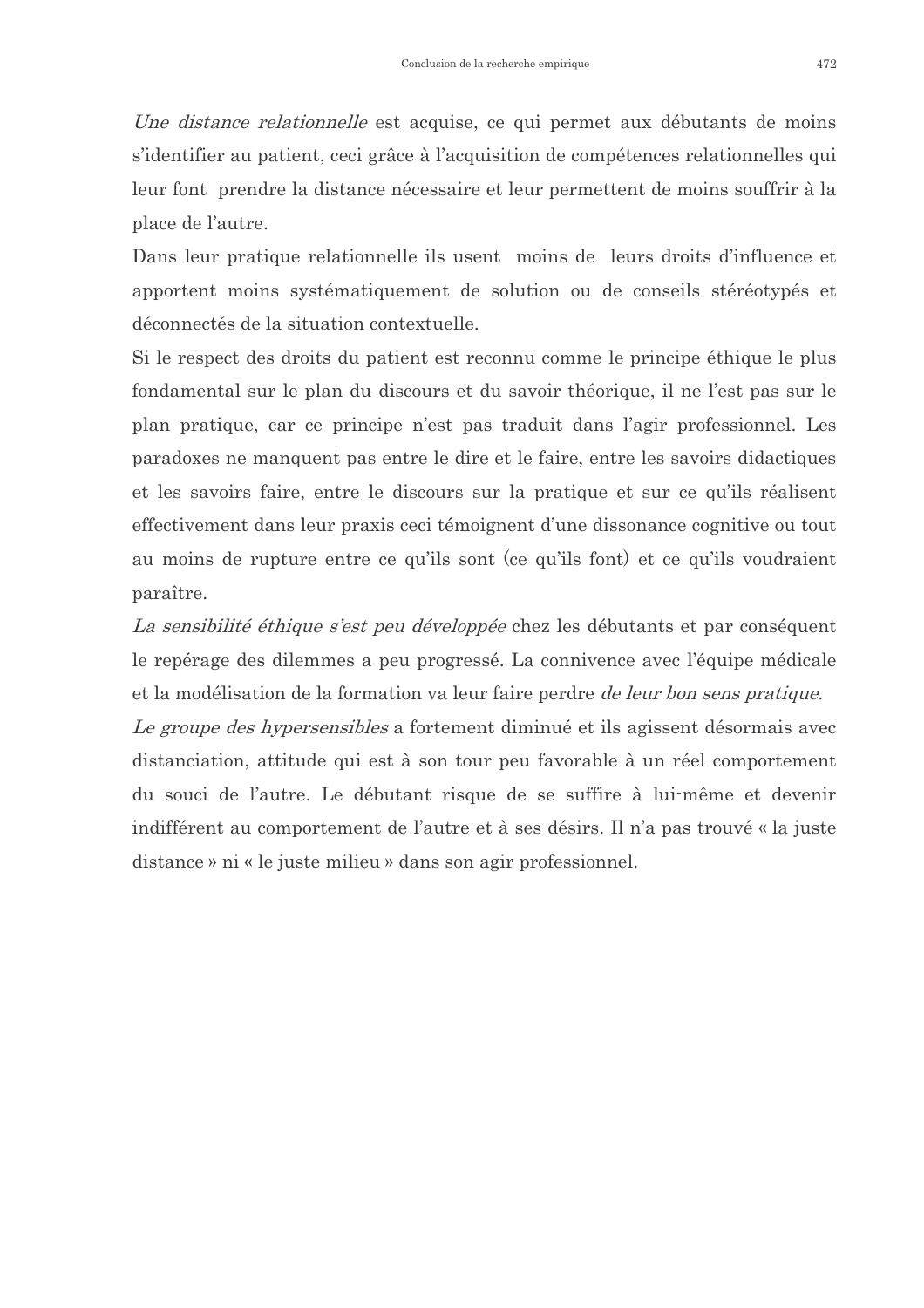#### Troisième stade : LES COMPETENTS

Ils ont un minimum de trois années de diplôme et une bonne expérience pratique. Ce qui caractérise leur fonctionnement familial, c'est cette capacité de faire passer les *autres membres de leur famille avant eux-mêmes*. Le comportement d'abnégation de soi continue à fonctionner sur le plan familial, mais ils vivent un retour conscient sur eux mêmes. Ils réalisent qu'ils existent pour eux mêmes, et ne peuvent plus se satisfaire dans un sacrifice perpétuel et un oubli de soi continuel de leurs propres besoins. Cela entraîne une diminution *du plaisir dans l'aide* apportée à leur entourage. Ils deviennent par conséquent *moins patients et disponibles* et recherchent de ce fait peu les contacts des membres de leur entourage, bien que ceux-ci continuent par habitude de les solliciter.

Ce retour sur soi, souvent vécu par les soignants comme un comportement égoïste, est pourtant nécessaire pour une meilleure prise en compte de l'autre et pouvoir se situer dans une relation de confiance égalitaire. L'oubli de soi et de son identité (par une perte dans l'extériorité) qui caractérisait les hypersensibles n'est plus une position tenable. L'oubli de soi finit *par devenir aliénant*. Il faut retrouver un équilibre dans la relation de soi à l'autre. On va passer du don de soi au souci de l'autre. C'est une relation où les deux sujets sont présents, et non un relation unilatérale ou l'un des deux est inexistant.

Le don de soi peut mener à un complet oubli de soi, qui va, tôt ou tard, mener à l'épuisement professionnel, où l'autre sera transformé en objet de soins mécanisés. Le soignant peut alors tomber malade, il devient alors patient pour que ce soit lui, qui a son tour, soit pris en compte, occupe la place privilégiée dans la relation.

La manifestation de la sollicitude, dans cette relation où l'autre à toute la place, est alors possible grâce à une relation qui devient plus *égalitaire et chaleureuse*. Le souci de l'autre est réel et permet le respect des droits du patient qui apparaît comme définition première du comportement éthique des compétents. L'empathie acquise va leur permettre une qualité d'écoute plus juste et plus sensible du vécu de l'autre.

Dans cette nouvelle relation plus saine, chacun trouve sa place, car d'une part le performant a une identité propre (il ne fusionne plus avec le patient), et d'autre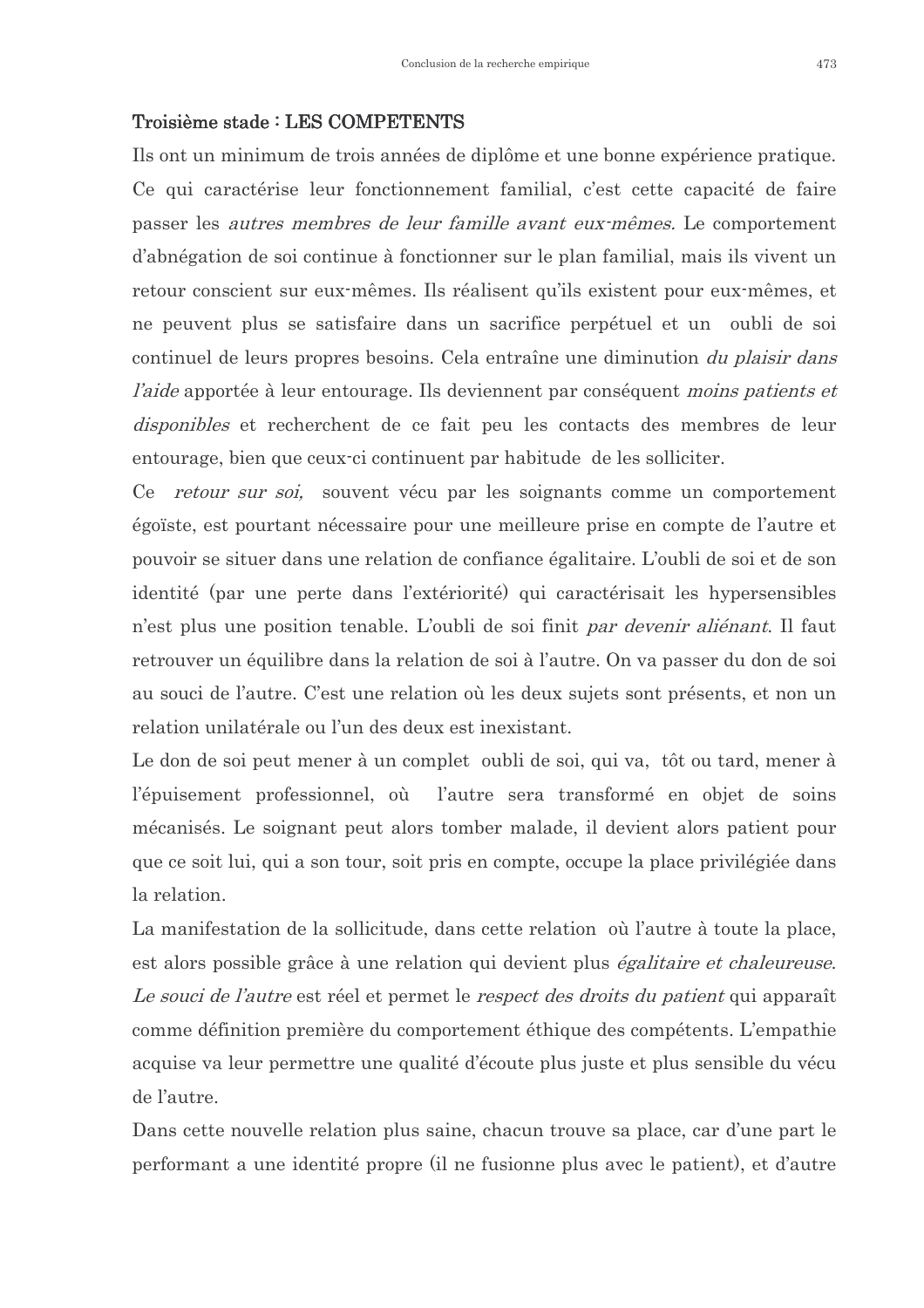part le patient est considéré pour lui-même, respecté dans ses désirs propres (et non seulement comme la projection du soignant) Dans le don de soi, ou il semblait que seul le patient existait, alors qu'en réalité aucun des deux sujets (soignant comme soigné) n'avait sa place. Le soignant se projetait dans l'autre et se refusait de l'appréhender en tant que tel. Il colorait inconsciemment le patient de sa personnalité, et par conséquent chacun des deux partenaires de la relation se sentait, à juste titre, lésé.

Ils sont devenus différemment sensibles à la souffrance. Leur sensibilité n'est plus située dans la compassion, *souffrir avec*, mais bien dans la sollicitude, *comprendre la souffrance* de l'autre. Leur sensibilité éthique s'est développée en lien avec le *respect du droit de choisir du patient*. C'est une relation chaleureuse que nous pourrions qualifier de *tempérée*, c'est-à-dire qui n'est pas vécue seulement sur le plan des émotions (de manière passionnelle), ni exclusivement sur le plan intellectuel, (relation aride et mécanisée, qui préserve souvent le soignant). C'est une possibilité de pérennisation de la relation qui se situe dans une *distanciation salvatrice* qui va permettre à chacun d'y trouver sa place. Cette *juste* distance, ils ne l'ont pas tous acquise et cela ne concerne, semble-t-il, qu'une minorité des compétents.

Les règles et les devoirs (professionnels intériorisés) continuent à guider leur agir professionnel alors que le respect des *normes de conduites* (extérieures et qui modélisent les conduites à tenir) prend peu à peu moins d'importance pour laisser la place au respect de l'autre. Cette relation de *respect* qui rejoint l'éthique du respect, fait reconnaître en l'autre un sujet de droit. Tous les patients sont traités égalitairement, tous sont reconnus comme sujet de droit. Le principe de *justice* a par conséquent repris sa place à côté de *l'autodétermination*. Mais cette relation peut devenir moins investie humainement à force de vouloir traiter toutes les personnes de la même manière, sans différenciation aucune, avec une certaine froideur. On *applique* des droits, et le fait de respecter rigoureusement les règles d'équité, peut mener le compétent à prendre à l'égard du patient une distance source d'indifférence qui peut l'empêcher d'appréhender la singularité d'une situation à cause de cette automatisation.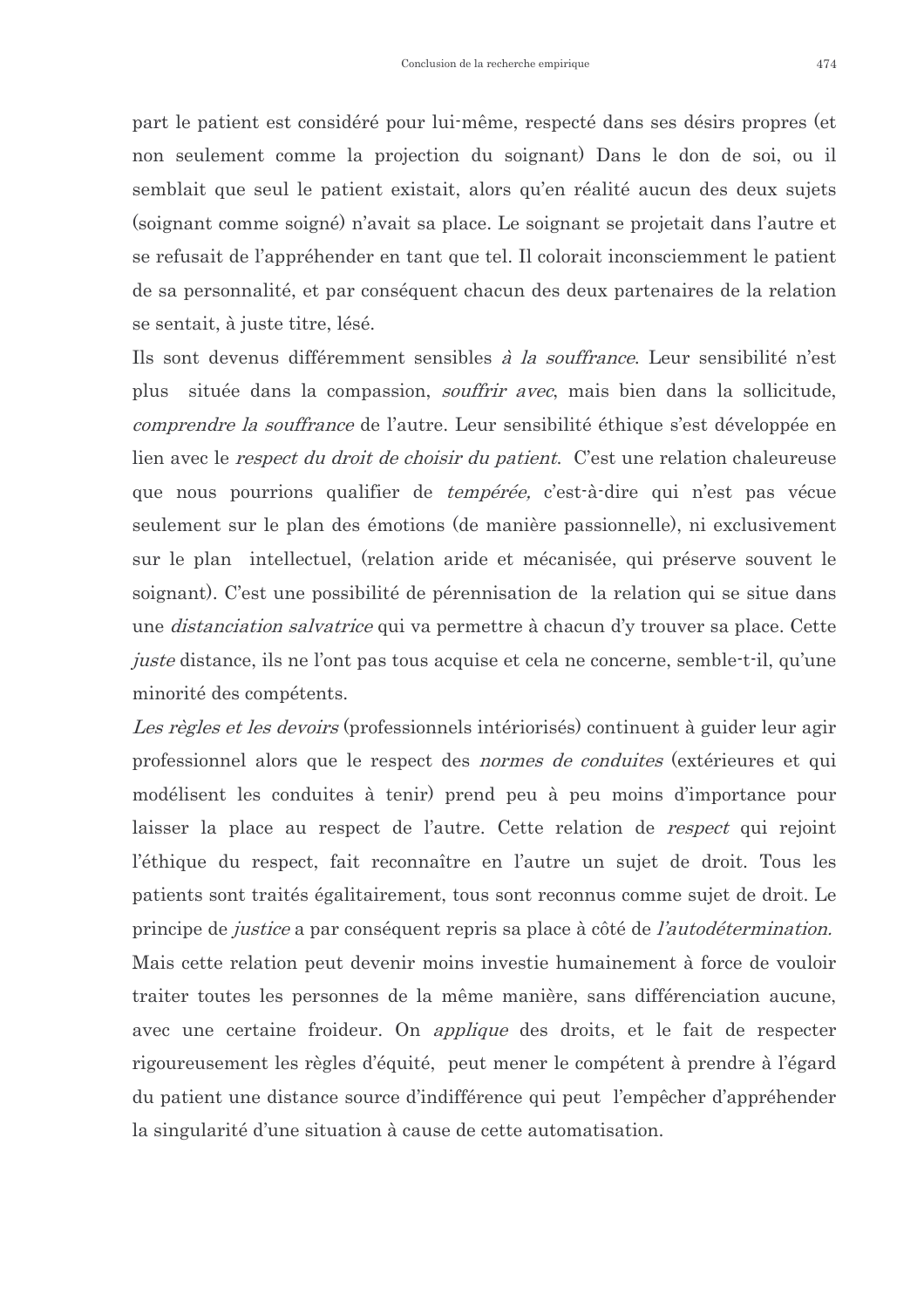Cette distanciation va permettre de ne plus seulement former leur agir  $e$ n *réaction* à des contraintes d'une situation donnée (c'est la marque d'une réflexion naissante), d'anticiper les problèmes potentiels. L'agir est alors mis en mouvement par la situation externe et par un mouvement anticipatoire de *réflexion* (aspect essentiel apparaissant dans ce niveau de compétence) en organisant les données et en gardant une distance de la situation. Le compétent commence à sortir du systématique et peut progressivement prendre mieux en compte le contexte. Il n'est plus dans l'application de valeur, comme les débutants, mais commence à pouvoir partir du contexte afin d'adapter au mieux son agir.

Grâce à ces années d'expérience professionnelle, leur identité professionnelle s'est construite, bien que le rôle autonome ne soit pas totalement intégré. Nous repérons ceci par le décalage à nouveau, entre théorie et pratique : ils privilégient dans le discours le respect du choix du patient sur le respect des normes de conduite, mais ils continuent dans la pratique à suivre l'avis dominant.

Les dilemmes éthiques relevant du non-respect du choix du patient, sont identifiés essentiellement en lien avec la responsabilité médicale et non avec la responsabilité de l'infirmier, ce qui supposerait une autonomie professionnelle qui fait encore défaut à ce stade professionnel.

Le compétent a une certaine expérience et parvient, de ce fait, mieux à appréhender toutes les composantes qui entrent en jeu dans la situation éthique, mais il se perd encore dans toutes ces informations car il a de la peine à les ordonner et à leur donner un sens. S'il possède tous les éléments, il ne sait pas encore délibérer et se positionner à partir de lui-même.

Il se réfère à une éthique traditionnelle, en utilisant des concepts de responsabilité médicale et morale, de règles, de valeurs et de conscience morale. Ce qui guide l'agir professionnel, c'est le principe « de ne pas nuire à autrui » Ce concept porte l'impératif négatif. C'est le seuil minimal du comportement éthique par le « *ne pas* » mais c'est un concept un peu aride, qui sera dépassé et enrichit dans l'intuition éthique, dans laquelle le soignant se réinvestira humainement dans la relation à l'autre, tout en restant près de soi.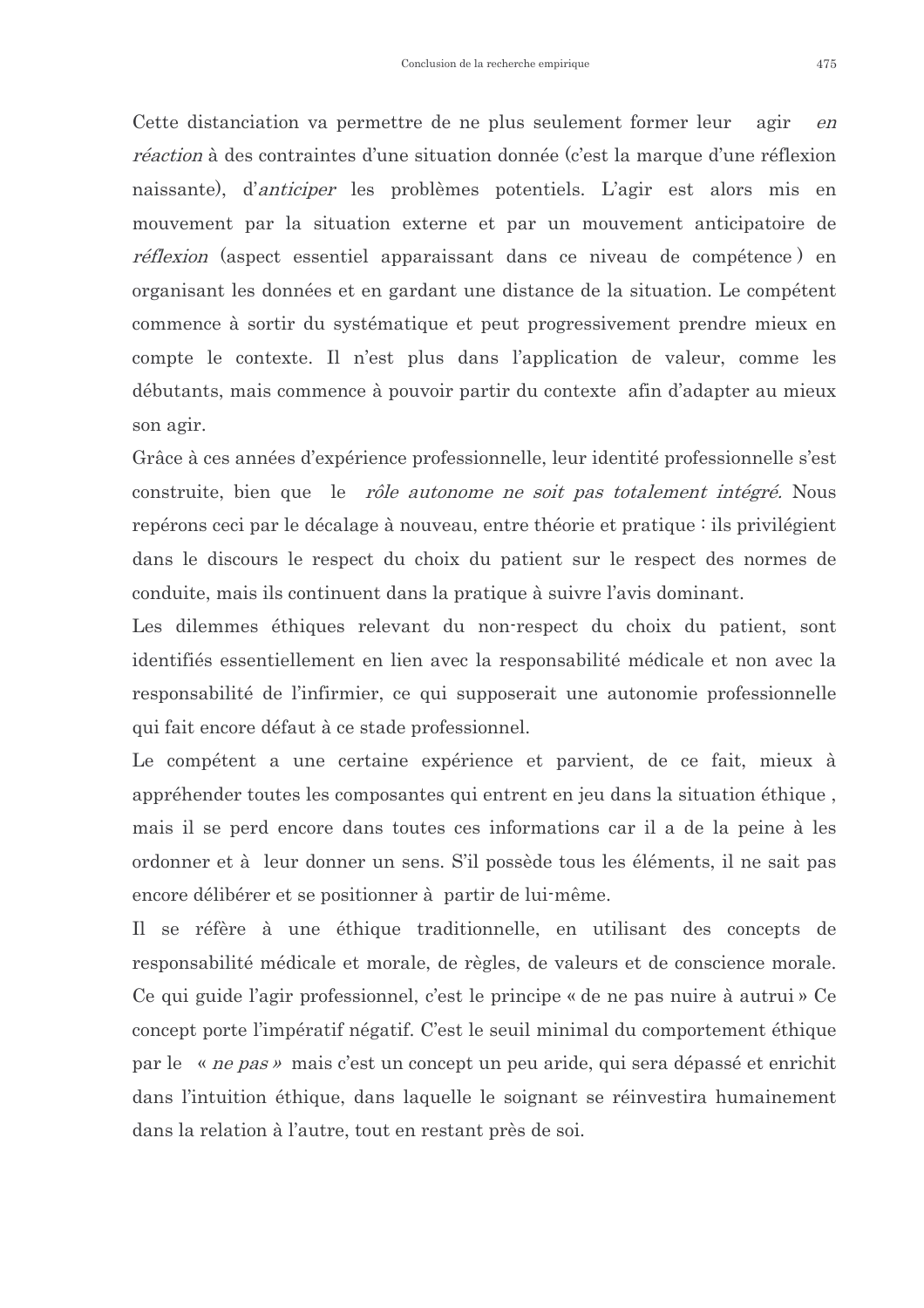La capacité de développer *un sens éthique* pourrait caractériser le stade des compétents. En effet celui-ci sait porter un jugement moral, c'est-à-dire choisir l'action qui est idéale d'un point de vue moral. Pour cela une analyse minutieuse de la situation est nécessaire afin d'en dégager toutes les alternatives. L'importance accordée à l'une des prémisses est en lien avec l'importance accordée aux normes du milieu, à l'autorité, aux attentes de l'équipe soit au bien du bénéficiaire. Dans la première alternative le choix du patient ne sera pas vraiment reconnu. Et en effet, c'est souvent la prémisse de l'autorité de la norme qui prime et non le respect du choix du patient.

Les compétents n'ont pas acquis totalement une autonomie professionnelle, ils sont *moins dépendants de l'avis médical*, sur le plan de la réflexion et des idées, mais restent malgré tout en pratique *soumis*, ce qui traduit une difficulté à se confronter à l'équipe médicale et à argumenter leur positionnement éthique.

Les relations au sein de l'équipe interdisciplinaire sont qualifiées de *collaboration* elles permettent un agir communicationnel autour des problèmes éthiques rencontrés et rendent d'autre part, possible l'utilisation des ressources du milieu pour résoudre les dilemmes.

Le respect de la qualité de la vie est un principe éthique important qui va motiver leurs actes professionnels et leur permettre une meilleure prise en compte des dilemmes en lien avec ce principe éthique.

L'augmentation des dilemmes se situe principalement entre le choix médical et les interventions en soin. La solidarité de l'équipe va aider les compétents à se positionner et argumenter leur point de vue. Ils sont devenus moins critiques envers l'attitude médicale et cherchent à réduire les tensions en développant une attitude de connivence

Ils sont conscients qu'ils sont *peu compétents*. Leur méconnaissance des textes juridiques ainsi que les conflits engendrés avec eux mêmes ne facilitent pas leur progression. Si le souci de l'autre est sincère, il est encore souvent bafoué par les contraintes et les exigences normatives du milieu. Celles-ci génèrent chez les acteurs un *activisme*, qui consiste à exécuter non seulement les tâches prescrites, mais en plus à tenter de répondre aussi aux tâches implicitement attendues, ce qui se traduit souvent par un sentiment d'impuissance. C'est le *jugement*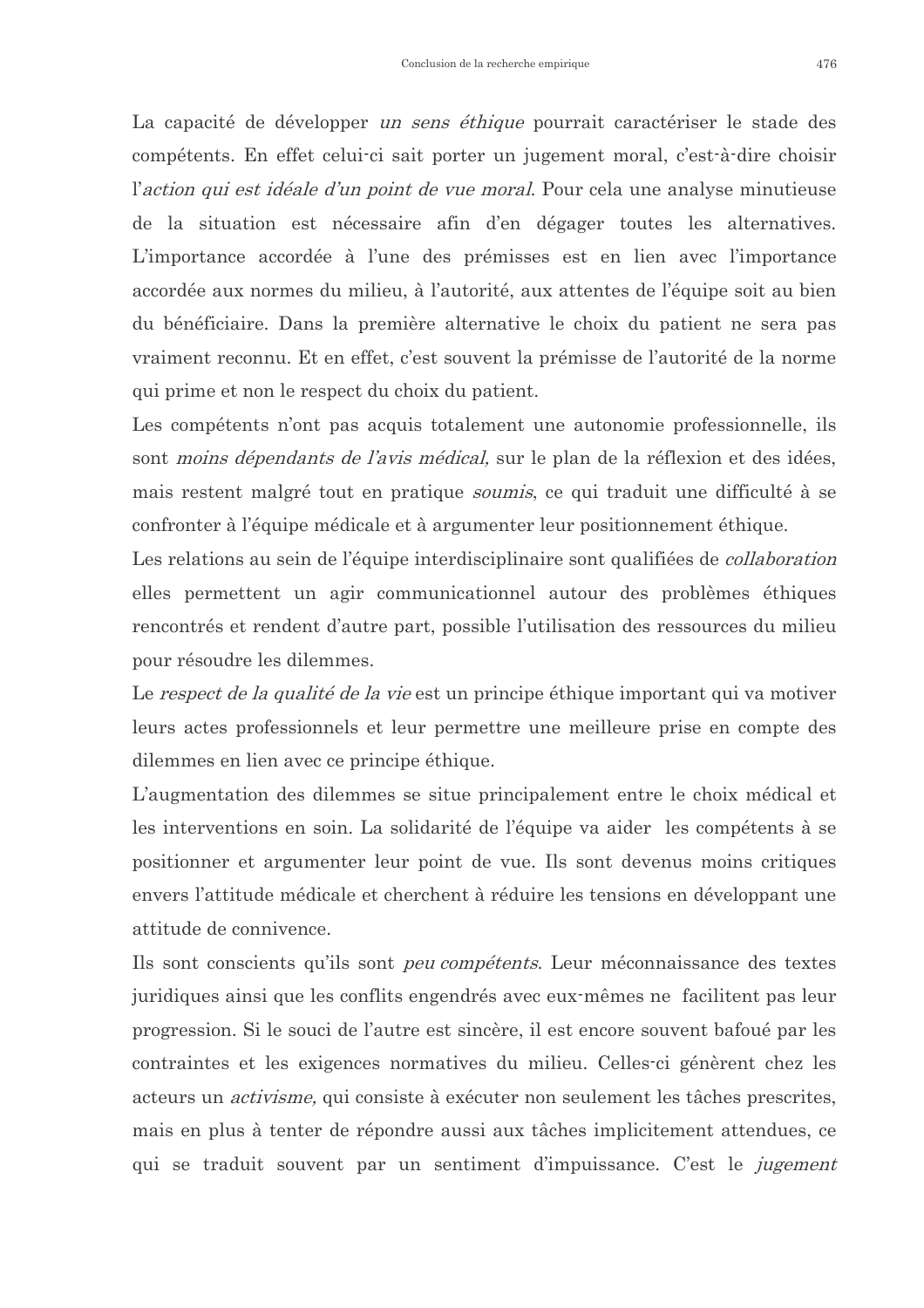d'efficacité et le jugement de conformité qui va guider principalement leurs actes professionnels au détriment du jugement moral, lequel s'il est pourtant développé en théorie (l'analyse minutieuse de tous les paramètres rend apte le compétent à délibérer sur un jugement moral idéal) rencontre des résistances (consciensusconventionnalisme) qui ne permettront pas la mise en application effective.

Par conséquent, nous pouvons conclure que nous sommes en présence d'acquisitions ou de qualifications générées par une expérience pratique, mais cette dernière n'est pas suffisamment interrogée et critiquée pour que cette qualification se transforme fondamentalement en compétence éthique au sens où nous l'avions défini. Nous repérons par conséquent un décalage dans nos résultats entre « le niveau des compétents<sup>8</sup> » (du modèle d'acquisition des compétences), représenté par des professionnels ayant une expérience pratique de plusieurs années et celui du concept même de la compétence.<sup>9</sup>

<sup>&</sup>lt;sup>8</sup> de P. Benner

<sup>&</sup>lt;sup>9</sup> de G. Le Boterf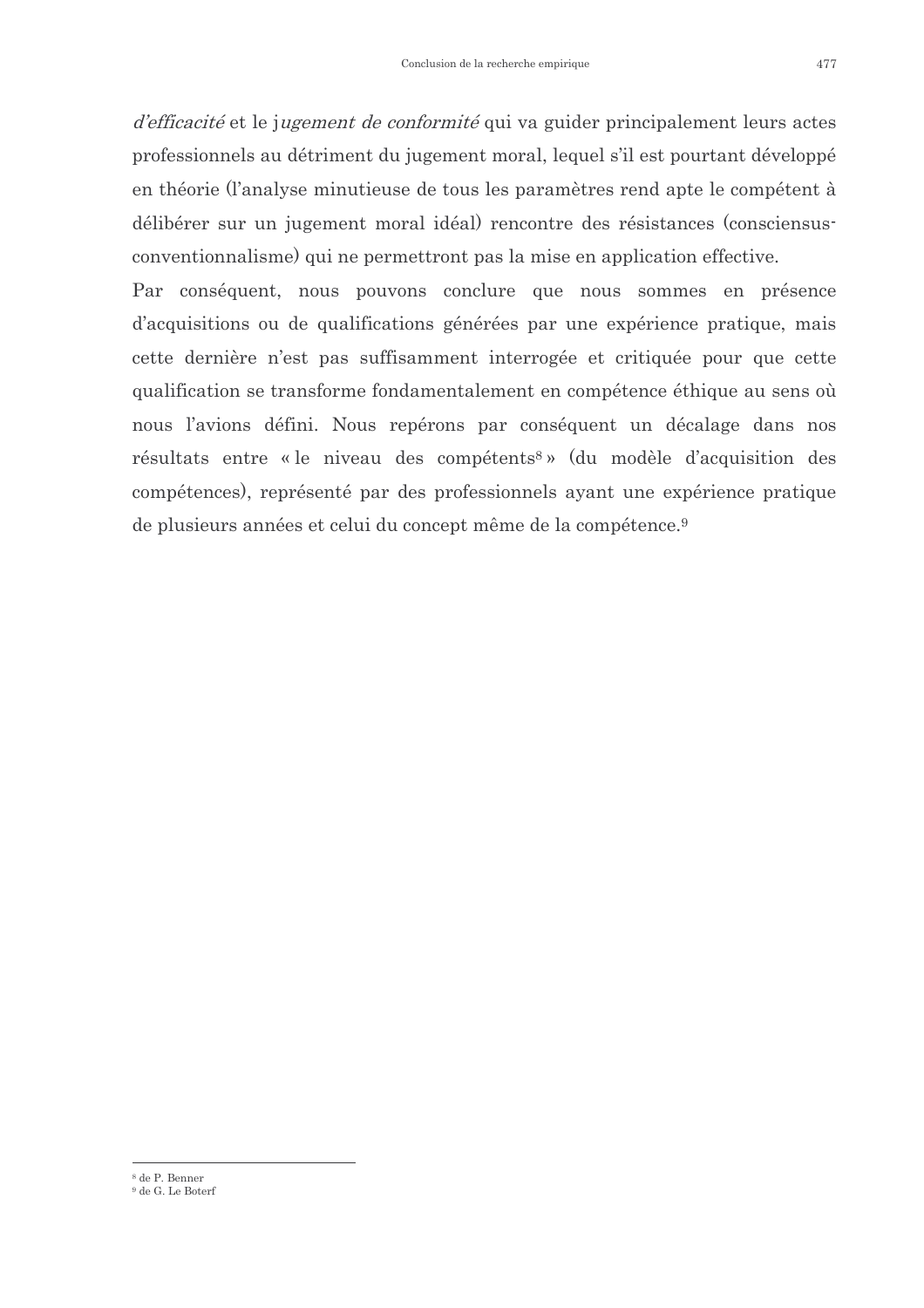#### Quatrième stade : LES PERFORMANTS et les EXPERTS

#### Les performants $10$

La majorité du groupe des cadres appartient au sous-ensemble du stade des performants (et des compétents confirmés), qui se caractérise par l'acquisition d'une expérience professionnelle importante associée à une pratique réflexive, qui va leur permettre de progresser dans leur rôle professionnel, contrairement au stade précédent dans lequel le professionnel compétent à tendance à s'enfermer dans sa pratique.

Les performants attachent dans leur famille une importance particulière *à la* justice, à l'autonomie et au respect de soi. Ces trois valeurs rejoignent la visée déontologique<sup>11</sup> ce qui permet d'avancer que celles-ci seront prépondérantes sur l'éthique du souci de l'autre.

La justice et l'autodétermination sont des principes éthiques fondamentaux pour les performants en défaveur du souci de faire le bien et de la loyauté dans ses engagements.

Au-delà du respect du patient, ce qui caractérise ce stade est la prise en compte, tout du moins dans leur discours, du *droit à l'autodétermination*, car dans la pratique ils ont de la peine à l'appliquer avec constance.

Pour résoudre les dilemmes éthiques les performants s'aident du repérage et de la clarification des valeurs qui sont en jeu. Cela entraîne des conflits intra personnels dans la recherche de l'acte qui est moralement le plus juste et le plus facile à accepter par la conscience morale.

Les performants, que l'on retrouve essentiellement dans le groupe des soignants ayant une pratique réflexive et chez les cadres gestionnaires, identifient légèrement mieux les dilemmes éthiques que les compétents.

Leur jugement devient dans une certaine mesure prudentiel, c'est-à-dire qu'ils ont une analyse globale de la situation, ils prennent bien en compte la singularité et la globalité du contexte. Pourtant le respect des conduites normatives rend parfois leur agir paradoxal. Contrairement aux compétents qui ne savent pas distinguer les éléments qui sont plus fondamentaux que les autres, la réflexion

<sup>&</sup>lt;sup>10</sup> Ce groupe a été particulièrement mal cerné dans notre recherche car il appartient aussi bien à certains de l'échantillon des soignants que celui des cadres avec formation supérieure.

<sup>&</sup>lt;sup>11</sup> De Paul Ricoeur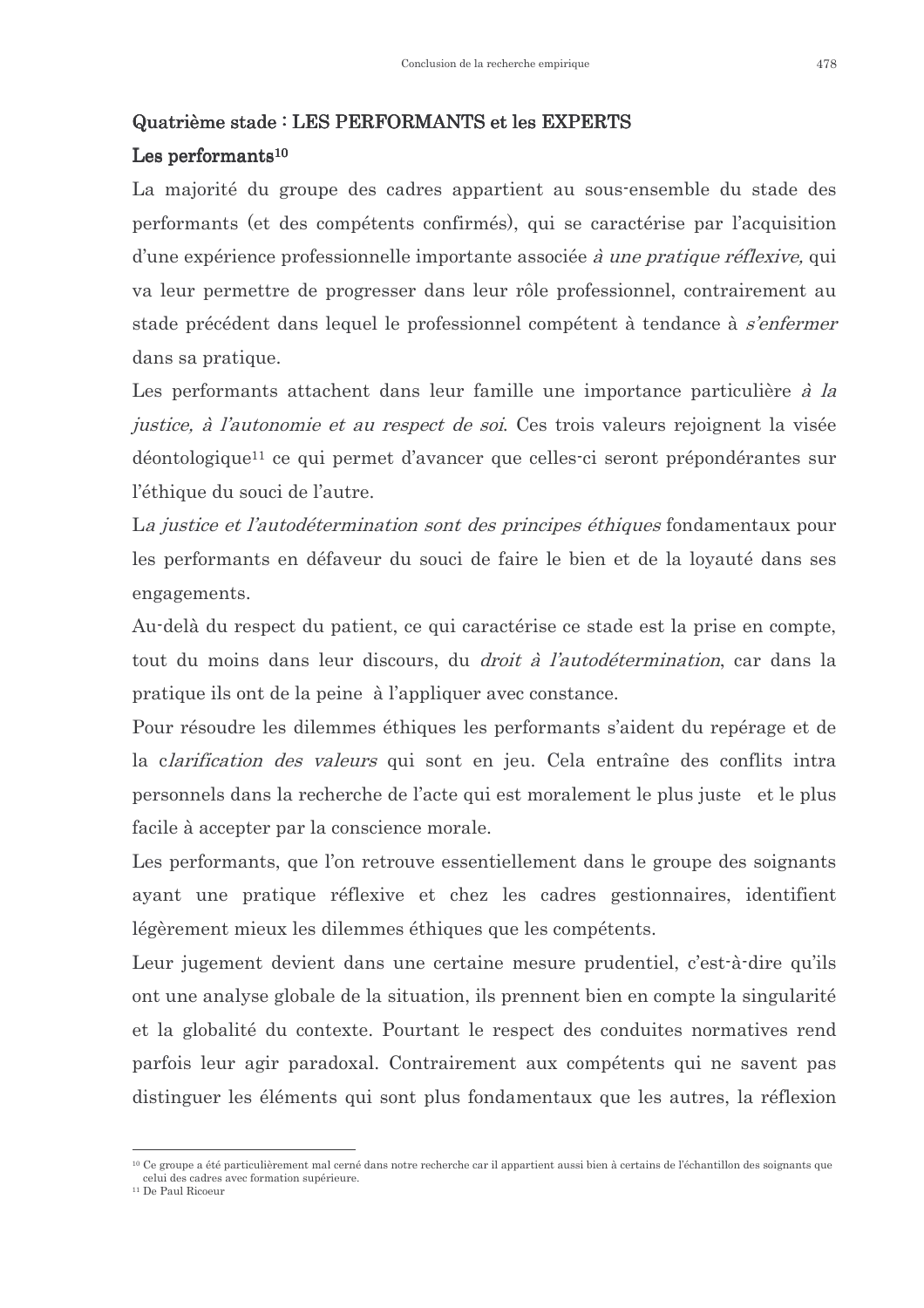des performants est plus perspicace, car ils percoivent mieux le nœud du problème.

Les performants s'engagent dans la relation de soin comme dans une relation de confiance. Ils sont proches des bénéficiaires de soins et créent une relation de soutien dans laquelle une obligation *de loyauté* devient implicite, bien que ce principe soit moins reconnu par les performants.

Leur comportement paraît parfois aléatoire et manque souvent de cohérence entre le dire et le faire, c'est-à-dire entre les principes éthiques qu'ils affirment privilégier et leur pratique professionnelle effective mais surtout *entre le choix* et la conduite morale, que l'inadéquation est la plus paradoxale. De part l'intellectualisation de certains problèmes cliniques, amène à penser, que certains performants prennent parfois une distance telle, qu'ils n'arrivent plus à percevoir le problème éthique. Cette attitude de rationalisation que nous pourrions qualifier de défensive, leur permet de s'adapter à une situation, qui pourrait apparaître intolérable.

#### Les experts

Les experts sont représentés en majorité par le groupe des cliniciens ainsi que par un certain nombre de cadres formateurs. Ce sont des personnes qui ont acquis non seulement une grande pratique professionnelle réflexive mais ont su développer leur rôle propre dans des formations supérieures en sciences infirmières et bénéficient d'autre part d'une pratique de plusieurs années dans le même domaine de soins.

Ce groupe a acquis une bien meilleure autonomie morale, et même ceux qui n'ont pas atteint cette complète autonomie parviennent malgré tout à résoudre judicieus ement les dilemmes éthiques.

L'infirmière compétente *experte* est capable de mettre à profit son intuition *éthique* dans son agir professionnel. Elle analyse le sens de ses actes en relation avec sa pratique professionnelle, c'est-à-dire qu'elle sent ce qu'il faut faire et sait agir au bon moment. Son intuition éthique est fondée sur des savoirs solides intégrés au point de faire complètement partie d'elle, et à partir desquels elle est capable de *recomposer* afin de les rendre pertinents dans un contexte de soin.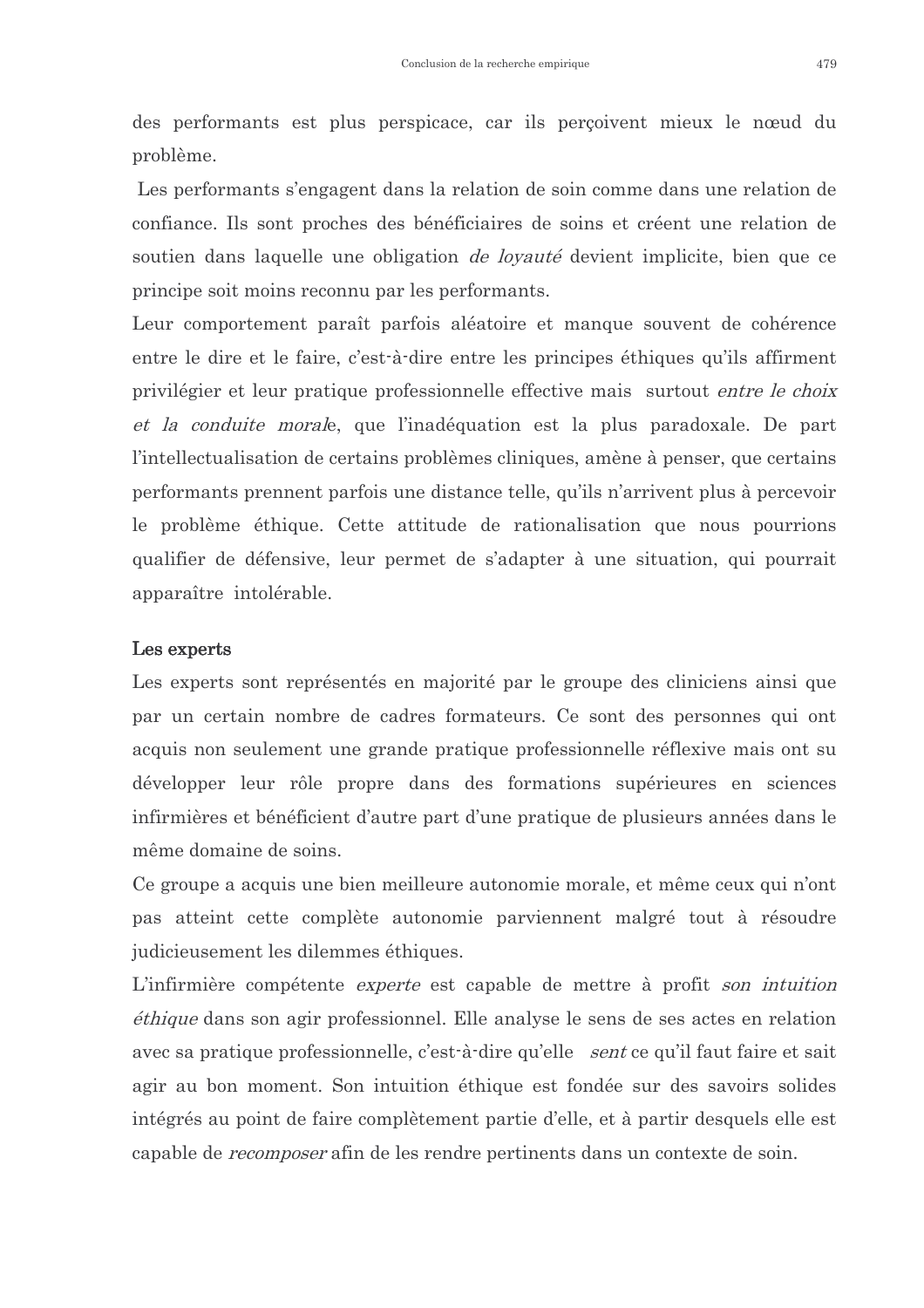Le souci éthique est permanent et résulte d'un besoin d'appréhender de façon globale l'ensemble des informations de nature organisationnelle, relationnelle et psychologique. Ce souci éthique permet de rejoindre le sujet moralement et par conséquent de respecter l'altérité.

Leur préoccupation pour l'éthique est véritable et omniprésente, ce concept est accessible et facile à comprendre. Le repérage des valeurs en jeu, la connaissance des textes juridiques et leur engagement envers autrui les aident dans leur résolution des dilemmes, bien que ceux-ci continuent d'entraîner des conflits avec elles-mêmes.

Le modèle conceptuel de référence chez les experts, se situe dans le paradigme de la transformation. Le soin vise le bien-être de la personne *telle que cette dernière la définit pour elle* et non pas telle que le définit l'infirmière.

La recherche d'une qualité de vie est centrale dans ce paradigme, et le *curatif ne* devient plus une fin en soi mais seulement un moyen de prendre soin de la personne.

Le souci de l'autre est mieux intégré aux respects des droits du patient et permet aux experts de se comporter en avocat des droits du patient.

Les experts sont *affectés* et *touchés* par l'histoire de l'autre. Ils manifestent un souci permanent à propos du devenir de la personne et ont le désir de faire quelque chose positivement pour elle. Cette sollicitude se manifeste dans un projet d'intention par lequel avec une *infinie précaution* le soignant expert a fini par deviner ce qui était le meilleur pour la personne. Il peut *vouloi*r pour elle, mais ne décidera pas à sa place et saura respecter ses volontés.

Nous ne pouvons affirmer que ce niveau d'expertise garantisse dans toutes situations un soin éthique, mais il l'incline très fortement.

L'expert ne se contente pas d'appliquer des règles, mais il sait réinventer pour chaque situation contextualisée, l'action la plus appropriée et la plus légitime. Il est passé du jugement de conformité au jugement esthétique et est capable de passer outre ce qui est habituellement pratiqué, s'affranchit des normes établies, des conventions en vigueur. (nous pourrions aussi dire du stade conventionnel) afin de proposer une pensée *relativiste* permet d'envisager l'extension des possibilités et d'agir de manière pertinente en choisissant l'intervention qui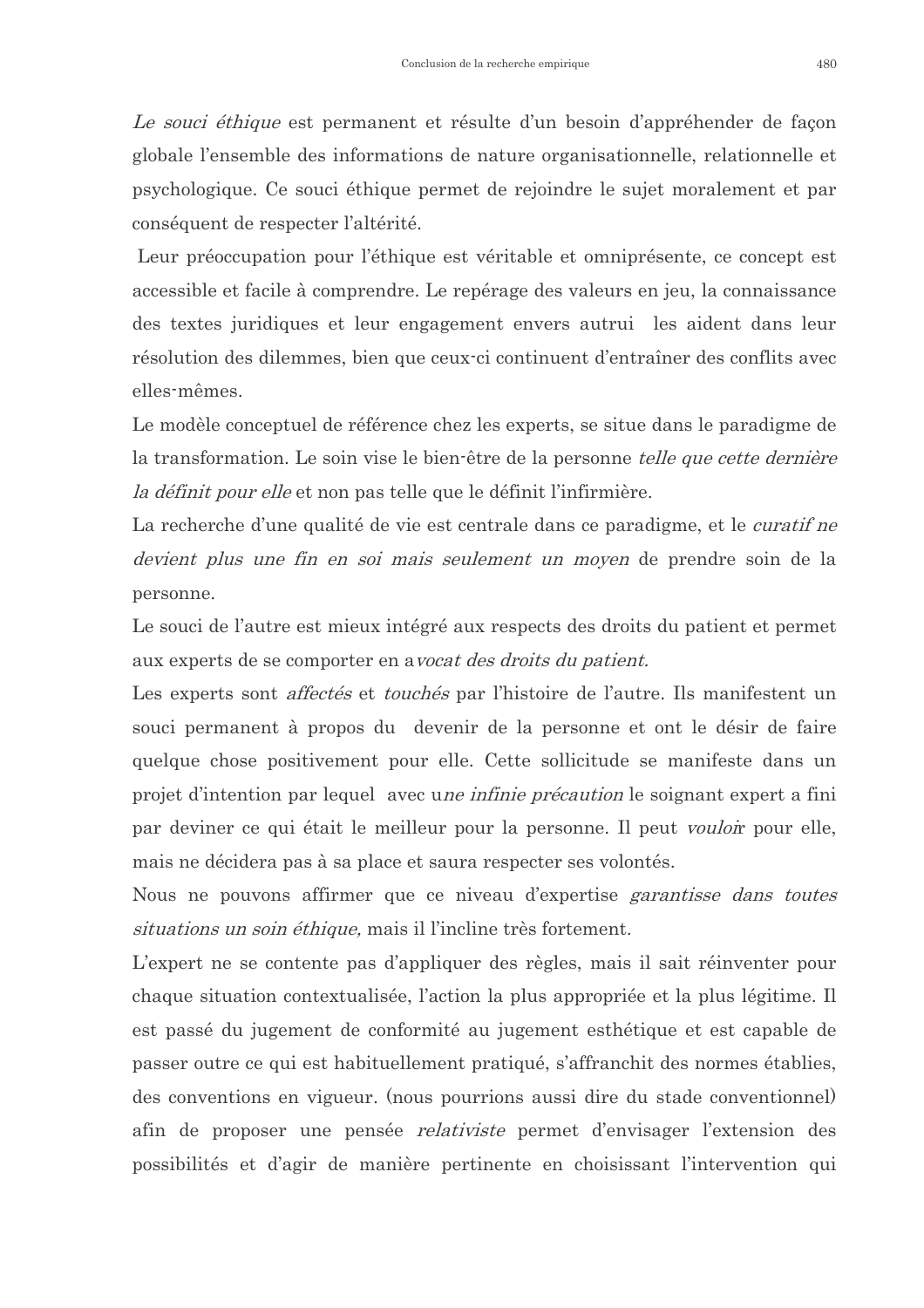réponde le mieux au contexte. Toutes actions associées à la pensée critique permettent d'adapter une intervention à une situation et de développer ses compétences grâce à la méta cognition (réflexion de l'individu sur sa propre manière de penser).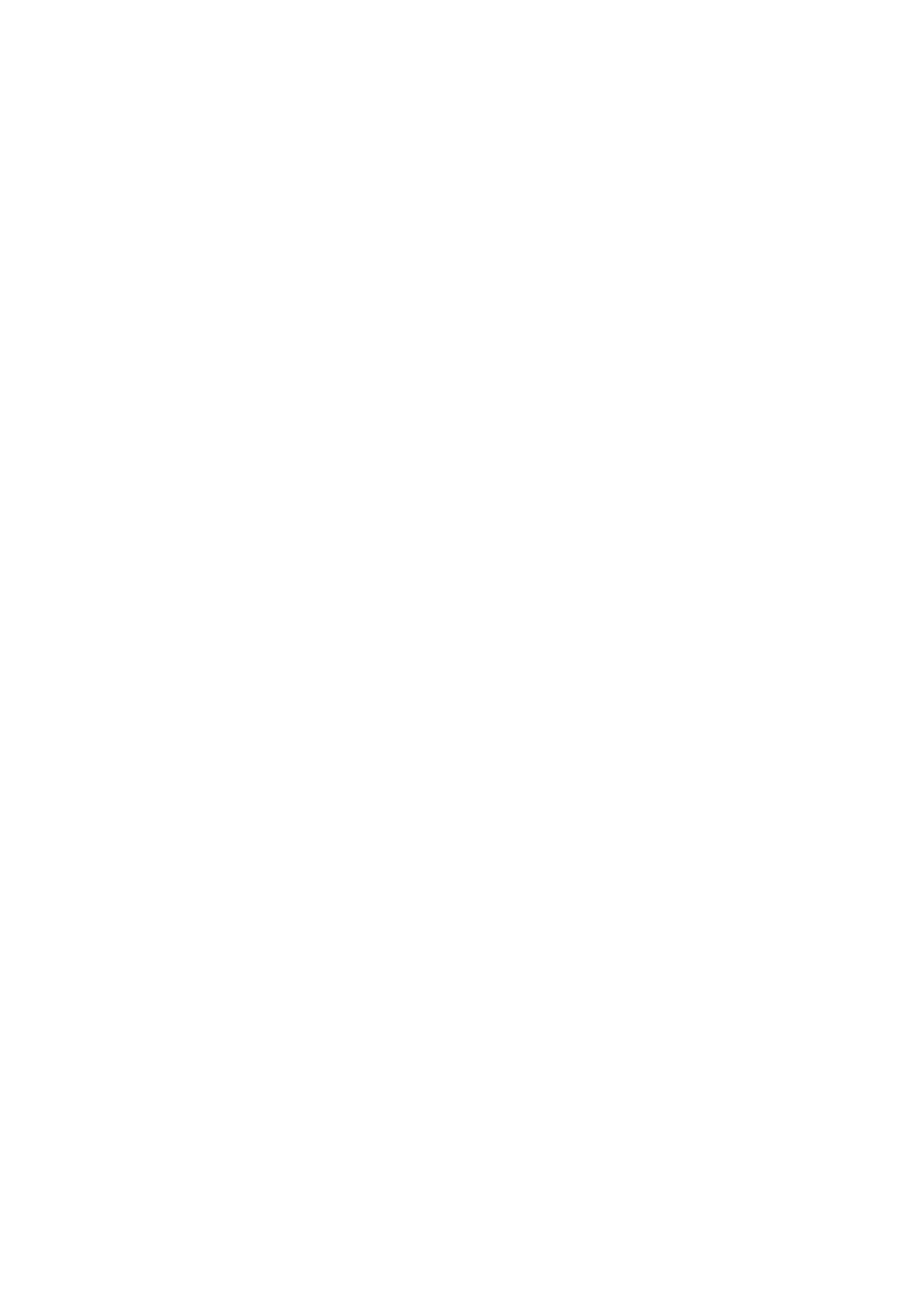## 5.2 PROPOSITIONS PEDAGOGIQUES

Cette recherche a pu montrer que la formation initiale menant au diplôme d'Etat d'Infirmières ne prépare pas les débutants bien que considérés comme qualifiés à pouvoir résoudre des problèmes éthiques dans le domaine de la santé en lien avec leurs nouvelles responsabilités.

Quelles suggestions pédagogiques seraient à proposer pour améliorer cet enseignement?

Ces modifications pourraient concerner trois niveaux :

- celui des textes législatifs relatifs à l'enseignement et à la profession  $\bullet$ infirmière
- le projet pédagogique de chaque IFSI et la mise en application de ce projet et plus particulièrement:
	- la formation des formateurs  $\mathbb{Z}^{\mathbb{Z}}$
	- la didactique, savoirs, méthodes et outils pédagogiques
	- la pédagogie mise en place  $\mathbb{L}^{\mathbb{N}}$

S'il est vrai que nous ne pouvons espérer former des personnes débutantes qualifiées qui soient au « stade de compétente », nous pouvons attendre de la formation qu'elle ait une influence plus pertinente et plus efficace dans le domaine qui nous concerne, et les engage dans un processus qui mène à ce stade.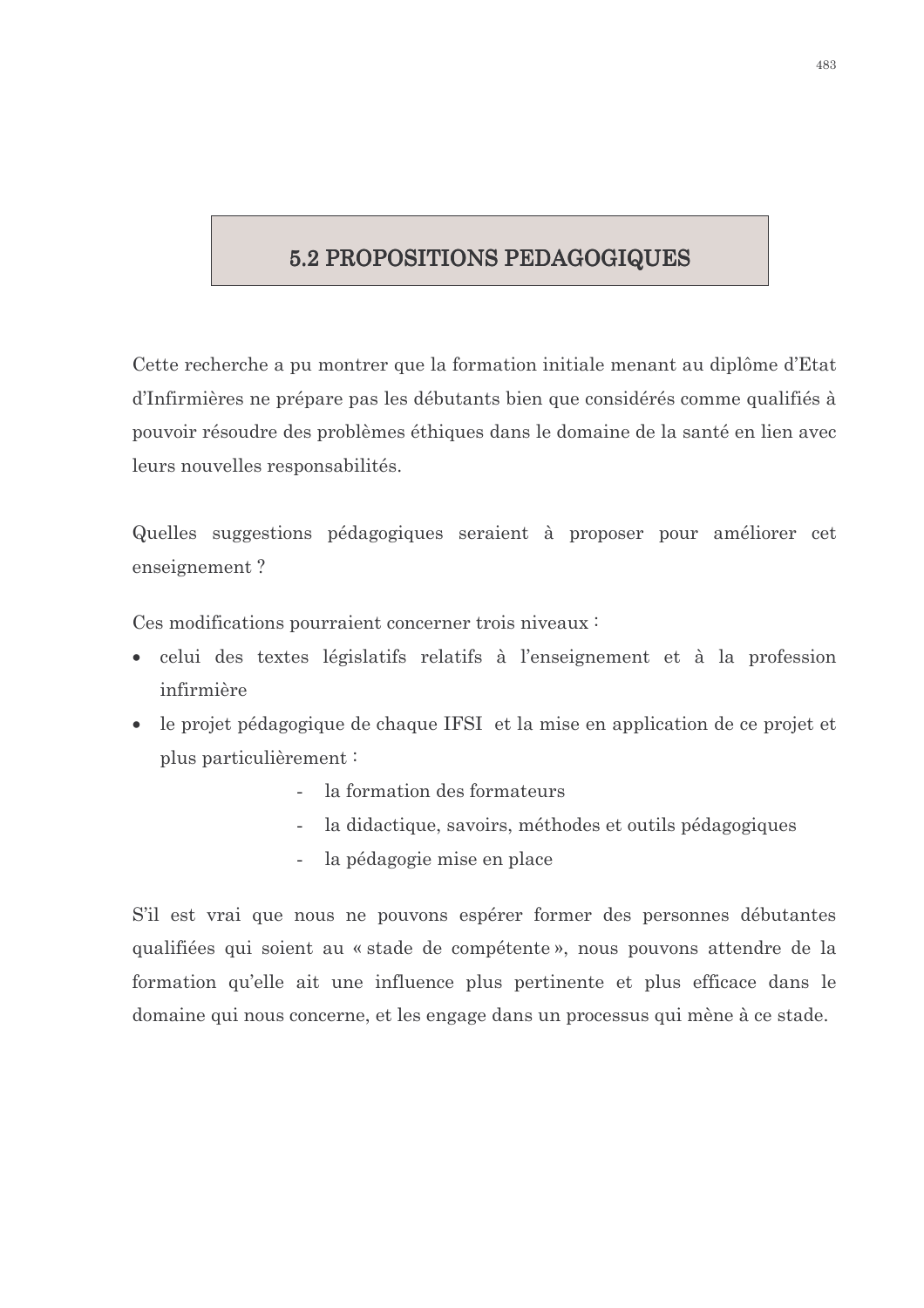## 1. Décret relatif aux actes et à l'exercice de la profession d'infirmier et programme d'enseignement du Ministère de la Santé et de l'Action Humanitaire.

#### 1.1 Décret relatif aux actes professionnels

Si nous nous référons au Décret du 15 mars 1993 relatif aux actes professionnels, nous trouvons:

Dans l'article 1<sup>er :</sup> Les soins infirmiers, préventifs, curatifs ou palliatifs sont de nature technique, relationnelle et éducative. Leur réalisation tient compte de l'évolution des sciences et des techniques. Ils ont pour objet, dans le respect des règles professionnelles des infirmiers et infirmières, incluant notamment le secret professionnel :<sup>12</sup>......

Dans l'article 2, il est mentionné que dans le cadre de son rôle propre, l'infirmier à compétence pour prendre les initiatives qu'il juge nécessaires et accomplir les soins indispensables conformément aux dispositions de l'article  $3<sup>13</sup>$ . Il identifie les besoins du patient, pose un diagnostic infirmier, formule des objectifs de soins, met en œuvre les actions appropriées et les évalue.

Il n'est pas fait mention dans ces articles de la responsabilité de l'infirmier concernant sa participation aux prises de décisions éthiques, même s'il peut être sous-entendu, que le jugement éthique pourrait faire partie du diagnostic infirmier. D'autre part les soins infirmiers sont de nature technique, relationnelle et éducative. Le terme éthique n'est pas nommé comme une caractéristique du soin infirmier

Cela signifie qu'un remaniement du Décret serait nécessaire afin de mentionner et de reconnaître la responsabilité de l'infirmière concernant les prises de décisions éthiques.

#### 1.2. Programme des études conduisant au diplôme d'Etat Infirmier

La refonte prochainement du programme DE devrait amener le Ministère de la Santé de repenser la formation du jugement et de la prise de décision éthique en regard des nouvelles responsabilités qui incombent aux infirmières.

<sup>&</sup>lt;sup>12</sup> Voir annexe 3

<sup>&</sup>lt;sup>13</sup> Article 3 énumération des actes dispensés par l'infirmier dans le cadre de son rôle propre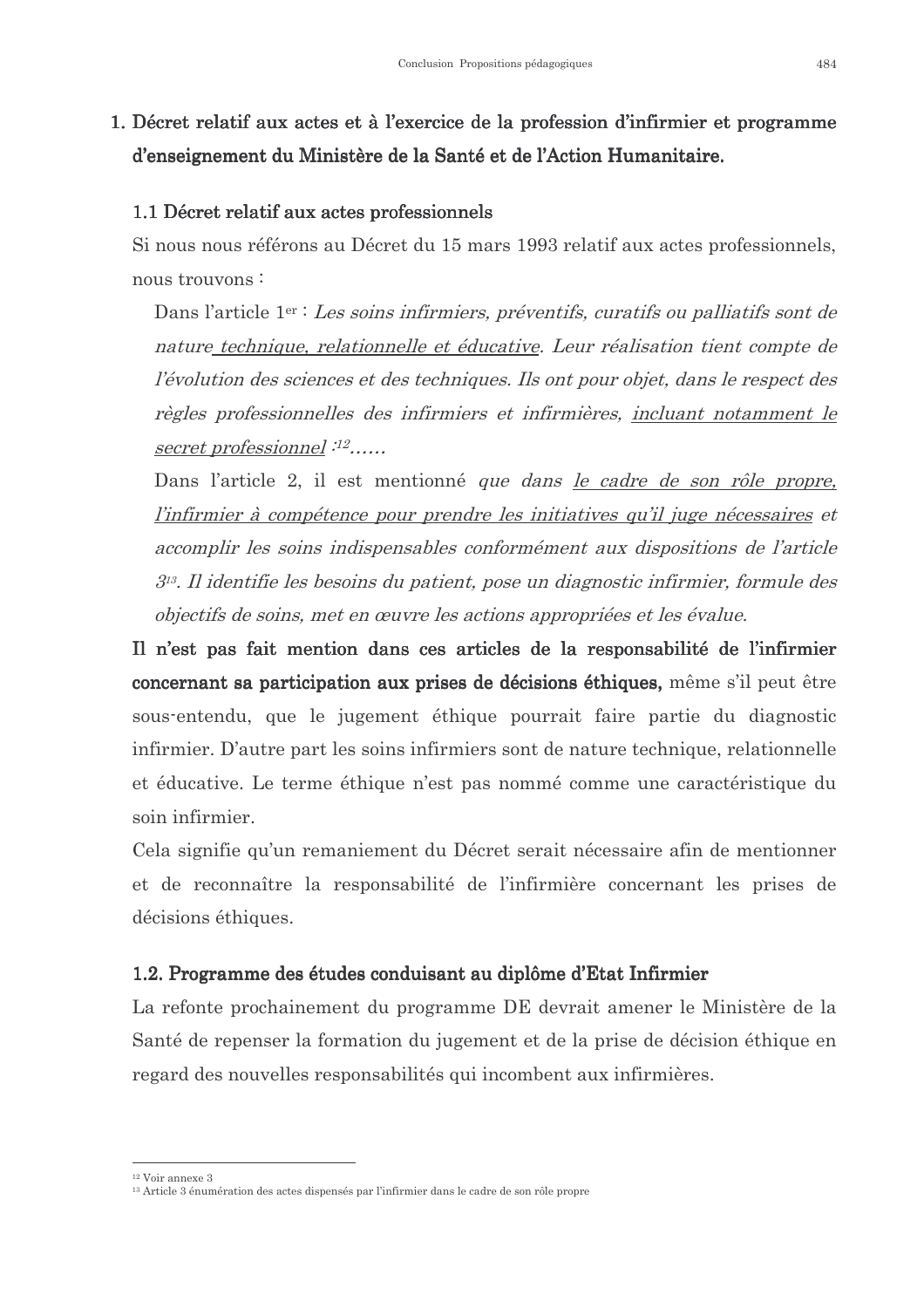Nous avions vu que dans le programme de 92<sup>14</sup> l'enseignement est regroupé dans un module *législation*, éthique et déontologie, responsabilité, organisation du *travail.* Sur un volume horaire de 80 heures.

Cet enseignement dit transversal devrait impérativement être intégré à chaque module, (et pas seulement aux modules des personnes atteintes de l'infection par le V.I.H et celui des personnes atteintes de d'hémopathie et de cancers). Il serait en quelque sorte la colonne vertébrale sur laquelle s'inscriraient les autres savoirs puisqu'il permet de questionner le sens et le bien fondé des choix et de tous les actes professionnels...

Ce programme d'études serait à repenser en lien avec la responsabilité à laquelle les infirmières sont confrontées. Les thèmes qui pourraient être abordés concerneraient:

- la philosophie de la morale
- $\bullet$  les droits de l'homme et de l'enfant, (existe déjà)
- les valeurs (existe déjà) besoin de développer l'échelle des valeurs en lien avec les conflits de valeurs et les problèmes moraux
- les repères religieux et culturels (existe déjà)
- les croyances (existe déjà)
- les repères juridiques, textes de loi, règles professionnelles, charte des patients, (ce qui se fait exclusivement actuellement)
- le développement moral
- $\bullet$  les principes éthiques respect de la vie et de la mort, la confidentialité (existe déjà) mais traité en parallèle les problèmes éthiques en lien avec l'autodétermination, la véracité, le souci de faire le bien, la justice et l'équité et la fidélité
- les différents types d'argumentation
- les cadres de référence au raisonnement éthique
- les modèles de prises de décisions éthiques
- le jugement éthique en tant que composante du raisonnement clinique

 $14$  voir n 134 analyse du programme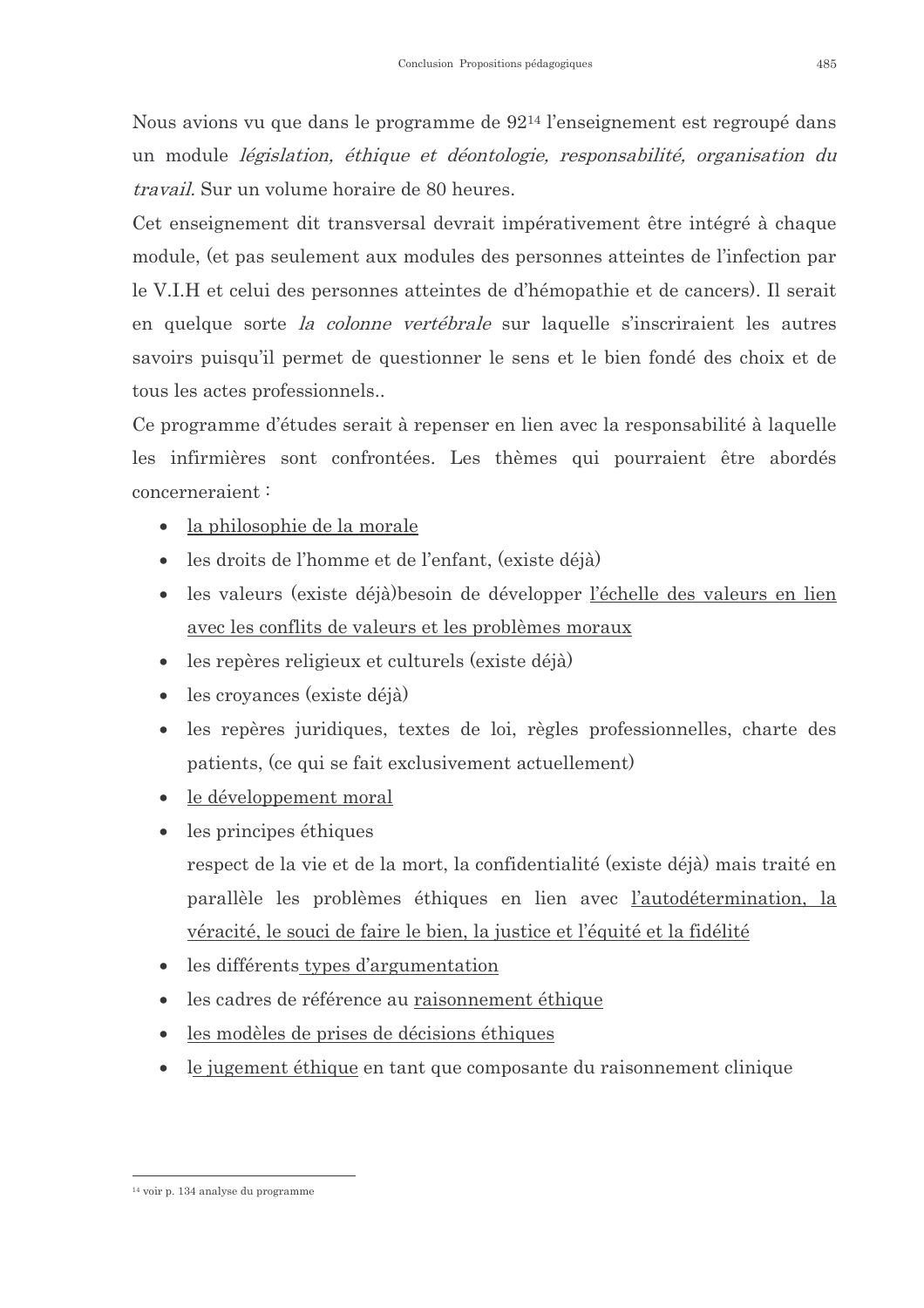Malgré la recommandation du programme qui devrait faire apparaître une unité dans la démarche suivie, nous constatons<sup>15</sup> que la formation en éthique est dissociée, parcellisée, rajoutée et non intégrée à chaque enseignement. Ces contenus proposés seraient par conséquent reliés à chacun des modules existants et seraient progressivement amenés à la réflexion pour développer une pensée critique.

<sup>&</sup>lt;sup>15</sup> En référence aux résultats de la pré-enquête et des retours des comptes-rendus d'enseignement en éthique des IFSI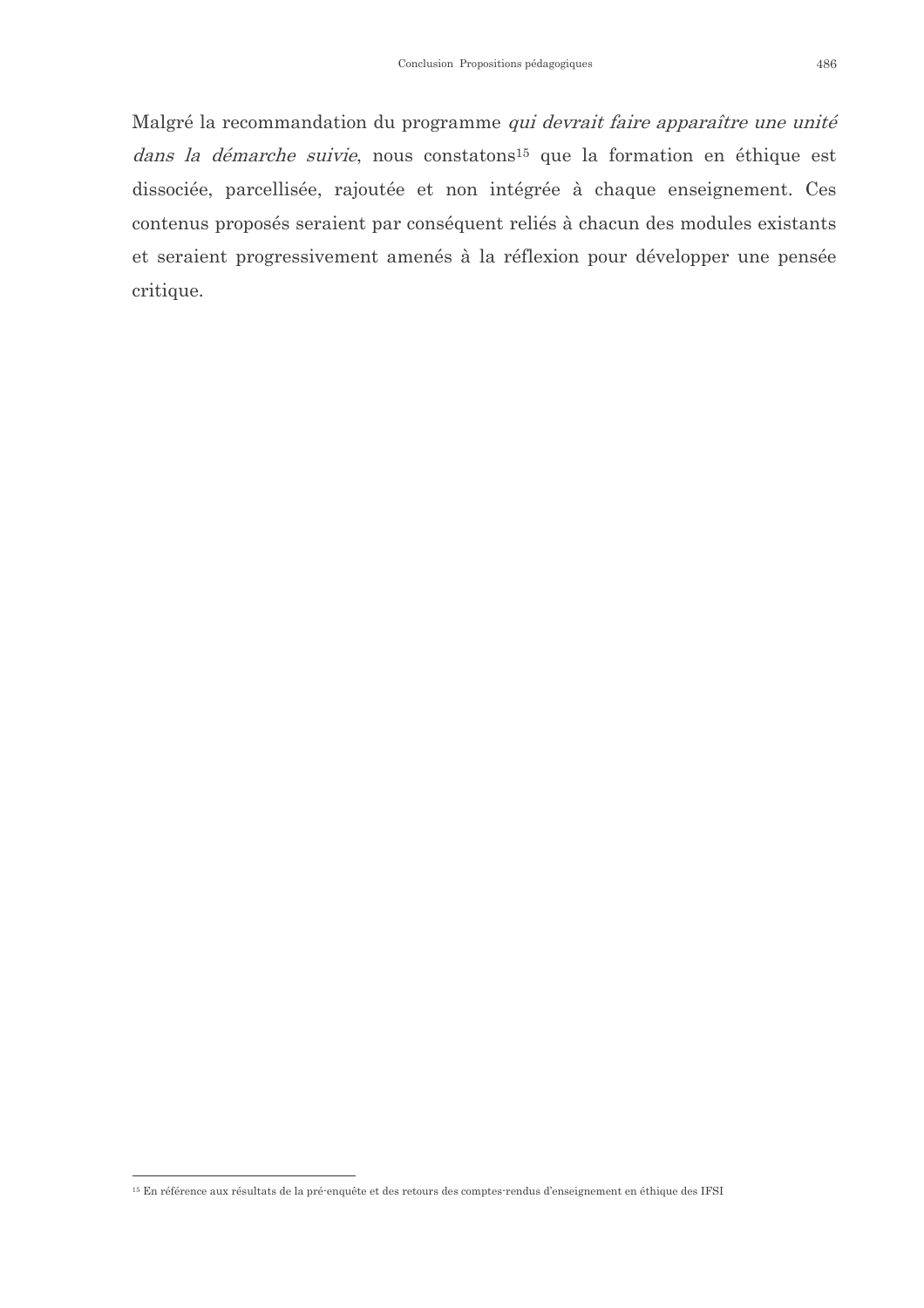#### 2. Le projet pédagogique des IFSI

Ce projet devrait être pensé en premier lieu au sein de l'équipe de formateurs, afin d'en dégager son intention philosophique et de réfléchir au projet visé. Il serait articulé autour des concepts fondamentaux du soin infirmier, de la personne soignée et du profil infirmier souhaité et serait négocié avec les étudiants responsables de leur formation et ré articulé à partir de leurs attentes. Une réflexion approfondie sur la philosophie des soins menée dès les premiers mois de formation serait nécessaire pour se poursuivre tout au long du cursus, afin d'amener les novices à comprendre ce que signifie pour eux soigner *(et non*) *comment il faut soigner en modélisant le soin*), de réfléchir à leur positionnement en tant que soignant, de les amener progressivement à une conception du *prendre soin* (du paradigme de la transformation) qui paraît être un préalable au comportement éthique.

Il nous paraît important d'avoir deux approches complémentaires durant cette formation

Une réflexion qui partirait de l'universel pour aller vers le particulier et le singulier.

Une démarche de type déductif, partant des concepts théoriques, des savoirs, des normes universelles pour les appliquer ensuite et les expérimenter dans des situations pratiques. Par exemple des ateliers pédagogiques dans lesquels seraient proposées des histoires de cas, des jeux de rôles ou de simulations, animés par l'équipe de formateurs.

Une seconde démarche qui partirait du singulier de l'analyse de la pratique (et ceci dès le premier stage).

Le matériel pédagogique serait alors principalement les expériences vécues de stage, qui seraient questionnées, analysées, et argumentées. La démarche éthique serait le principal moteur afin d'aider les novices à progresser dans leurs capacités à résoudre les problèmes éthiques, en développant d'une part, leurs capacités à identifier ces dilemmes et à argumenter leur positionnement, mais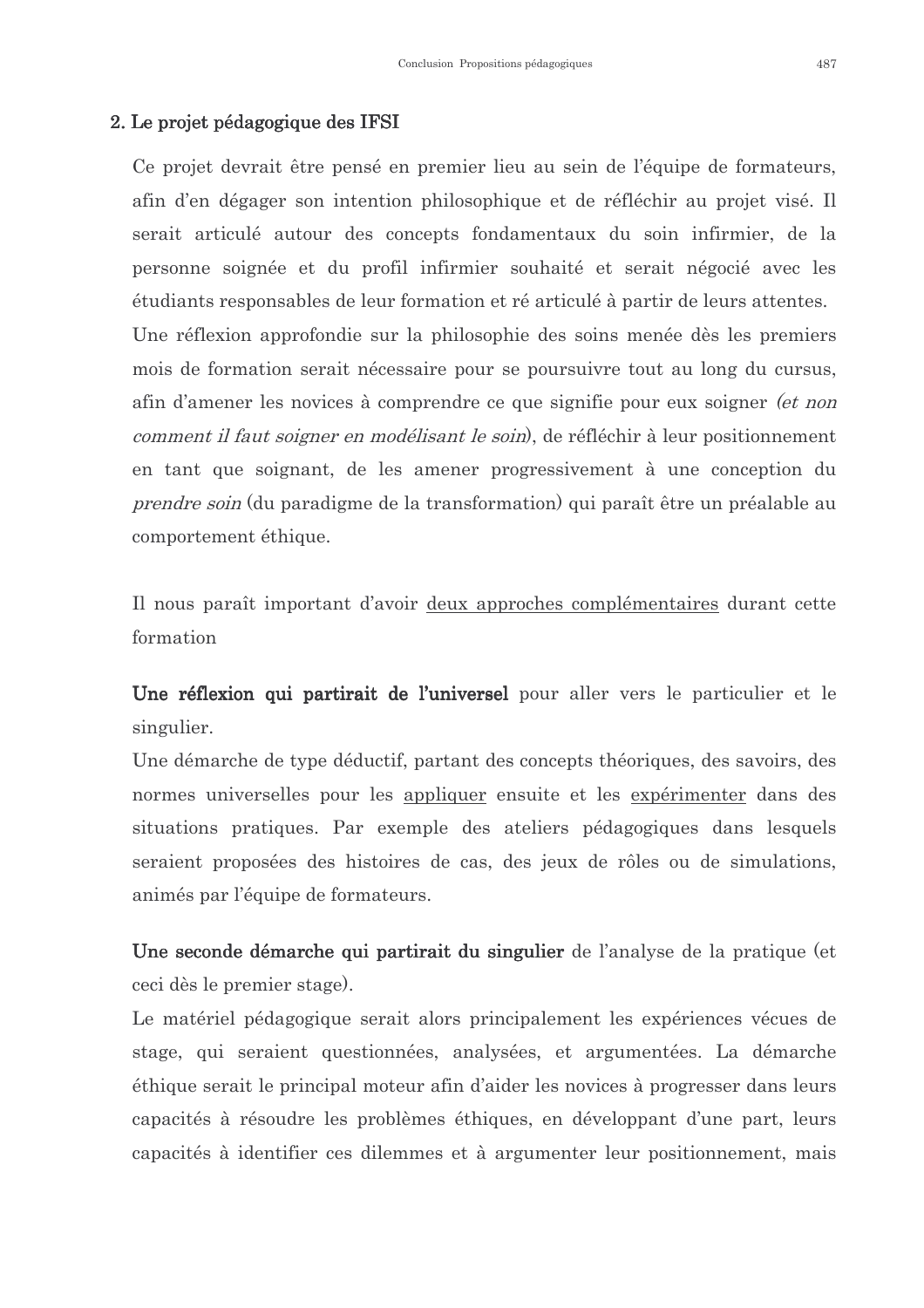aussi à pouvoir prendre des décisions éthiques et les appliquer dans la pratique de soins

Tout ceci ne peut avoir de sens, que si une politique de l'autonomie et de la responsabilisation est réellement mise en place, tant sur le plan pédagogique que professionnel. D'autre part c'est seulement cette seconde approche, qui pourrait garantir la construction de la compétence éthique, par des aller-retour permanents entre pratique-théorie-pratique.

- La théorie permettant de se distancier du terrain, de changer le regard porté sur sa pratique, d'élargir son horizon et de remettre en perspective son point de vue en donnant du sens à sa pratique.
- La pratique interroge la pertinence des modèles théoriques, les liens à  $\bullet$ construire pour utiliser les différents savoirs pour appréhender la pratique, la recherche des ressources et des réseaux de soutien pour développer ces modèles.

Les finalités de cette formation en éthique qui pourraient *guider le processus pédagogique*, devraient répondre aux axes suivants :

- $\blacksquare$ Renforcer l'identité et l'autonomie professionnelle
- $\overline{a}$ Développer l'autonomie morale et l'esprit critique
- Favoriser l'engagement dans la relation de soin
- Promouvoir le souci de l'autre  $\blacksquare$
- Permettre le travail en coopération avec l'équipe interdisciplinaire  $\blacksquare$
- Amener la réflexion et l'argumentation du positionnement des alternatives morales
- Développer l'agir communicationnel

Ces propositions n'ont de sens, que si elles sont pensées et portées par toute l'équipe de formateurs afin d'avoir une réflexion globale sur le processus. Elles se situent toutes dans un modèle de « professionnalisation » du métier d'Infirmier et de formateur, (M. Altet, G. Jobert).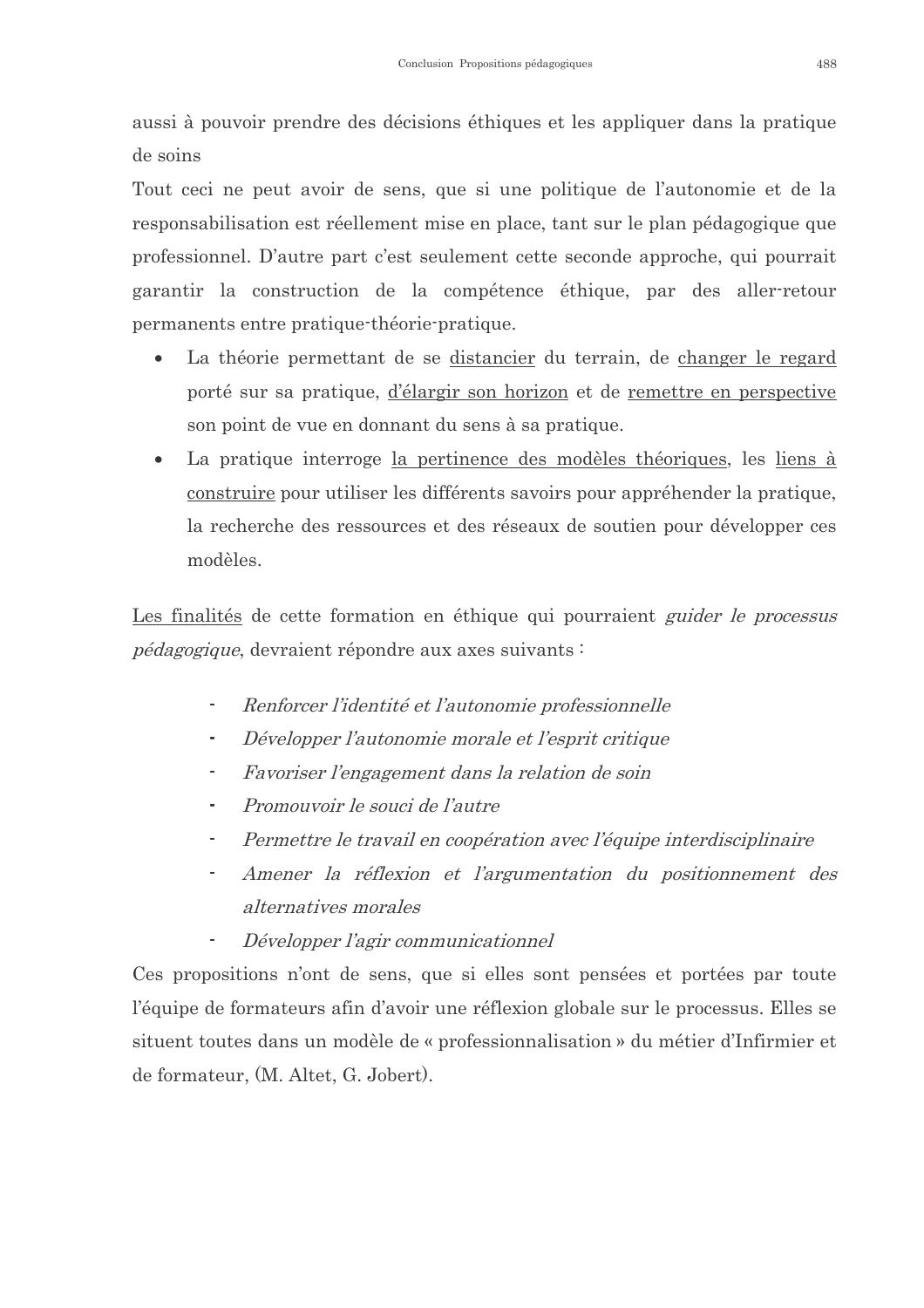#### **5.3 CONCLUSION ET PERSPECTIVES**

Si les résultats de notre recherche ont pu apparaître parfois contradictoires, c'est que ceux ci reflètent les mouvements en rupture de la pensée en construction des individus, qui se cherchent et n'ont pas encore trouvé d'unité synthétique entre leur dire (conception théorique et idéale qu'ils ont des choses) et leur agir (impact effectif et réel qu'ils portent sur les choses.

Outre cette explication gnoséologique qui peut expliquer en partie les variations de nos résultats, il faut également prendre en compte la part d'inconscient qui intervient lorsque nous questionnons des points de la personnalité aussi intimes que les valeurs personnelles. En effet, interroger les individus sur leurs valeurs, leurs choix, c'est leur demander une introspection qui ne peut avoir la prétention d'être ni absolument fidèle, ni exhaustive, tant les tréfonds de la personnalité demeurent insondables et obscurs, même pour celui qui croit avoir une connaissance approfondie de lui-même.

D'autre part, au-delà de ce que l'individu croit être et qui est influencé par des mécanismes inconscients et des représentations partielles et partiales que le sujet a de lui-même, il faut prendre également en compte l'image que ce dernier souhaite consciemment donner de lui-même. Ainsi la tentation de paraître à laquelle nous n'échappons pas, et cela même si le questionnaire garantissait l'anonymat, intervient également et influence de manière non négligeable nos résultats.

Les paradoxes se situaient à deux niveaux distincts : à l'intérieur même du discours (entre le discours théorique et le discours portant sur la pratique) et entre le discours et pratique proprement dite.

Notre recherche s'est nourrie de ces écarts dont les réponses du questionnaire rengorgeaient, et si sur certaines mises en parallèle ces ambiguïtés ont été particulièrement riches de sens et stimulantes, il faut cependant reconnaître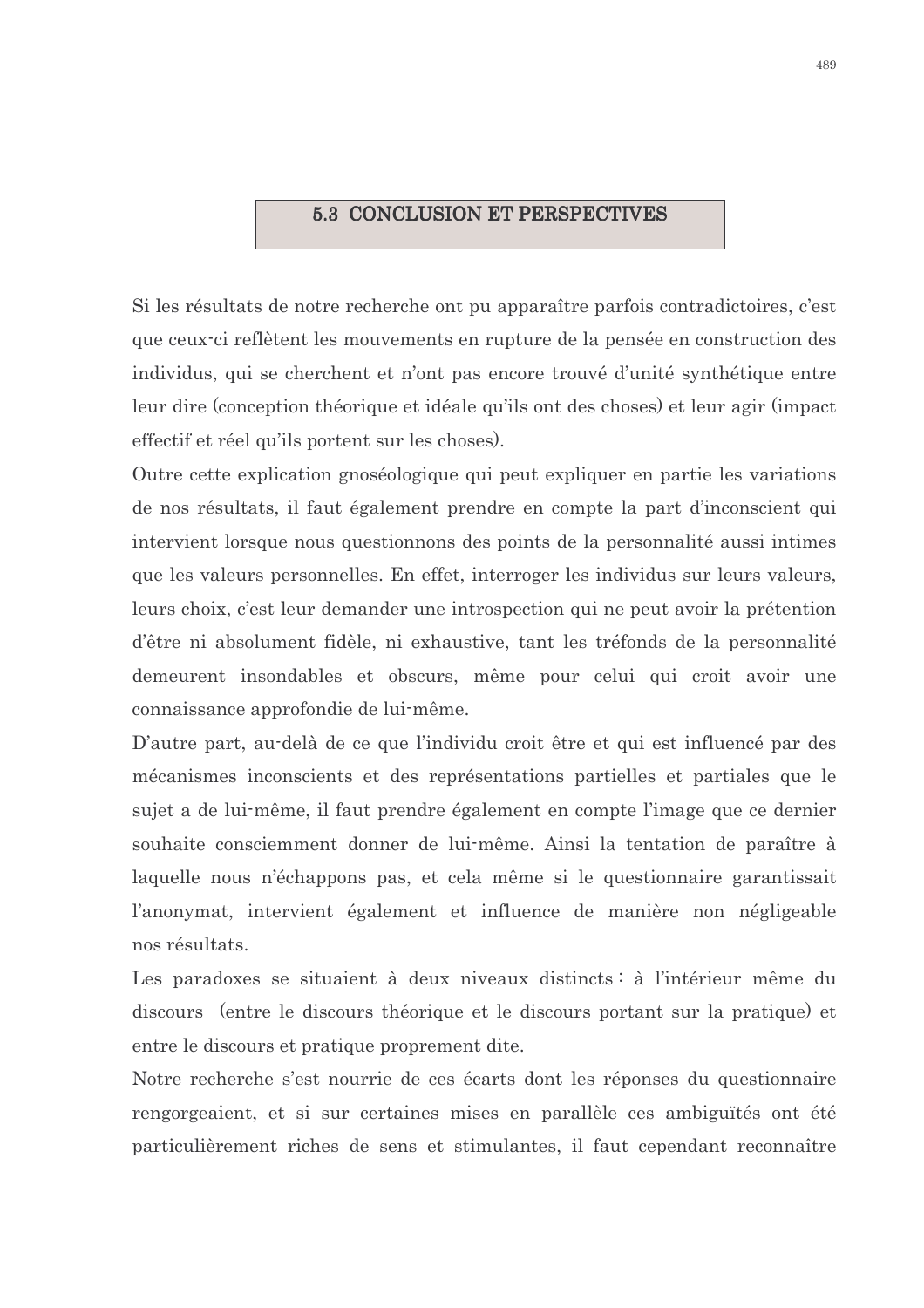qu'elles ont demandé un effort permanent de coordination et de justification qui n'a pu toujours être mis en œuvre à tous les niveaux.

Mais finalement, ces nombreuses incohérences repérées témoignent assez justement de l'état d'incertitude dans lequel se trouve l'infirmière quant à sa manière d'agir. En effet sa profession lui demande un engagement particulier, et l'implique intimement dans une relation qui la renvoie à des choix et valeurs très personnels, qui met en confrontation une pratique professionnelle avec son vécu propre et ses idéaux.

D'où le tumulte, la difficulté d'arrêter un comportement infaillible et inébranlable, d'établir dans la permanence ce qui est sans cesse remis en branle par un questionnement toujours nouveau. Des entretiens personnalisés nous auraient probablement permis de le montrer, mais ce n'étaient pas notre priorité ici, ni notre objet de recherche.

Il semble important cependant de resituer aux résultats de notre recherche leur contexte historique et pratique. En effet, ainsi extraites de leur continuité historique, nos conclusions peuvent paraître alarmantes en établissant une critique sévère des lacunes concernant l'éthique en soins infirmiers.

Il est nécessaire de recouvrir à une vision systémique afin de mieux comprendre les phénomènes analysés dans cette recherche. Depuis un demi-siècle un processus progressif de changements s'opère dans tous les domaines de la pratique de soin, aussi bien du point de vue scientifique, médical, technique, juridique que dans celui de la bioéthique. L'évolution ne peut s'opérer que progressivement et la priorité accordée à l'un des domaines en fait oublier un autre

Dans notre contexte actuel, l'attention portée aux contraintes extérieures paraît démesurée. D'une part, la détérioration des conditions de travail et le manque de personnel, amènent le soignant à penser en priorité à l'efficacité du soin selon sa rapidité d'exécution, au détriment du sujet auquel il est destiné. D'autre part l'exécution de tâches successives conduit progressivement le soignant à se robotiser et à perdre la vision globale des actes qu'il dispense.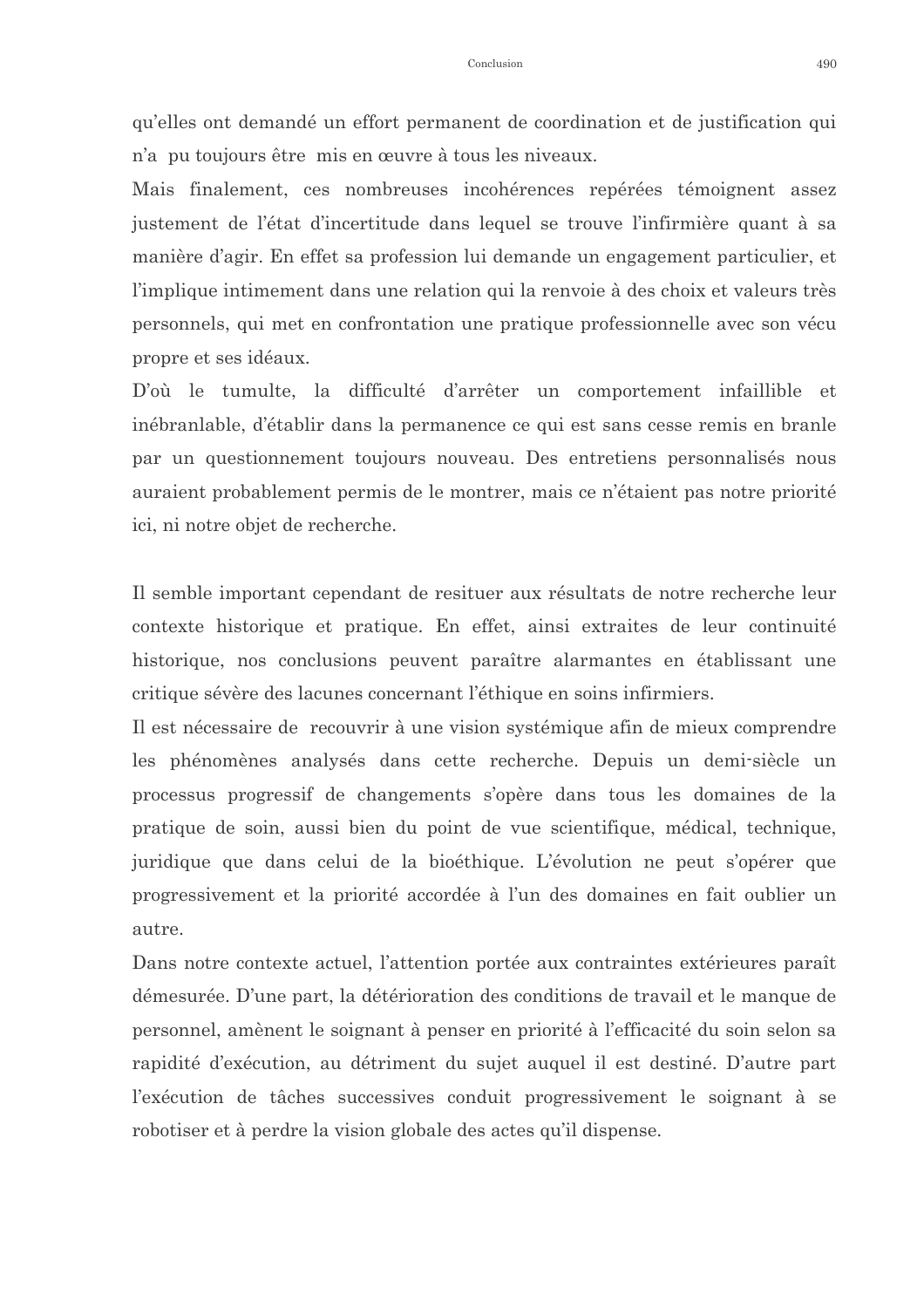Les normes de qualité de soins sont toujours plus exigeantes et nombreuses en vue de l'accréditation des hôpitaux, lesquelles, bien que fondamentales pour progresser quant à la qualité des soins délivrés, guident cependant le soignant à une certaine uniformisation de sa pratique et une relative perte de sens dans son travail.

Pourtant, si les progrès ne peuvent pas être fructueux immédiatement et simultanément sur tous les plans, ils participent à la longue à l'amélioration générale des soins, entrant en fin de compte en interrelation.

Aussi la prise en compte de la qualité des soins est comme l'étape nécessaire mais encore insuffisante, pour s'acheminer vers une relation de soin plus éthique. De même le questionnement éthique permet de s'assurer que les normes de qualités restent pertinentes et sont légitimes pour le soin administré.

D'autre part la pratique professionnelle exige des temps de pause, des moments de recul réflexif, qui ne sont, la plupart du temps, pas intégrés à cette pratique. C'est ce que nous pourrions nommer la méta pratique qui consisterait en une réflexion sur la pratique, un questionnement stimulant et bienfaisant sur et pour pratique elle-même, qu'il faudrait développer par une formation la professionnalisante préparant à une réflexion sur l'action, portant sur un « savoir analyser » ses pratiques au sens de « méta-compétence ». <sup>16</sup>

Cette supervision, caractérisée par le fait d'analyser son agir, est indispensable si l'on ne veut pas demeurer dans l'application passive de principes, une fois pour toute mise en œuvre, dogmatisant voire sclérosant la pratique infirmière.

La réflexion que chacun doit porter sur sa pratique empêche qu'une seule voix ne s'élève, transcendante, et décide de ce qu'il faut faire, décrète ce qui est bien ou mal à des praticiens aveugles de ce qu'ils font et sont, mais au contraire permet à chacun d'améliorer son agir et de se sentir mieux dans ce qu'il fait vis-à-vis de ce qu'il croit.

Nous avons pu voir que la praxis n'apportait à elle seule aucune amélioration de la compétence éthique, car si celle-ci n'est pas ré-interrogée régulièrement, elle absorbe le praticien et le mène par une routine automatisante.

 $16$  M. Altet, (1996).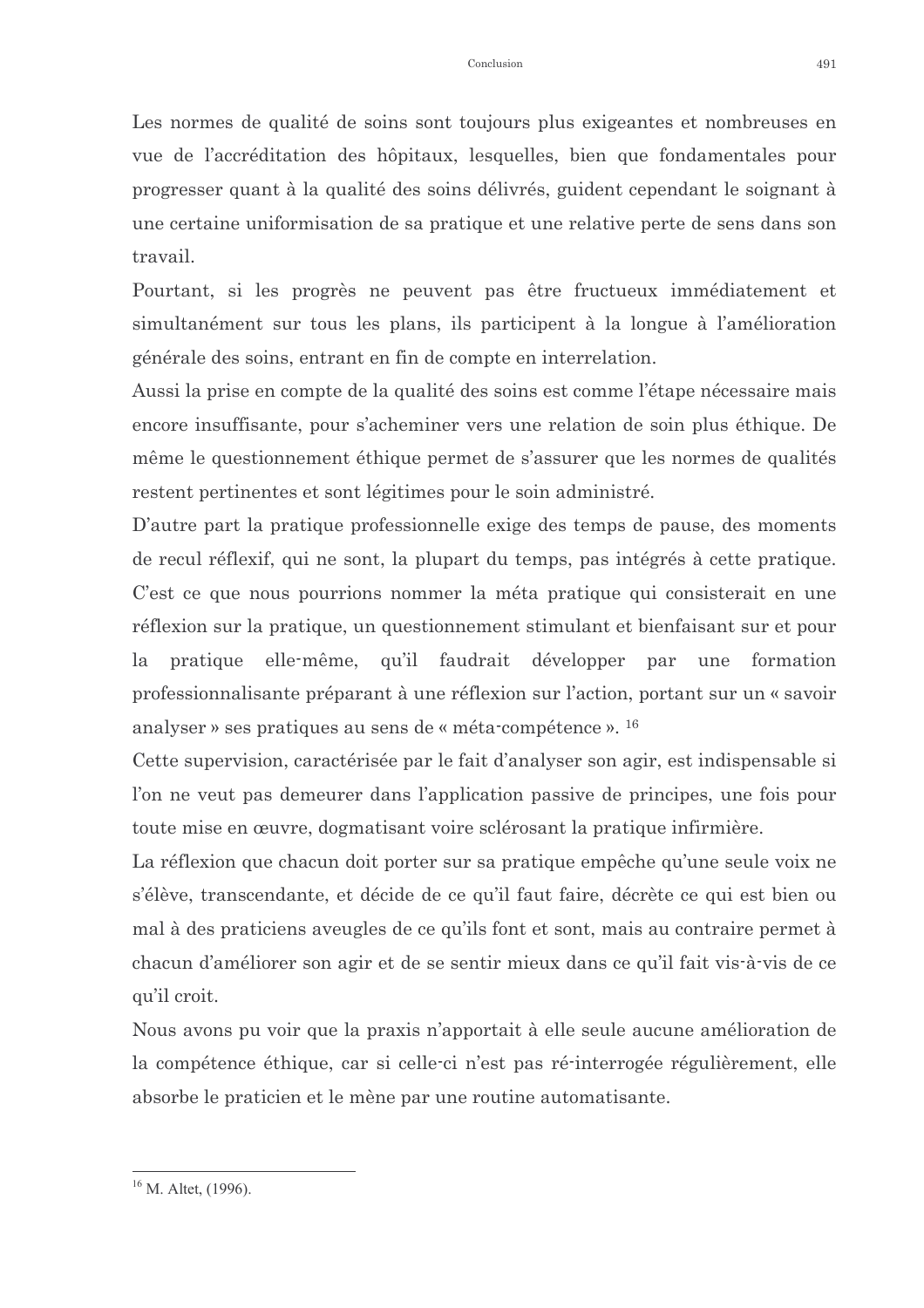L'art de soigner n'est résumé par aucune recette et demande à l'acteur un engagement personnel, nécessitant créativité et intention, afin de répondre à chaque nouvelle situation.

Cette conception des soins infirmiers s'inspire du concept machiavelien de virtù, *qui* est l'excellence avec laquelle l'homme répond aux occasions.

Cette notion de virtuosité propre aux arts d'exécution suppose un agent capable de saisir par son initiative l'occasion extérieure, c'est-à-dire d'agir véritablement en innovant, et non de réagir seulement, face à l'imprévisibilité des situations extérieures.

En effet l'occasion, par définition imprévisible, non anticipable par une règle, (ce qui va à l'encontre de notre conception ordinaire et planificatrice de l'action), suppose un agent qui capte le sens de la singularité de ce qui arrive, afin d'adapter le plus excellemment possible une conduite appropriée.

Le virtuose sait quel geste accomplir à tel moment, il possède une intuition face aux phénomènes qui l'entourent, une perspicacité dans l'analyse de la situation qui lui permet d'avoir une représentation immédiate et évidente de ce qu'il convient de faire. Il guette, il est attentif à ce qui l'entoure et possède cette caractéristique d'être toujours synchrone avec son environnement, de ne pas agir à contre-temps.

Possédant une grande acuité, il a une vision globale et fine et il est ouvert sur l'extériorité. Il agit avec certitude là ou aucun modèle fixe n'aurait pu convenir, il invente de nouveaux comportements afin d'être en adéquation avec ce qui l'entoure. En ce sens, le concept de virtu rejoint bien notre intuition éthique des compétents experts.

Lorsque j'ai commencé ma recherche, l'éthique représentait pour moi un idéal *moral du souci de l'autre* auquel je m'étais depuis de nombreuses années engagée comme soignante puis comme formatrice et je ressentais la nécessité de *faire* reconnaître et respecter les droits du patient.

La recherche a finalement débouché sur plus d'interrogations que de confirmations ou de certitudes. Si certaines hypothèses ont pu être confirmées dans cette thèse, elles doivent nécessairement être à nouveau re-questionnées en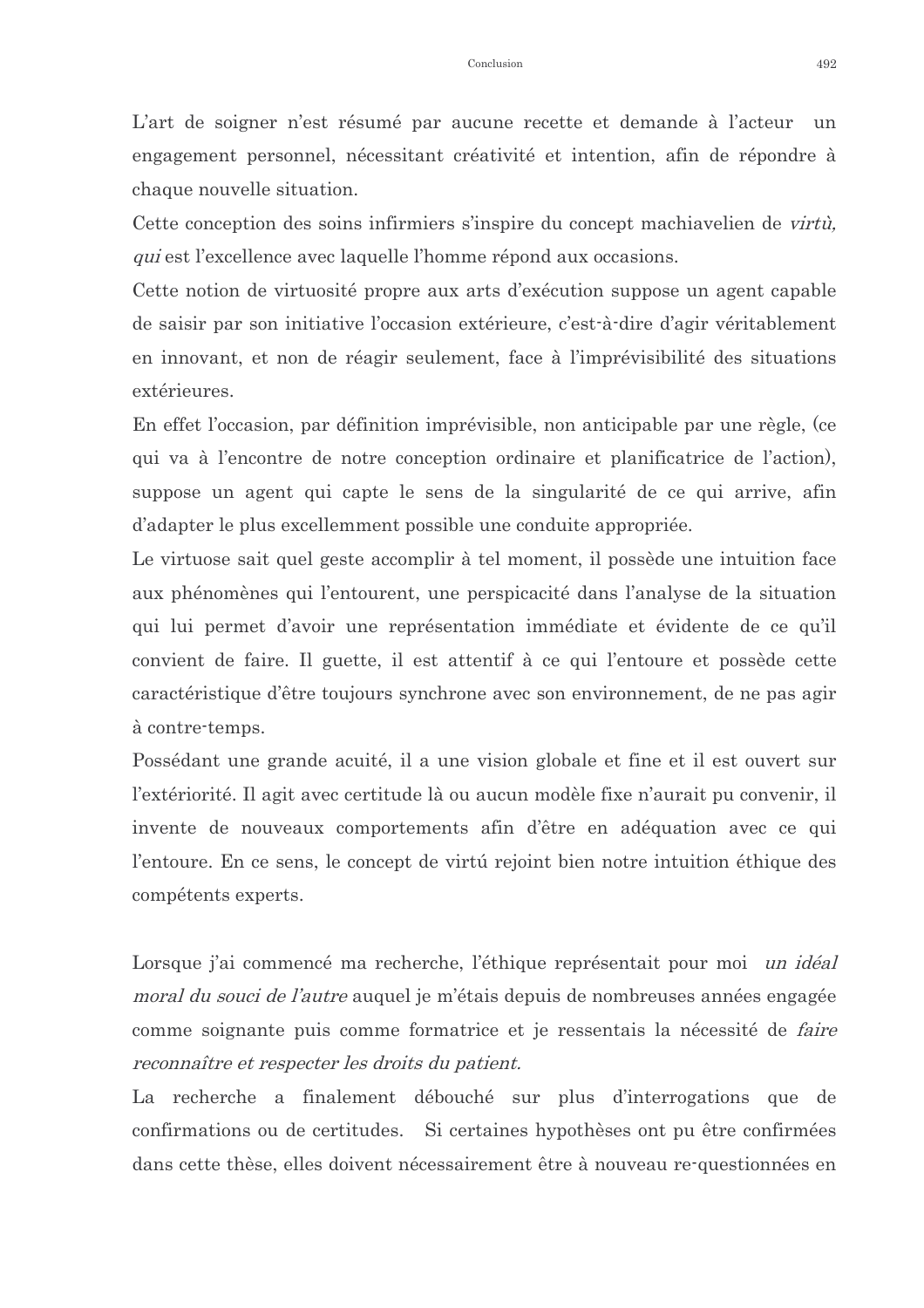lien avec le contexte historique actuel afin de mieux appréhender le processus dans toute sa complexité.

L'approche globale utilisée dans cette thèse, qui nous paraissait justifiée pour une première approche, implique de poursuivre dans la particularité de chacun des phénomènes analysés. Les liens qui ont pu être fait entre les stades d'acquisition de compétence et la construction de la compétence éthique doivent être enrichi par des observations participatives afin d'approfondir les changements repérés et de revalider chacun des facteurs.

D'autre part nous avons recueilli des données essentiellement en lien avec les deux premiers types de problématique rencontrés par les infirmières dans le domaine des soins, l'incertitude morale<sup>17</sup> et les dilemmes éthiques. Celui du *désarroi moral* a peu été abordé, il témoigne de l'incapacité de l'infirmière d'appliquer son choix moral dans la pratique de soin.

Les résultats de notre recherche indiquent que la résolution d'un dilemme éthique est directement liée au niveau de compétence et se différencie en fonction du stade professionnel, par un décentrement progressif de soi vers l'autre et par un souci éthique permettant une meilleure appréhension du contexte et de la complexité de la situation clinique. L'intensité du souci de l'autre et la qualité de la relation instaurée apparaissent décisives dans le développement de cette compétence quant à l'attention particulièrement portée à la dignité du sujet et au respect de ses droits.

Ce doctorat a fait naître en moi le désir de poursuivre professionnellement cette recherche initiée dans le domaine de l'éthique.

Au long de ces années, j'ai eu l'opportunité de communiquer sur mon sujet de thèse lors de manifestations dans le domaine des soins infirmiers. J'ai ainsi participé à des congrès nationaux et internationaux où j'ai constaté l'intérêt certain et les préoccupations que les soignants portaient à ce domaine. Mais aussi que l'éthique resterait « l'enfant pauvre des soins infirmiers » tant qu'il n'y aurait pas de changements fondamentaux dans la formation initiale et continue. La construction de la compétence éthique a impérativement à occuper une place